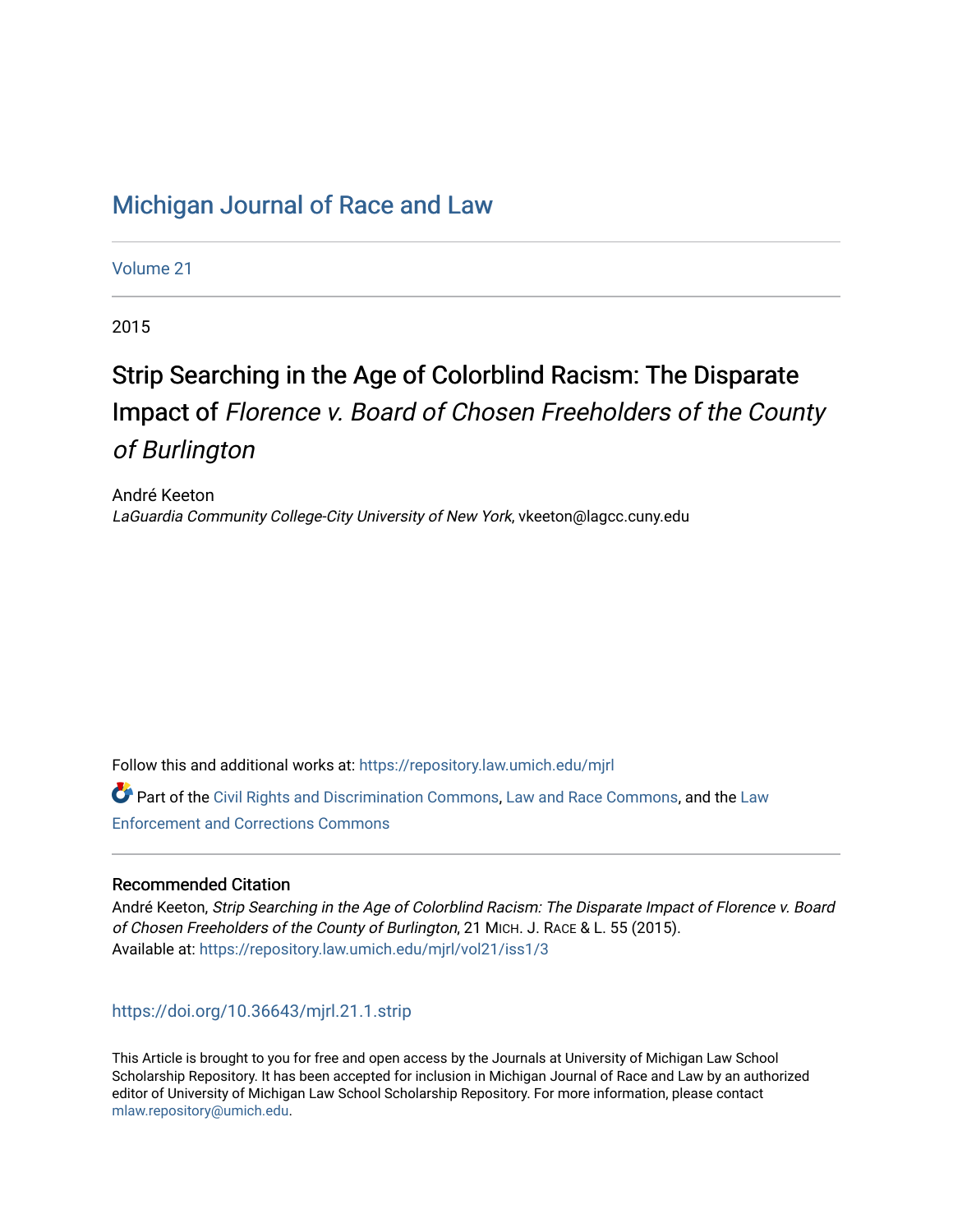## STRIP SEARCHING IN THE AGE OF COLORBLIND RACISM: THE DISPARATE IMPACT OF *FLORENCE V. BOARD OF CHOSEN FREEHOLDERS OF THE COUNTY OF BURLINGTON*

## *Andr´e Keeton\**

*In 2012, the Supreme Court of the United States decided* Florence v. Board of Chosen Freeholders of the County of Burlington*.* 1 *The Court held that full strip searches, including cavity searches, are permissible regardless of the existence of basic reasonable suspicion that the arrestee is in possession of contraband.*2 *Further, the Court held that law enforcement may conduct full strip searches after arresting an individual for a minor offense and irrespective of the circumstances surrounding the arrest.*3 *These holdings upended typical search jurisprudence.* Florence *sanctions the overreach of state power and extends to law enforcement and corrections officers the unfettered discretion to conduct graphically invasive, suspicion-less strip searches.*4

*The Court's dereliction of duty is enough to concern all citizens. However, the impact of this phenomenal lapse will not be felt equally in the age of what Bonilla-Silva has termed colorblind racism.*5 *In 2013, in the case of* Floyd v. City of New York*, Judge Shira A. Scheindlin found that between January 2004 and June 2012, the New York City Police Department ("NYPD") made 4.4 million stops.*6 *She further found that more than eighty percent of these 4.4*

1. Florence v. Bd. of Chosen Freeholders of the Cnty. of Burlington, 132 S. Ct. 1510 (2012).

2. *See id*. at 1517-21.

3. *See id*. at 1512, 1526-27 (citing Atwater v. LagoVista, 532 U.S. 318 (2001), where the Court determined that individuals arrested for traffic infractions could be arrested and jailed absent a warrant or a serious [major] infraction).

4. *See id*. at 1516, 1523.

5. *See* EDUARDO BONILLA-SILVA, RACISM WITHOUT RACISTS: COLOR-BLIND RA-CISM AND THE PERSISTENCE OF RACIAL INEQUALITY IN THE UNITED STATES (2d ed. 2006). Bonilla-Silva coined the term colorblind racism in part to describe the post de jure or "legal" oppression of African-Americans and the institution of the common de facto or "disparate outcome" whereby African-Americans are disproportionately negatively affected as compared to other racial and ethnic groups, particularly Whites. *Id.* at 2-4. As he states, "Whereas Jim Crow racism explained blacks' social standing as the result of their biological and moral inferiority, color-blind racism avoids such facile arguments. Instead, whites rationalize minorities' contemporary status as the product of market dynamics, naturally occurring phenomena, and blacks' imputed cultural limitations." *Id.*

6. Floyd v. City of New York, 959 F. Supp. 2d 540, 556, 558 (2013).

<sup>\*</sup> Associate Professor of Criminal Justice/Criminology at LaGuardia Community College–City University of New York and former prosecutor for the District Attorney's Office in Bronx County, New York. I would like to thank Chairperson Lorraine Cohen and Professor Lily Shohat for their support of my scholarship. I would also like to thank Assistant Professor Colleen Eren for her assistance in the conceptualization of this piece.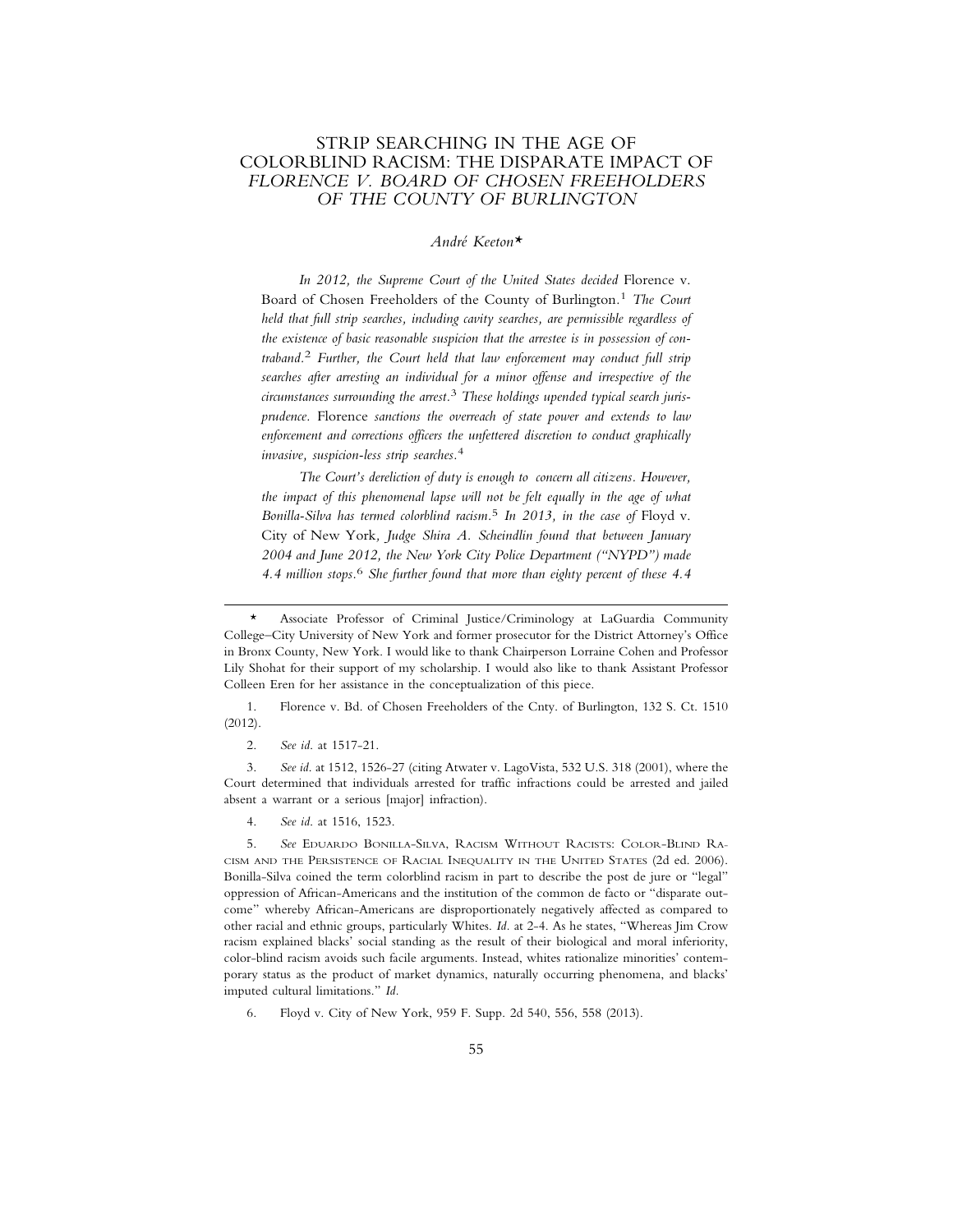*million stops were of Blacks or Hispanics.*7 *Specifically, Judge Scheindlin found that in "52% of the 4.4 million stops, the person stopped was black, in 31% the person [stopped] was Hispanic, and in 10% the person stopped was white."*8 *This rate of stops and frisks is grossly disproportionate to Black and Hispanic population representation in New York City and the United States in general.*9 *Further, as Judge Scheindlin astutely points out, "The NYPD's policy of targeting 'the right people' for stops . . . is not directed toward the identification of a specific perpetrator, rather, it is a policy of targeting expressly identified racial groups for stops in general."*10 *These findings make clear that* Florence *and colorblind racism enable law enforcement to wage war against the civil rights of minority citizens. This Article argues that the Court's phenomenal lapse in* Florence *and its general abdication of law enforcement oversight inevitably subjects minorities, particularly Blacks and Latinos, to the blanket authority of law enforcement to harass and humiliate based on perfunctory arrests predicated on the slightest of infractions.*

*Other legal analyses of* Florence *have largely ignored, and hence minimized, the salience of race when thinking about strip searches. In light of the significant consequential impacts of this decision on minority populations, this oversight is itself unreasonable. This paper will analyze the rationale and policy implications, particularly for people of color, in light of* Florence*. Finally, I will also propose policy recommendations to temper the projected negative impacts of the decision.*

## TABLE OF CONTENTS

|                                                       | 57  |
|-------------------------------------------------------|-----|
| I. The Evolving Strip Search Standards                | 58  |
|                                                       | 60  |
|                                                       | 62  |
| C. Hudson v. Palmer (1984)                            | 64  |
|                                                       | 65  |
| II. FLORENCE V. BOARD OF CHOSEN FREEHOLDERS OF THE    |     |
| COUNTY OF BURLINGTON (2012)                           | 66  |
| A. The District Court's Findings of Fact and Holdings | 67  |
| B. The Third Circuit Rules in Favor of Burlington and |     |
|                                                       | 71  |
| C. U.S. Supreme Court Affirms the Third Circuit       | 72. |
|                                                       |     |
|                                                       |     |

10. *Id*. at 664.

<sup>7.</sup> *Id*. at 556.

<sup>8.</sup> *Id*. at 559.

<sup>9.</sup> *Id*. (Judge Scheindlin cites 2010 Census data indicating that New York City's resident population was roughly twenty-three percent Black, twenty-nine percent Hispanic, and thirtythree percent White.).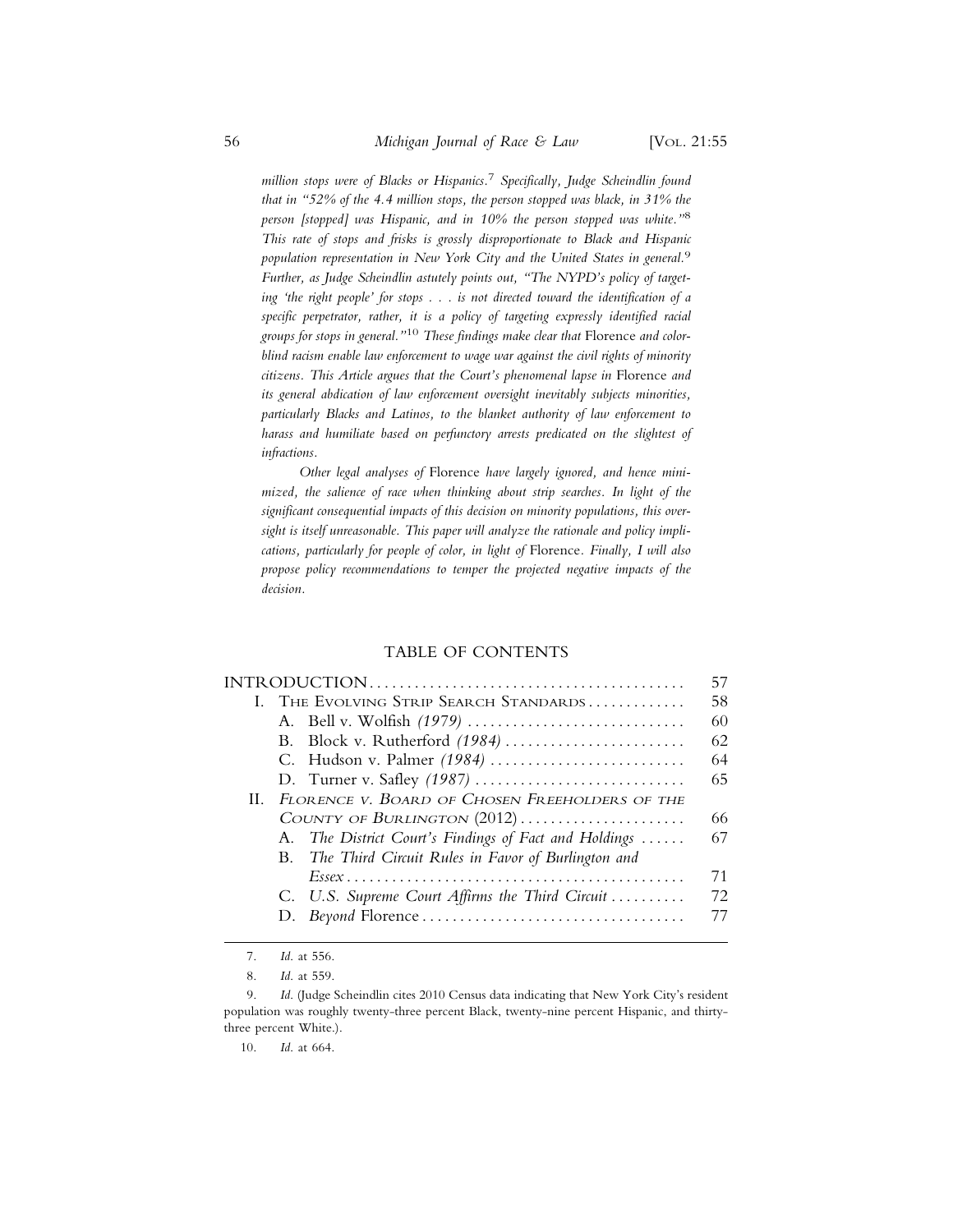| FATT | 2015 |  |
|------|------|--|
|------|------|--|

| III. ANALYSIS OF FLORENCE IN THE CONTEXT OF       |     |
|---------------------------------------------------|-----|
| COLORBLIND RACISM IN THE CRIMINAL                 |     |
|                                                   | 78  |
|                                                   | -84 |
|                                                   | -85 |
|                                                   | 86  |
| C. Social Movements, NGOs, and Concerned Citizens | -88 |
|                                                   | 90  |

#### INTRODUCTION

The Court's abdication of its power to oversee law enforcement policies is most obvious in the context of jails and prisons. Some deference to administrative policies to ensure security in correctional facilities is necessary. But these policies require restraint. Indeed, the U.S. Supreme Court recognizes that "a prisoner is not wholly stripped of his constitutional protections when imprisoned for crime."11 Despite this proclamation, the Court has historically exercised a deferential policy when it comes to jails and prisons. Though the incarcerated theoretically retain basic constitutional rights, the Court defers to the judgments made by jail and prison administrators, even at the risk of undermining the constitutional rights of arrestees and the incarcerated.12

Prior to the 1960s, this high degree of deference to correctional facilities led to numerous abuses of the constitutional rights of the incarcerated.13 Since the 1960s, the Court has become more willing to intervene in correctional settings.14 Still, the Court continues to exercise an expansive degree of deference, largely allowing jails and prisons to operate with autonomy.15

In *Bell v. Wolfish* (1979),<sup>16</sup> the Court deferred to the expertise of correctional facilities, upholding a blanket policy rule of conducting a visual search of the body cavities of every inmate that had contact with any individual from outside the facility.17 More recently, in *Florence v. Board of Chosen Freeholders of the County of Burlington*, the Court pronounced that the severity of an offense and the reasonable suspicion standard do not

17. *Id*. at 520, 558.

<sup>11.</sup> Wolff v. McDonnell, 418 U.S. 539, 555, 581, 593 (1974).

<sup>12.</sup> Florence v. Bd. of Chosen Freeholders of the Cnty. of Burlington, 132 S. Ct. 1510, 1513-14 (2012).

<sup>13.</sup> *See Wolff*, 418 U.S. at 598-600 (Douglas, J., concurring in part and dissenting in part).

<sup>14.</sup> *See* Robinson v. California, 370 U.S. 660 (1962) (applying the Eighth Amendment's prohibition of cruel and unusual punishment to state actions); Cooper v. Pate, 378 U.S. 546 (1964) (permitting incarcerated individuals to file federal claims for abuses of their constitutional rights).

<sup>15.</sup> *Florence*, 132 S. Ct. at 1513-14, 1523 (2012).

<sup>16. 441</sup> U.S. 520 (1979).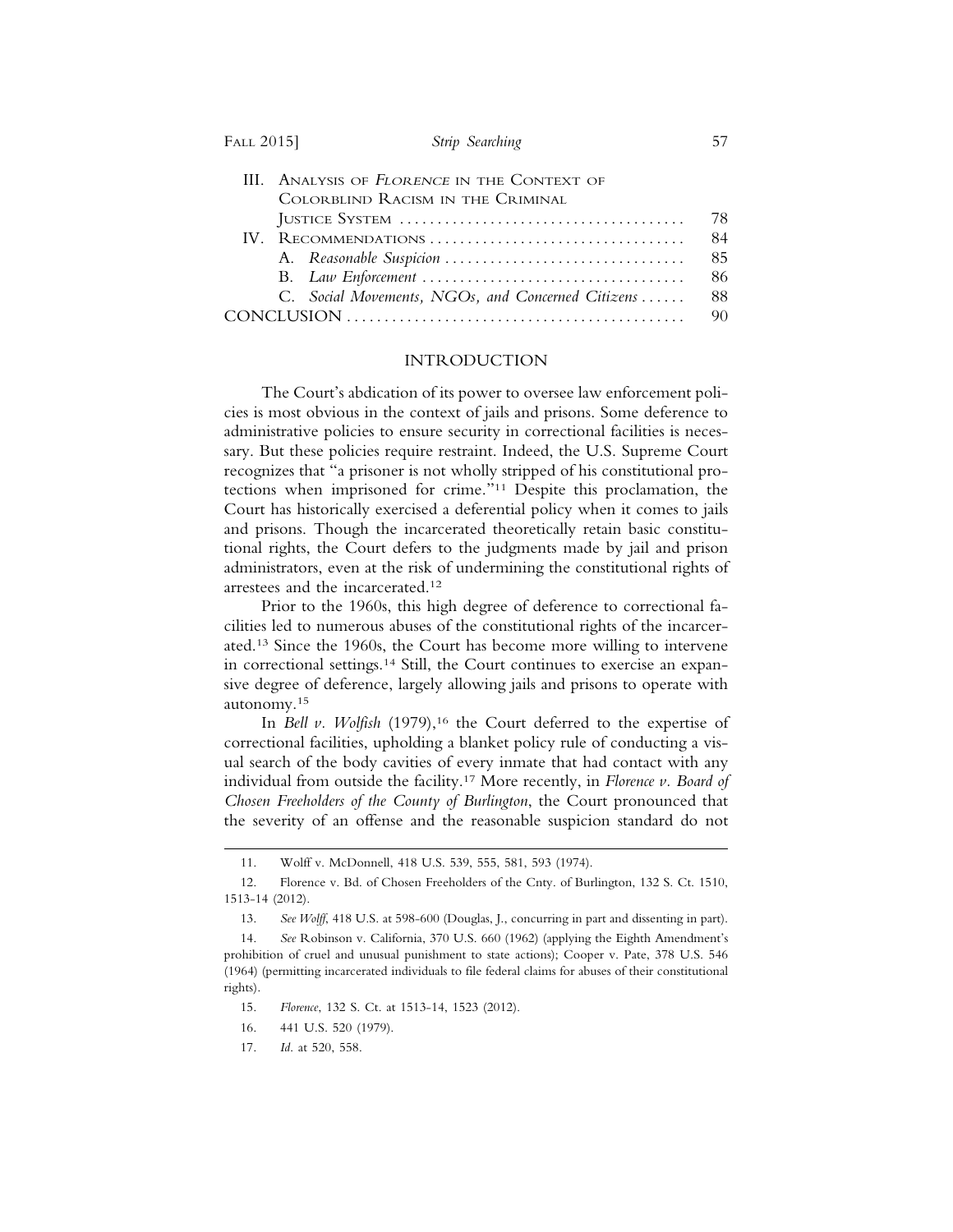exempt any arrestee from strip searches prior to exposure to the general population.18

The Court's decision in *Florence* grants immense discretionary power to the administrators of correctional facilities, and further diminishes the reasonable suspicion standard and privacy interests of the incarcerated.19 It will likely have disastrous consequences and embolden law enforcement, particularly in their interactions with people of color. This Article seeks to provide the perspective largely missing from other legal analyses of *Florence* by examining strip search jurisprudence and law enforcement policies under a socio-historical lens that recognizes society has entered into a period of color-blind racism. This Article argues that the Court's failure to uphold a reasonable suspicion standard of possession of contraband (at a minimum for minor infractions) in correctional settings will disproportionately impact communities of color.

Part I of this Article will analyze the Court's precedent leading to *Florence*, including *Bell v. Wolfish* (1979),<sup>20</sup> *Block v. Rutherford* (1984),<sup>21</sup> *Hudson v. Palmer* (1984),<sup>22</sup> and *Turner v. Safley* (1987).<sup>23</sup> Part II will review the procedural and factual history of *Florence* and critique the Court's rationale. Part III will analyze *Florence* in the context of the criminal justice system and describe the past and potential future impacts of strip searches on racial minorities. This section will also argue that a general policy of strip-searching disadvantages minorities due to their overrepresentation at every stage of the criminal justice process. Part IV proposes policy reforms that can temper the growing, negative impact of the *Florence* decision on communities of color.

## I. THE EVOLVING STRIP SEARCH STANDARDS

In June 1968, the Supreme Court decided the case of *Terry v. Ohio*, 24 a case that affirmed the constitutionality of what became known as "stopand-frisk" searches. In an opinion by Chief Justice Earl Warren, the Court laid out a reasonable suspicion standard and decided that in the context of a seizure and a search, "our inquiry is a dual one – whether the officer's action was justified at its inception, and whether it was reasonably related in scope to the circumstances which justified the interference in the first place."25 The Court further stated:

- 20. Bell v. Wolfish, 441 U.S. 520 (1979).
- 21. Block v. Rutherford, 468 U.S. 576 (1984).
- 22. Hudson v. Palmer, 468 U.S. 517 (1984).
- 23. Turner v. Safley, 482 U.S. 78 (1987).
- 24. Terry v. Ohio, 392 U.S. 1 (1968).
- 25. *Id*. at 20-27.

<sup>18.</sup> *Florence*, 132 S. Ct. 1510, 1518 (2012).

<sup>19.</sup> *Id*.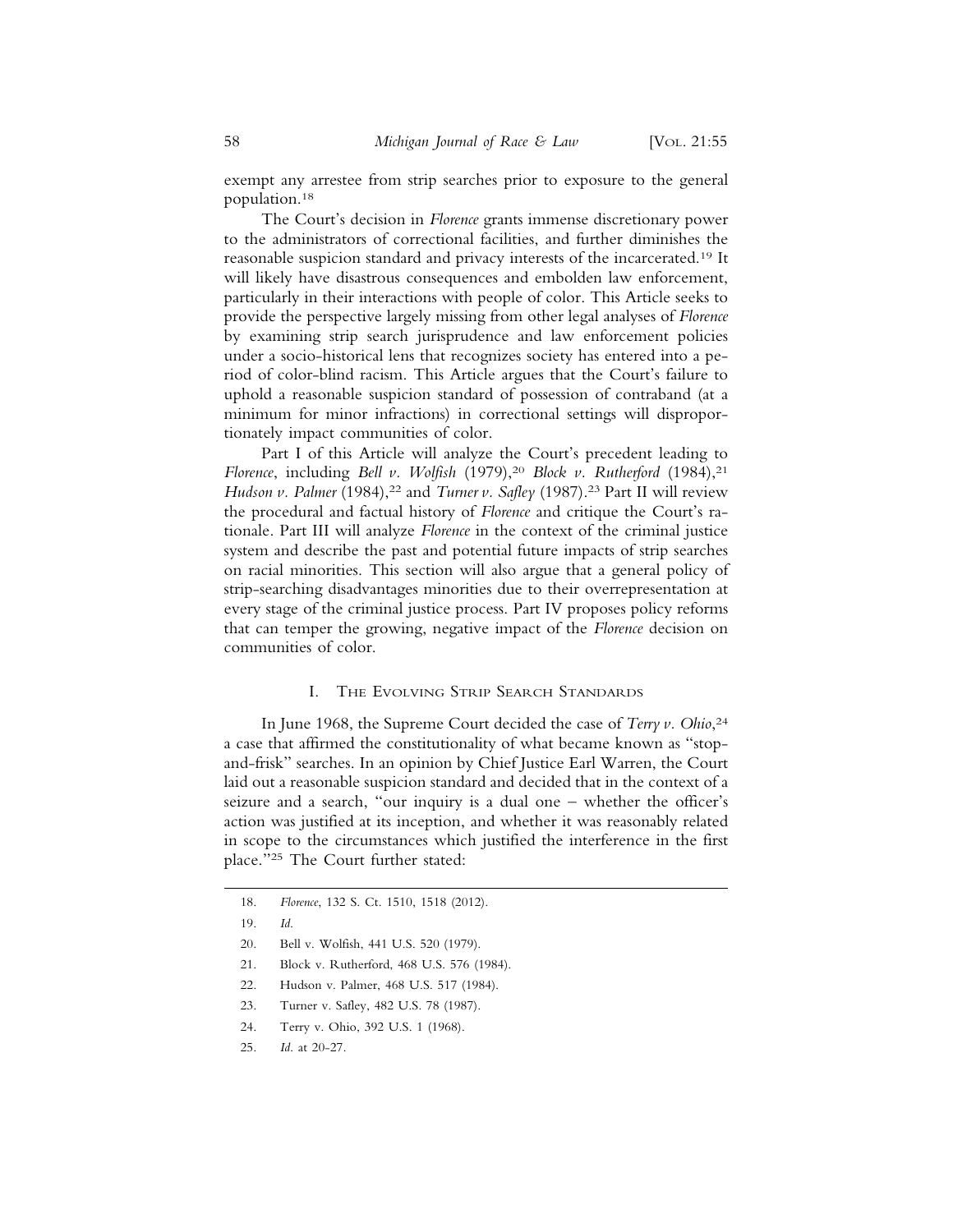In order to assess the reasonableness of Officer McFadden's conduct as a general proposition, it is necessary 'first to focus upon the governmental interest which allegedly justifies official intrusion upon the constitutionally protected interests of the private citizen' . . . for there is 'no ready test for determining reasonableness other than by balancing the need to search [or seize] against the invasion which the search [or seizure] entails.'26

The Court ultimately declared that the governmental interests of "effective crime prevention and detection" necessitate that law enforcement be granted flexibility in carrying out their duty to serve and protect.<sup>27</sup> The Court indicated that the Constitution allowed for some flexibility for law enforcement to act between doing nothing and arrest.

The Court determined that in order for law enforcement to effectively act to safeguard society and themselves, there should be a less demanding standard than probable cause available for law enforcement. However, the Court acknowledged that "even a limited search of the outer clothing for weapons constitutes a severe, though brief, intrusion upon cherished personal security, and it must surely be an annoying, frightening, and perhaps humiliating experience."28 Additionally, the Court stated, "It is simply fantastic to urge that [a frisk] performed in public by a policeman while the citizen stands helpless, perhaps facing a wall with his hands raised, is a 'petty indignity.' "<sup>29</sup> For this reason, the Court determined that "in the absence of probable cause . . . [a search] . . . must, like any other search, be strictly circumscribed by the exigencies which justify its initiation. Thus, it must be limited to that which is *necessary* . . ."30 Despite these warnings and the Court's recognition of the intrusion on liberty inherent in any search and detention, in practice the standard of reasonable suspicion for police work has extended beyond the mere search for weapons to a general applicability in determining criminal wrongdoing and the concealment of contraband.

Ultimately, the Court held that the reasonable suspicion standard is a constitutional balance between governmental interests and the private in-

<sup>26.</sup> *Id*. at 20-21 (citing Camara v. Municipal Court of the City and Cnty. of San Francisco, 387 U.S. 523, 534-37 (1967)).

<sup>27.</sup> *Id*. at 22-27. The Court determined that "effective crime prevention and detection" warranted greater flexibility in the carrying out of duties. *Id.* Pursuant to *Terry*, police officers may conduct an investigatory stop and possible search if the officer could articulate facts indicating a reasonable belief that the detained party was engaged in criminal wrongdoing, if there was no probable cause. *Id.* at 21.

<sup>28.</sup> *Id*. at 25-27. In the context of *Terry*, the Court was referring most specifically to the concealment of weapons that could be used to injure police officers or third parties. *Id*. at 31-32.

<sup>29.</sup> *Terry*, 392 U.S. at 16-17.

<sup>30.</sup> *Id*. at 25-26 (citing Warden v. Hayden, 387 U.S. 294, 310 (1967) (Fortas, J., concurring)).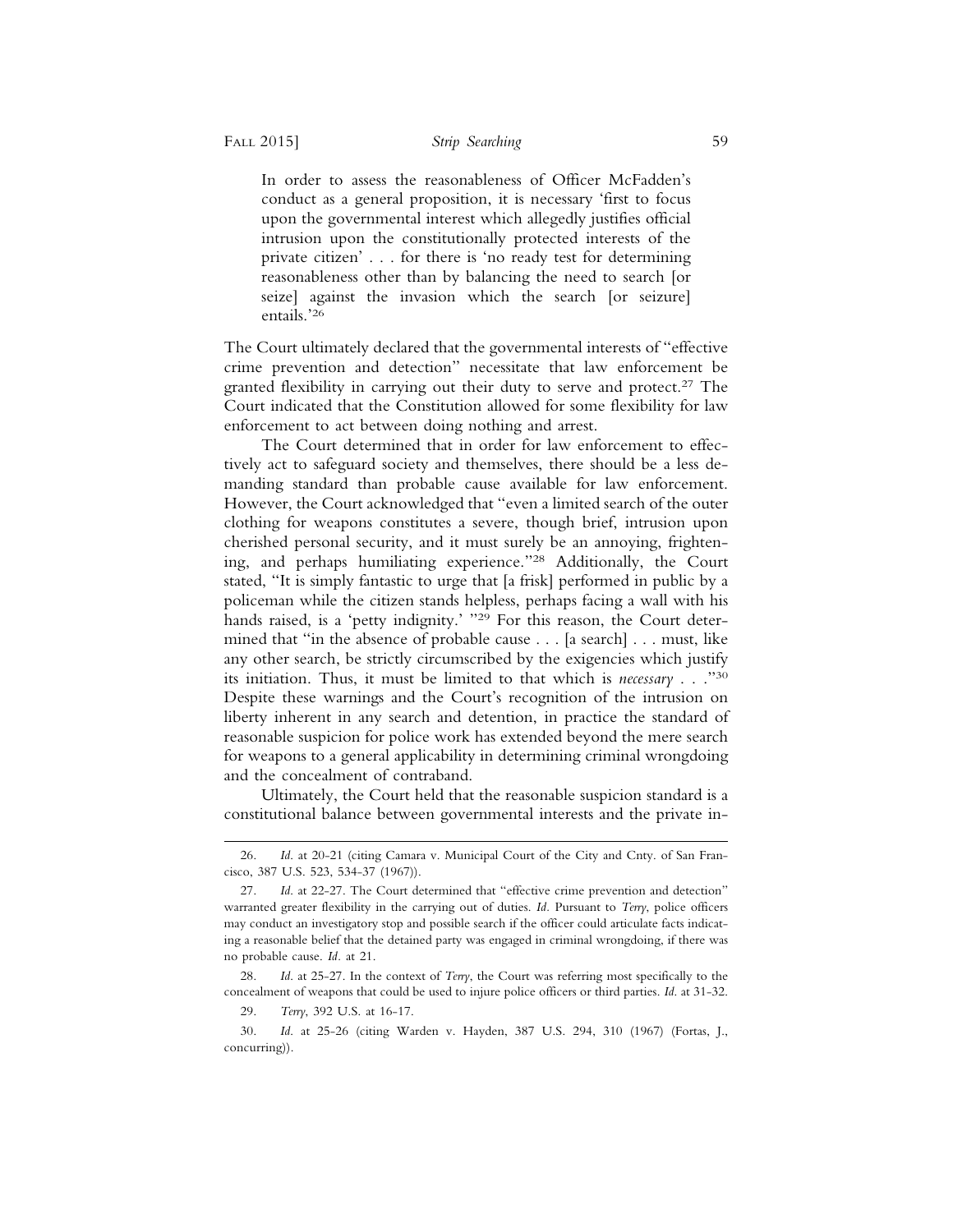terests of individuals.31 The Court declared that a search is reasonable under the Fourth Amendment "where a police officer observes unusual conduct which leads him reasonably to conclude in light of his experience that criminal activity may be afoot and that the persons with whom he is dealing may be armed and presently dangerous . . . ."32

After *Terry*, the Court began to cede too much deference to correctional institutions on the basis of maintaining order and safety and thereby failed to engage in the proper analysis of competing concerns: governmental interest and privacy rights. The following cases illustrate the Court's overly deferential approach.

## A. Bell v. Wolfish *(1979)*

The Fourth Amendment provides protection against "unreasonable searches and seizures."33 The debate over what constitutes a *reasonable* search and/or seizure has driven much of Fourth Amendment analysis. The Court has repeatedly stated that warrants are preferred.34 Nevertheless, since *Terry*, the Court has extended those instances in which law enforcement are allowed to forego the warrant requirement.35 Within this framework, the starting point for an examination of the Court's legal standards as concerns strip search jurisprudence is *Bell v. Wolfish*. 36

In *Bell*, the Court deferred to correctional institution administrators, even at the behest of individual privacy.37 The Court characterized the case as "requiring us to examine the constitutional rights of pretrial detainees—those persons who have been charged with a crime but who have not yet been tried on the charge."38 "Those persons" constituted a class action of pre-trial detainees and sentenced persons at the Metropolitan Correc-

34. *Terry*, 392 U.S. at 20 ("We do not retreat from our holdings that the police must, whenever practicable, obtain advance judicial approval of searches and seizures through the warrant procedure . . . .").

35. *See* United States v. Robinson, 414 U.S. 218, 235 (1973) (holding that incident to a lawful arrest, a warrantless search of the arrestee is a reasonable exercise of police authority in order to protect police safety); Chimel v. California, 395 U.S. 752, 763 (1969) (holding that incident to a lawful arrest, a warrantless search of the area immediately within the arrestees reach is constitutionally permissible); Warden v. Hayden, 387 U.S. 294, 298-99 (1967) (holding that when exigency demands, the police are not authorized to obtain a warrant, especially when their lives or the lives of third parties are threatened).

- 36. Bell v. Wolfish, 441 U.S. 520 (1979).
- 37. *Id*. at 556-57.
- 38. *Id*. at 520, 523.

<sup>31.</sup> *Id*. at 27.

<sup>32.</sup> *Id*. at 30-31.

<sup>33.</sup> U.S. CONST. amend. IV ("The right of the people to be secure in their persons, houses, papers, and effects, against unreasonable searches and seizures, shall not be violated, and no Warrants shall issue, but upon probable cause, supported by Oath or affirmation, and particularly describing the place to be searched, and the persons or things to be seized.").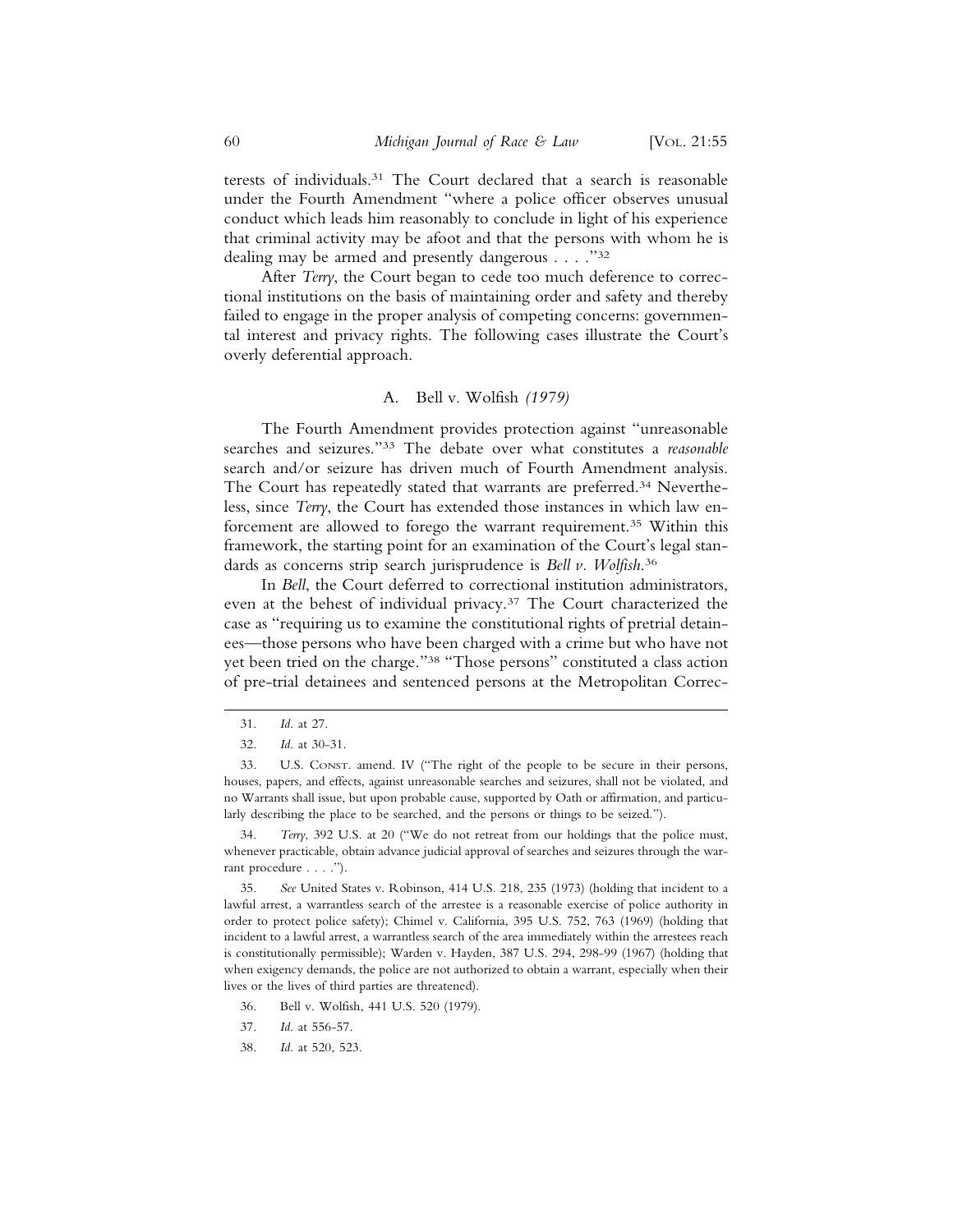tional Center.39 They challenged the conditions of their confinement pursuant to Bureau of Prisons facilities' policies.<sup>40</sup> One controversial policy required detainees and sentenced prisoners to submit to invasive visual cavity searches "after every contact visit with a person from outside the institution."41

The district court for the Southern District of New York enjoined many of the challenged practices, including the cavity search requirement.42 The district court held that this strip search procedure was unconstitutional in light of *Terry* "absent probable cause to believe that the inmate is concealing contraband."43 Additionally, the district court held that detained inmates are "presumed to be innocent and held only to ensure their presence at trial" and that " 'any deprivation or restriction of . . . rights beyond those which are necessary for confinement alone must be justified by a compelling necessity.' "<sup>44</sup> The Court of Appeals affirmed the district court's prohibition of the use of cavity searches.<sup>45</sup>

The Supreme Court reversed. While maintaining that inmates retain Constitutional rights,<sup>46</sup> the Court determined that reasonableness "requires a balancing of the need for the particular search against the invasion of personal rights that the search entails."47 After engaging in this balancing,48 the Court found that the uniqueness and the security concerns of a detention facility<sup>49</sup> require that the balance be struck in favor of the knowledge, skill, and expertise of the facility administrators, *not* in favor of the privacy of individual inmates.50 Unlike the district and appellate courts, the Court found that invasive cavity searches absent probable cause are constitutionally reasonable.51

- 39. *Id*.
- 40. *Id*.
- 41. *Id*. at 520, 527-28.
- 42. *Id*.
- 43. *Id*. at 558.
- 44. *Id*. at 520, 527-28.
- 45. *Id*. at 530.

46. *Id*. at 545 ("[C]onvicted prisoners do not forfeit all constitutional protections by reason of their conviction and confinement in prison. There is no iron curtain drawn between the Constitution and the prisons of this country.") (internal citations omitted).

47. *Id*. at 559.

48. *Id*. To determine reasonableness, the Court's analysis considered four factors: (1) the scope of the particular intrusion, (2) the manner in which the intrusion is conducted, (3) the justification for initiating the intrusion, and (4) the place of the intrusion. *Id*.

49. *Id*. at 558-60 (finding that the smuggling of money, drugs, weapons, and other contraband is all too common an occurrence).

- 50. *Id*. at 545-48, 565.
- 51. *Id*. at 559-60.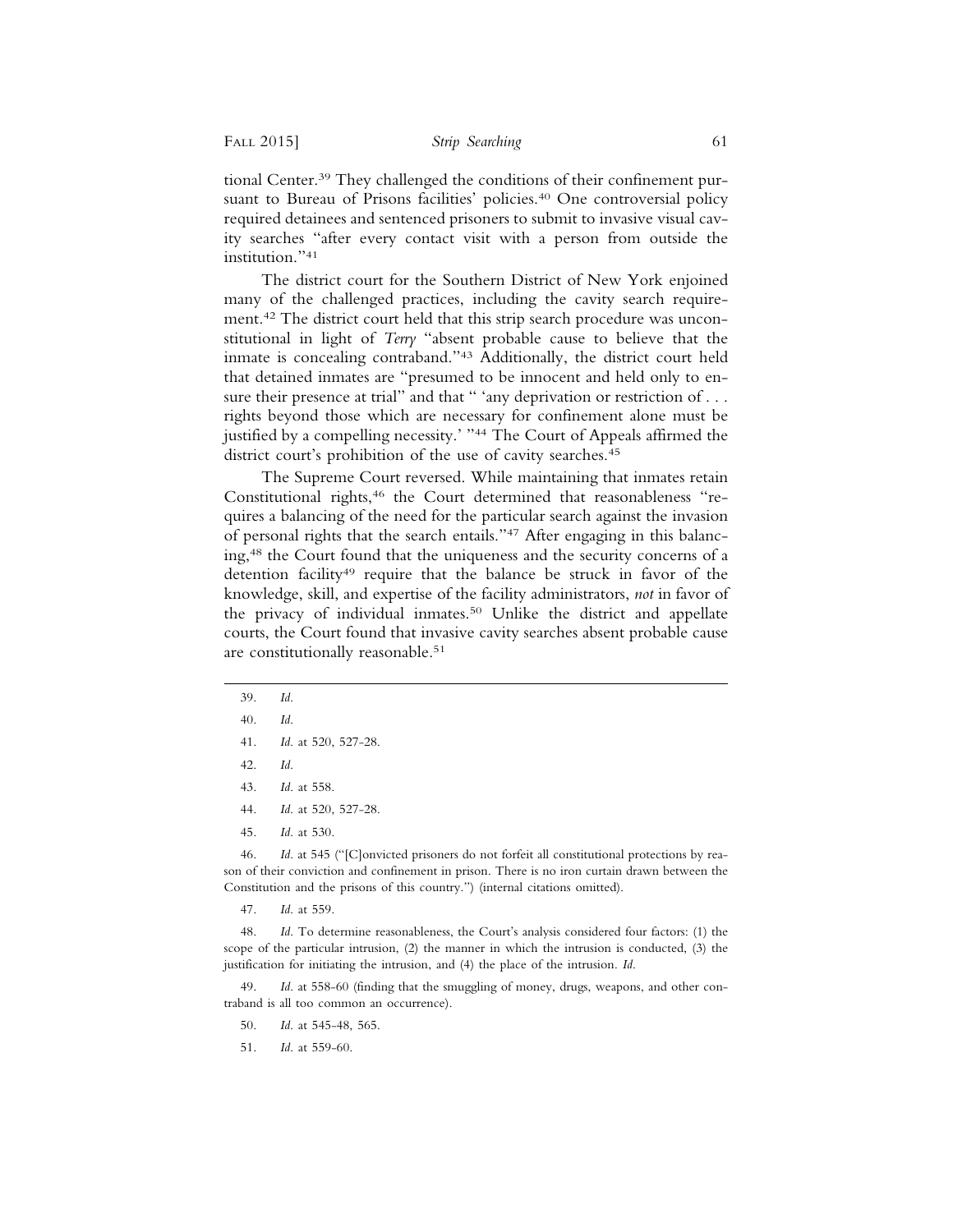In *Bell*, the Court focuses on whether the strip search was "reasonably related to legitimate governmental (penological) interests."52 In doing so, the Court began a process of relaxing the standard of reasonable suspicion first articulated in *Terry*. Today, the Court gives great deference to correctional institutions. Within the four-part *Bell* framework, this deference always weighs in favor of security over individual privacy rights.53 As a result, the Court fails to wholly consider the Fourth Amendment rights of the incarcerated, detained, and other suspects. In the end, this regime of deference disproportionately disadvantages racial and ethnic minorities in the criminal justice system.

## B. Block v. Rutherford *(1984)*

The Court applied the rule of deference implied in *Bell* when reviewing rules and regulations within the correctional context. For example, in *Block v. Rutherford*, 54 the Court decided whether Los Angeles County Central Jail pretrial detainees have a constitutional right to observe searches of their prison cells by correctional officials.55 Pretrial detainees challenged other "policies and practices and conditions of their confinement."56 Specifically, the detainees challenged the policies of (1) "contact visits with their spouses, relatives, children, and friends" and (2) the policy of "irregularly scheduled shakedown searches of individual cells in the absence of the cell occupants."57 Agreeing with respondents, the district court found that "the ability of a man to embrace his wife and children from time to time during the weeks or months while he is awaiting trial is a matter of great importance."58 Though security is an immediate concern, the district court held that correctional facility policies should be "least restrictive" and take into account different security concerns for those inmates considered low and high risk, thus allowing for a more individualized assessment of each inmate rather than a blanket generally applicable standard.59 Contrary to the deference espoused in *Bell*, the district court also held that disallowing inmates from watching cell inspections was an unreasonable institutional balancing of individual inmate's interests in personal space and property and security concerns.60

54. Block v. Rutherford, 468 U.S. 576 (1984).

59. *Id*. at 578-79 (The District Court found that inmates with low-risk classifications and those incarcerated longer than two weeks had a constitutional right to contact.).

60. *Id*. at 579.

<sup>52.</sup> *Id*. at 552.

<sup>53.</sup> *Id*. at 520, 561-63.

<sup>55.</sup> *Id*. at 577.

<sup>56.</sup> *Id*. at 578.

<sup>57.</sup> *Id*.

<sup>58.</sup> *Id*. at 578.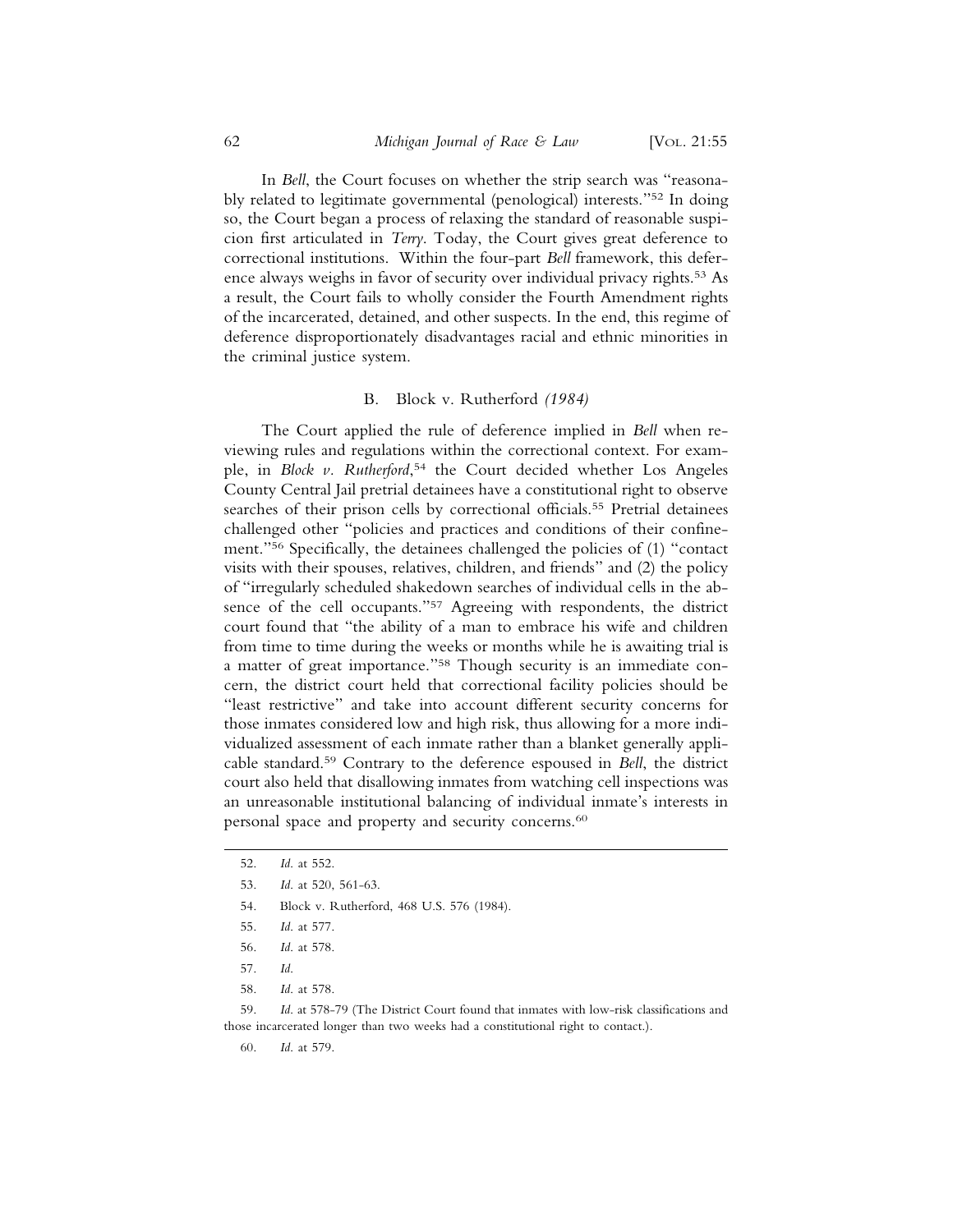Interestingly, while this case was being heard in the district court, the U.S. Supreme Court decided *Bell*. 61 The deferential language towards the skill and expertise of correctional administration officials from *Bell* seems to err against a finding for the inmates in *Block*. However, even in light of the holding in *Bell*, the district court did not defer to correctional facility policies in *Block*. 62

The Ninth Circuit affirmed the district court's finding that, though correctional facilities had significant security concerns, "the psychological and punitive effects which prolonged loss of contact visitation has upon detainees" made a blanket prohibition of contact visits an "unreasonable, exaggerated response to security concerns."63

The well-considered and balanced approach to penal interests on the one hand and the due process and individual interests on the other by the lower courts in *Block* adheres to the Supreme Court's assertion that "[a] prisoner is not wholly stripped of his constitutional protections" when imprisoned for a crime."64 Both the district court and the Court of Appeals acknowledged that correctional institutions have a unique function in our society and that due deference should be paid.<sup>65</sup> However, these courts recognized not only the due process concerns inherent in the arguments of the inmates, but also the privacy concerns. As a result, they sought a reasonable constitutional balance to mitigate their concerns.

Applying *Bell,*66 the Supreme Court reversed. Rather than consider the rights of the incarcerated, the Court focused on governmental interests. Specifically, the Court determined that the correctional facilities' policies are constitutional because they were reasonable in light of the governmental goal of security.67 Further, the Court indicated that as long as the correctional facility's policies and regulations did not constitute punishment of the pretrial detainees,<sup>68</sup> "administrators [are to be afforded] wide-ranging deference in the adoption and execution of policies and practices that in their judgment are needed to preserve internal order and discipline and to maintain institutional security."69 The Court reiterated

<sup>61.</sup> *See* Bell v. Wolfish, 441 U.S. 520 (1979).

<sup>62.</sup> Block v. Rutherford, 468 U.S. 576, 580-81(1984) (The district court in *Block* was specifically instructed on remand to consider the *Bell* decision when reviewing an inmate's interest and the burden on the prison. The district court affirmed its prior decision in favor of the inmate, reasoning that the institution's policies were "excessive.").

<sup>63.</sup> *Id*. at 582.

<sup>64.</sup> Wolff v. McDonnell, 418 U.S. 539, 540 (1974).

<sup>65.</sup> Block v. Rutherford, 468 U.S. 578-82, 585 (1984).

<sup>66.</sup> *Bell*, 441 U.S. at 559 (To determine reasonableness, the Court's analysis considered four factors: (1) the scope of the particular intrusion, (2) the manner in which the intrusion is conducted, (3) the justification for initiating the intrusion, and (4) the place of the intrusion.).

<sup>67.</sup> *Block*, 468 U.S. at 586.

<sup>68.</sup> *Id*. at 584.

<sup>69.</sup> *Id*. at 585 (citing Bell v. Wolfish, 441 U.S. 520, 547 (1979)).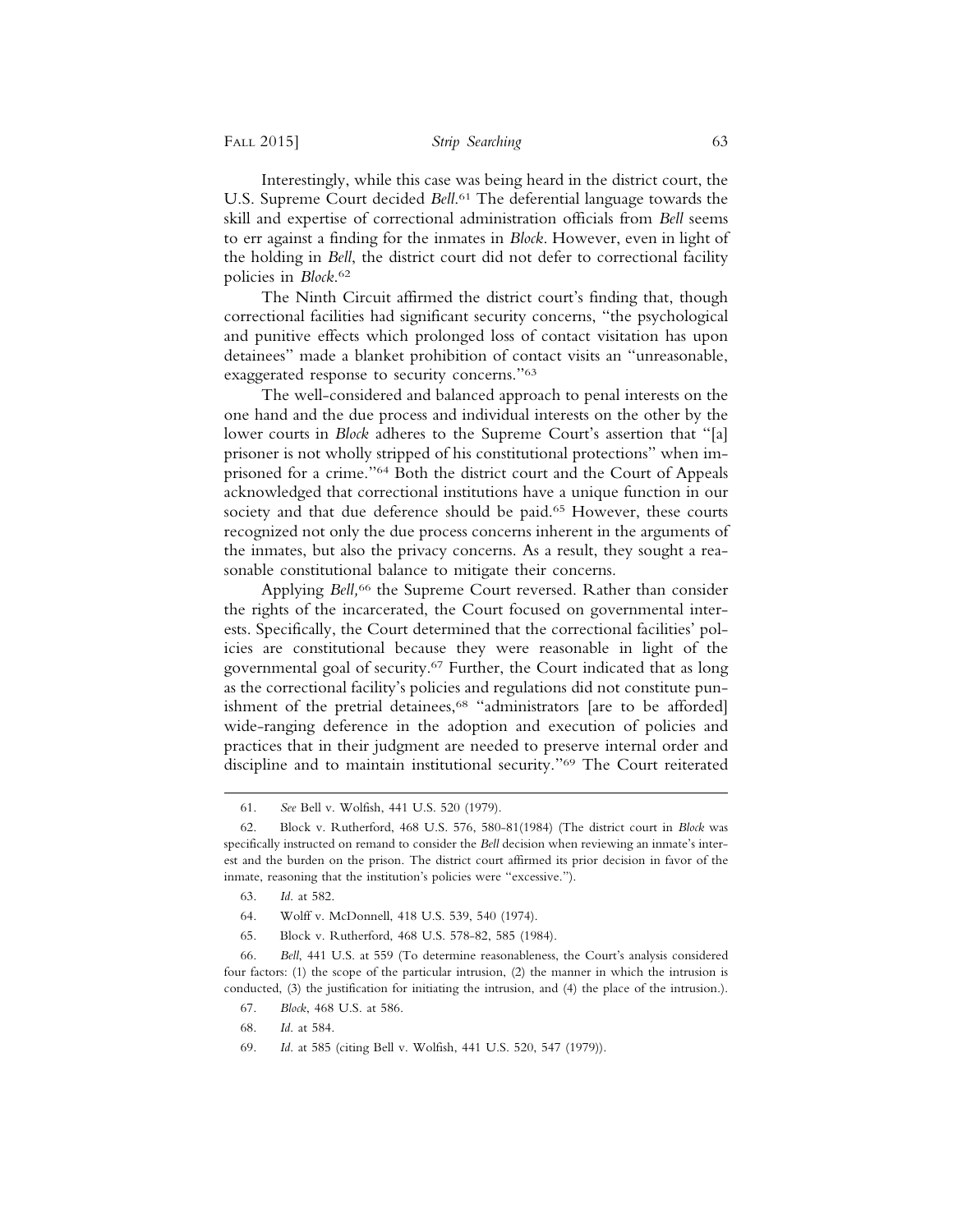that in the absence of arbitrariness or punitive action, it would be much more likely to acquiesce to correctional administrators;<sup>70</sup> "that this is a matter lodged in the sound discretion of the institutional officials."71

## C. Hudson v. Palmer *(1984)*

The Court further disregarded inmates' rights and privacy interests in *Hudson v. Palmer*. 72 In *Hudson*, the Court considered whether inmates have a reasonable expectation of privacy in their individual cells under the Fourth Amendment.73

During a routine search of an inmate's cell, correctional officers discovered a ripped pillow case in a trash can next to his bed.74 The inmate was charged with destroying the pillowcase and subsequently found guilty of destruction of state property.75 Among other complaints, the inmate argued that the search of his cell violated his constitutional right to privacy.<sup>76</sup> The district court found in favor of the correctional officer.<sup>77</sup> However, the Supreme Court found that searches conducted solely to harass or to humiliate were not covered by the *Bell* reasonableness framework and thus violated a "limited privacy interest."78

The Court of Appeals found that "while persons imprisoned for crime enjoy many protections of the Constitution, it is clear that imprisonment carries with it the circumscription or loss of many significant rights."79 This holding declared that in the correctional context, the contours of the Fourth Amendment require that "the person invoking its protection can claim a 'justifiable,' a 'reasonable,' or a 'legitimate expectation of privacy' that has been invaded by government action."80 In short, pur-

- 76. *Id*. at 520.
- 77. *Id*.
- 78. *Id*. at 522.
- 79. *Id*. at 524.
- 80. *Id*. at 524-25.

<sup>70.</sup> *Id*. at 584.

<sup>71.</sup> *Id*. at 591 ("reaffirm[ing] that 'proper deference to the informed discretion of prison authorities demands that they, and not the courts, make the difficult judgments which reconcile conflicting claims affecting the security of the institution, the welfare of the prison staff, and the property rights of detainees.'").

<sup>72.</sup> Hudson v. Palmer, 468 U.S. 517 (1984).

<sup>73.</sup> *Id*. at 519.

<sup>74.</sup> *Id*.

<sup>75.</sup> *Id*. at 519-20.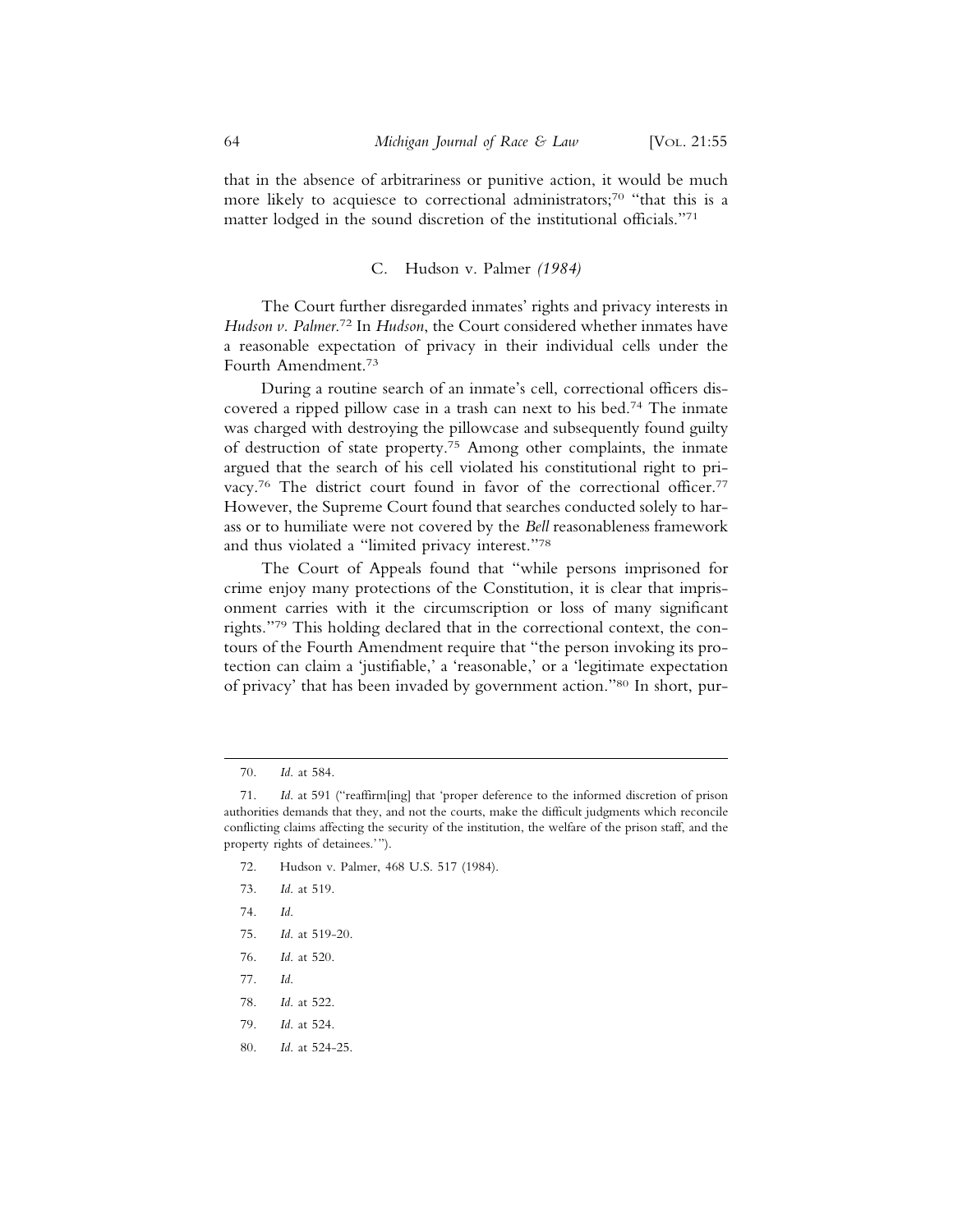suant to *Katz*, 81 "a prisoner's expectation of privacy in his prison cell is the kind of expectation that 'society is prepared to recognize as reasonable.' "82

In reversing, the Supreme Court found for correctional institutions.83 The Court held, for the first time, that inmates have no reasonable expectation of privacy in their individual cells. In so doing, the Court deprived incarcerated citizens of any Fourth Amendment protections against searches, holding wholesale that there is no "proscription against unreasonable searches . . . within the confines of the prison cell."84 In deciding that irregular, non-scheduled, suspicion-less searches were constitutionally permissible, the Court solidified its previous determination that the time, manner, and scope of searches are left to the determination of correctional institution administrators.<sup>85</sup> Again, when considering the right of individual inmates to privacy as compared with those of correctional facility administrators to security and order, the Court focused on the latter.86 The Court may have sought to "strike the balance,"87 but it made clear that institutional security goals are sacrosanct, thereby jeopardizing individual rights.

## D. Turner v. Safley *(1987)*

*Turner v. Safley*<sup>88</sup> required the Court to decide whether the reasonableness standard was to be the *sine qua non* of correctional facility analysis or whether there were certain burdens upon fundamental rights that required a heightened level of scrutiny.89

Inmates detained by the Missouri Division of Corrections (MDC) challenged the MDC regulations relating to correspondence exchanges as unconstitutional.90 Specifically, the inmates objected to the regulation prohibiting correspondence between inmates of different institutions unless the correspondence was (1) with family members who were also incarcerated, (2) related to legal matters involving both inmates, or (3) approved

90. *Id*. at 81.

<sup>81.</sup> In *Katz*, the Court was called upon to decide whether the Fourth Amendment's prohibition against unreasonable searches and seizures protected individuals in making private phone calls from a public telephone booth. Katz v. United States, 389 U.S. 347 (1967). The Court determined that (1) The government's placing of a listening device on the outside of the phone booth constituted a violation of privacy and a violation of search and seizure and (2) that prior to placing listening devices, warrants are required. *Id*. at 360-61 (Harlan, J., concurring).

<sup>82.</sup> Hudson v. Palmer, 468 U.S. 517, 525 (1984) (citing *Katz*, 389 U.S. at 361).

<sup>83.</sup> *Id*. at 525-26

<sup>84.</sup> *Id*. at 521-22, 526.

<sup>85.</sup> *Id*. at 527 (citing Pell v. Procunier, 417 U.S. 817, 823 (1974)) (explaining that "institutional security is central to all other goals").

<sup>86.</sup> *Id*. at 526-27.

<sup>87.</sup> *Id*. at 527.

<sup>88.</sup> Turner v. Safley, 482 U.S. 78 (1987).

<sup>89.</sup> *Id*. at 85.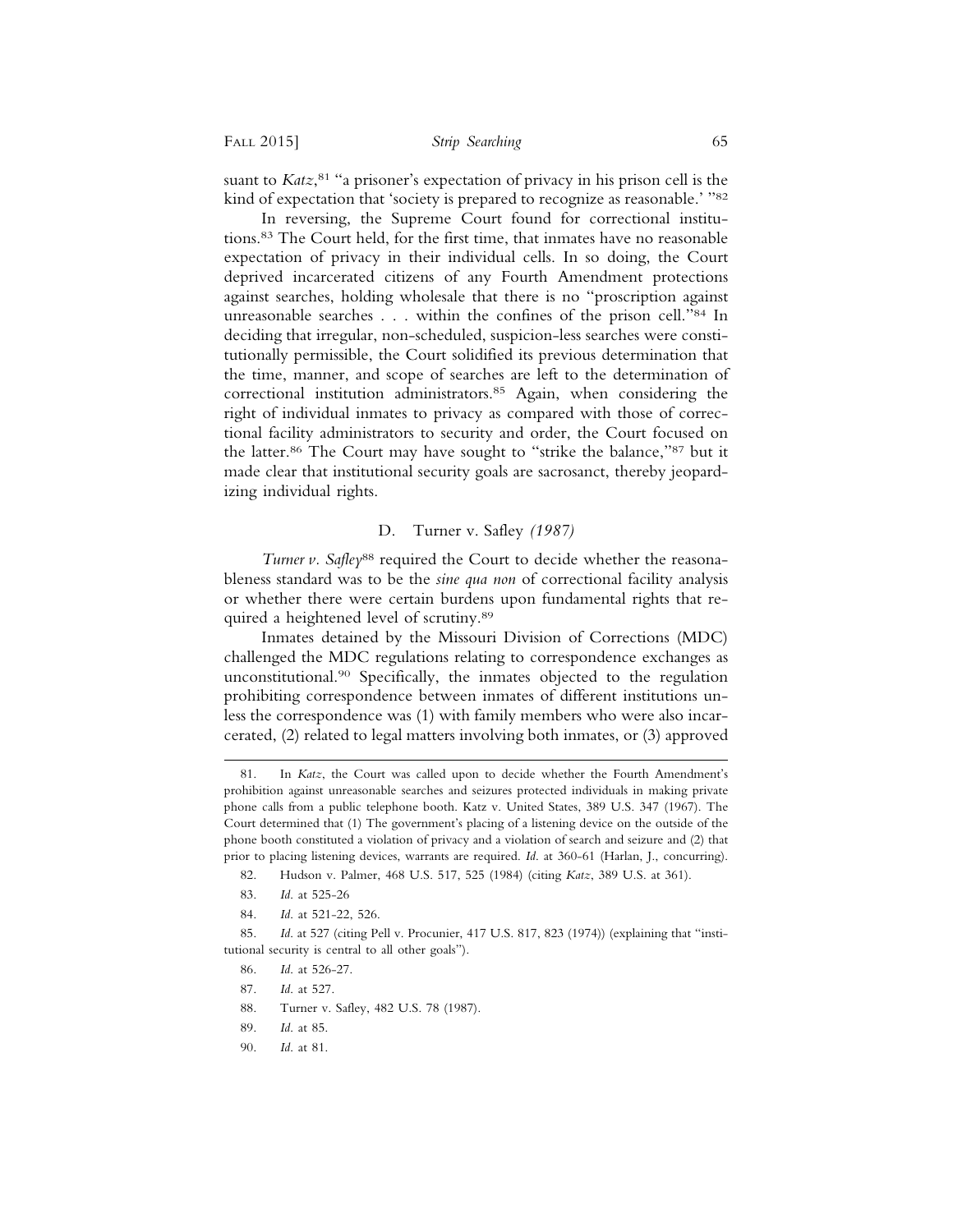by a "classification/treatment team" and "deemed to be in the best interest of the parties involved."91

The District Court ruled that the regulation amounted to a practice that "inmates may not write non-family inmates."92 Applying a "strict scrutiny standard," the district court found the correspondence regulation was unconstitutionally broad and consequently enjoined the MDC from enforcing it.93 Indicating that the correctional officials could have chosen a less restrictive means of addressing any security concerns,94 the district court decided that the correspondence regulations were "applied in an arbitrary and capricious manner."95

The Eighth Circuit affirmed, holding that the district court appropriately applied strict scrutiny and that the correspondence regulation could be sustained "only if it furthers an important or substantial governmental interest unrelated to the suppression of expression, and the limitation is no greater than necessary or essential to protect that interest."96

The Supreme Court reversed.<sup>97</sup> The Court observed that "in none of these four 'prisoners' rights' cases did the Court apply a standard of heightened scrutiny, but instead inquired whether a prison regulation that burdens fundamental rights is 'reasonably related' to legitimate penological objectives, or whether it represents an 'exaggerated response' to those concerns."98 The application of this lesser standard allowed the Court to find that the correspondence restrictions by the MDC were related to "legitimate security interests" and were thus constitutional.99 *Turner* is yet another example of the Court's continued deference to the judgment and practice of correctional institutions.

## II. <sup>F</sup>LORENCE <sup>V</sup>. BOARD OF CHOSEN FREEHOLDERS OF THE <sup>C</sup>OUNTY OF BURLINGTON (2012)

In *Florence*, the Supreme Court held that the Fourth Amendment does not require that prison officials possess "reasonable suspicion" when

<sup>91.</sup> *Id*. at 81-82.

<sup>92.</sup> *Id*. at 82.

<sup>93.</sup> *Id*. at 83.

<sup>94.</sup> *Id*.

<sup>95.</sup> *Id*.

<sup>96.</sup> *Id*. (explaining that the Eighth Circuit concluded that the regulations failed to satisfy the strict scrutiny standard because they "w[ere] not the least restrictive means of achieving the asserted goals of rehabilitation and security").

<sup>97.</sup> *Id*. at 84 (affirming that in discussing the principles framing prisoners' constitutional claims, federal courts must take cognizance of the valid constitutional claims of prison inmates and that courts are ill-equipped to deal with the increasingly urgent problems of prison administration and reform).

<sup>98.</sup> *Id*. at 87.

<sup>99.</sup> *Id*. at 91.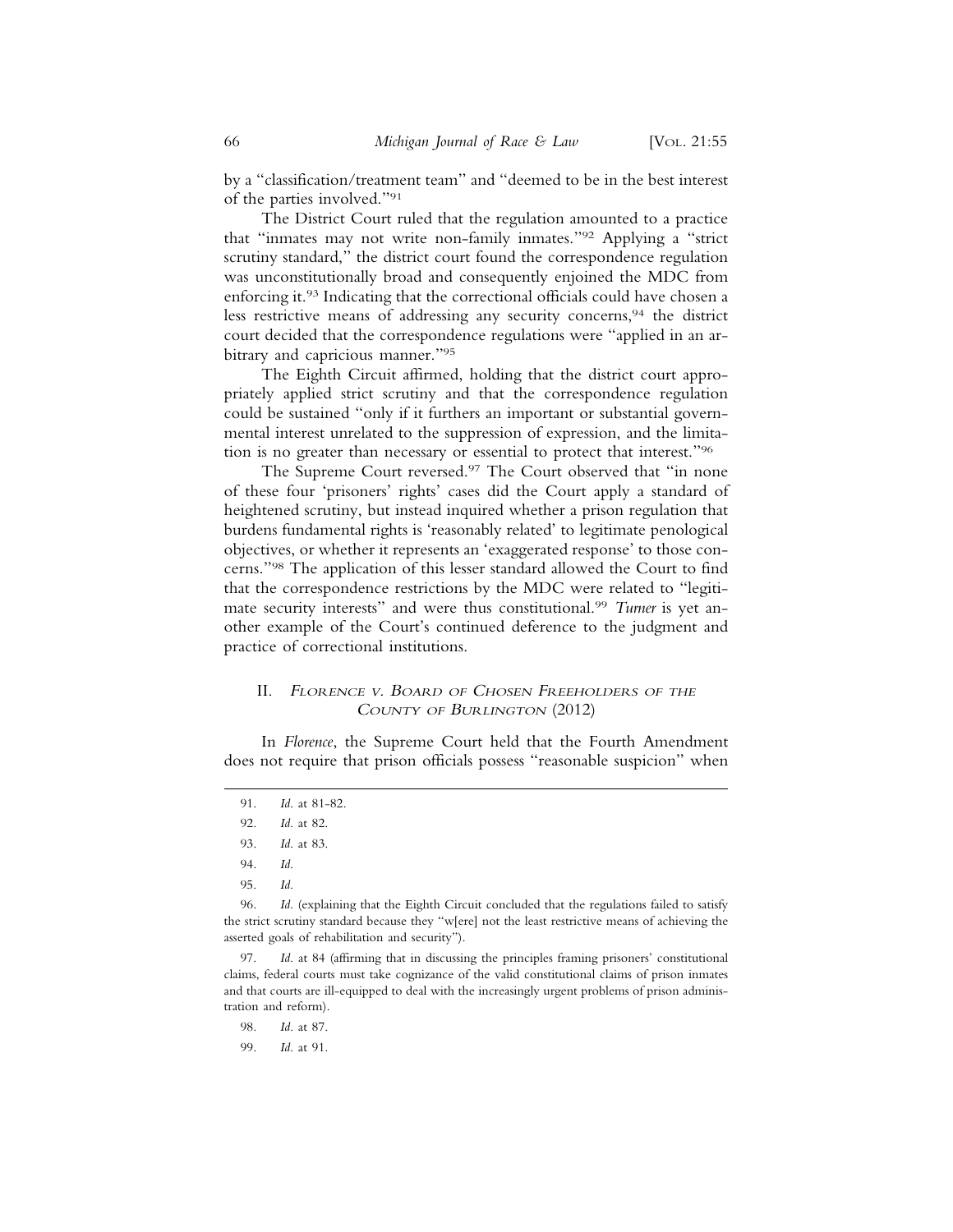determining whether to strip search individuals.100 The Court, in a final show of deference to correctional institutions at the expense of individual rights, found that the strip search procedures at the Burlington and Essex facilities were permitted unless the inmate or the accused could demonstrate with substantial evidence that the procedure was an "exaggerated response" to the issues of security.101 Absent this showing, the Court found that the Fourth Amendment's reasonableness requirement does not prohibit implementation of general strip search procedures and that the practice of strip searching every inmate "struck a reasonable balance between inmate privacy and the needs of the institutions."102 The Court's understanding of the facts in *Florenc*e, its rationale, and the practical consequences of its decision represent dangerous jurisprudence in the age of colorblind racism.

## A. *The District Court's Findings of Fact and Holdings*

The facts of *Florence* were undisputed. On March 3, 2005, the New Jersey State Police stopped Albert Florence, an African-American male, and his wife while she was driving him in his SUV on Interstate Highway 295 in Burlington County, New Jersey.103 The New Jersey State Trooper directed him to exit his vehicle and then placed him under arrest for an expired warrant that had been issued on April 25, 2003.104 The warrant charged Florence with a non-indictable variety of civil contempt.105 Though initially valid, Florence had paid off the civil penalties prior to this arrest.<sup>106</sup> Despite Florence's protests, the state trooper arrested him and transported him to Burlington County Jail.107

Once he arrived at the jail, Albert Florence alleged he was subjected to a mandatory strip and body cavity search.108 Despite the fact that the underlying charges were for nonviolent, non-indictable civil contempt, Florence was required to "remove all his clothing and, while nude, open his mouth, lift his tongue, hold his arms out, turn fully around, and lift his genitals."109 Six days later, officials from the Essex County Sheriff's De-

109. *Id.*

<sup>100.</sup> Florence v. Bd. of Chosen Freeholders of the Cnty. of Burlington, 132 S. Ct. 1510, 1523 (2012).

<sup>101.</sup> *Id*. at 1510, 1512-14.

<sup>102.</sup> *Id*. at 1510, 1523.

<sup>103.</sup> Florence v. Bd. of Chosen Freeholders of the Cnty. of Burlington, 595 F. Supp. 2d 492, 495-96 (D.N.J. 2009); *see also* Adam Liptak, *No Crime, but an Arrest and Two Strip-Searches*, N.Y. TIMES (Mar. 7, 2011), www.nytimes.com/2011/03/08/us/08bar.html?r=0.

<sup>104.</sup> *Florence*, 595 F. Supp. 2d at 496.

<sup>105.</sup> *Id*.

<sup>106.</sup> *Id*.

<sup>107.</sup> *Id.*

<sup>108.</sup> *Id*. at 496-97.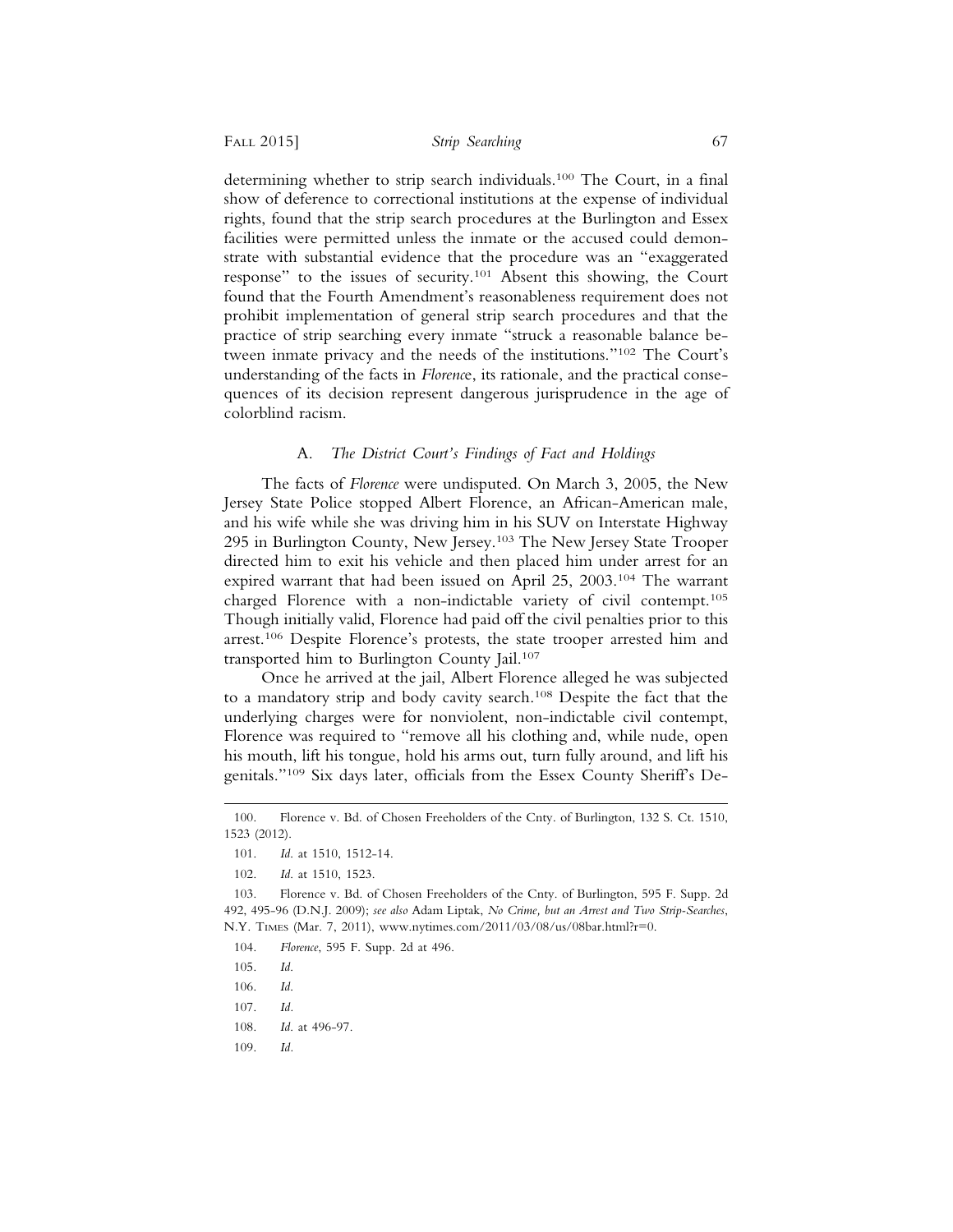partment arrived to transport Florence to the Essex Jail.<sup>110</sup> Upon his arrival, Florence alleged that he was subjected to another mandatory full body search as well as a cavity search when he was processed.<sup>111</sup> Following this, Florence was placed in general population.<sup>112</sup>

Florence sued, arguing the strip searches were violations of constitutional law. Specifically, Florence argued that "the undisputed facts establish that Defendants' policy of strip-searching all arrestees without individualized suspicion is a violation of clearly established constitutional law."113 Florence and those in his class ("arrestees charged with non-indictable offenses who were [strip searched by officers] . . . without the officers first articulating a reasonable belief that those arrestees were concealing contraband, drugs or weapons") moved for summary judgment on the grounds that the practices of the Burlington and Essex jail facilities unconstitutionally violated their rights.114 The plaintiffs claimed that stripsearching without reasonable suspicion or individualized suspicion was a violation of clearly established law.115 The Burlington and Essex jails sought dismissal of the plaintiffs' claims and stated that "visual observation/ strip search policies are constitutional."116

When considering whether the jails' actions were reasonable, the district court considered and applied the jail's written policies and normal practices. First, the district court stipulated that the Burlington Jail's policies and procedures defined a strip search as "a physical search of an inmate . . . while unclothed consisting of routine and systematic visual observation of the inmate's physical body to look for distinguished identifying marks, scars or deformities, signs of illness, injury or disease and/or the concealment of contraband on the inmate's body."117 The district court further

- 112. *Id.*
- 113. *Id*. at 500-01.
- 114. *Id*. at 495-96, 500.

115. *Id.* at 500-01. Florence and others similarly situated brought a 42 U.S.C. § 1983 claim alleging violation of their constitutional rights and seeking injunctive relief. *Id*. The plaintiffs claim that both Burlington and Essex officials "'admit that every unnamed class member . . . has been ordered' to completely disrobe and stand nude upon admission to the jail facilities, 'without [said officials] first articulating a reasonable basis to do so.'" *Id*. at 500. Plaintiffs further allege that, "at minimum, individualized reasonable suspicion for weapons, drugs, or other contraband must first exist before a jail official may strip search anyone charged with a non-indictable offense." *Id*.

116. *Id*. at 496, 501.

117. *Id*. at 497 (citing Burlington Jail's Policies and Procedures: Search of Inmates—No. Section 1186) (internal citation omitted).

<sup>110.</sup> *Id*. at 497.

<sup>111.</sup> *Id*. (Florence testified that he and four other arrestees were told to "enter separate shower stalls, strip all their clothing and shower" while being watched by two other officers. Florence also testified that once showered, he was "directed to open his mouth and lift his genitals, . . . [and then] ordered to turn . . . away from the officers . . . squat and cough . . . .") (internal citations omitted).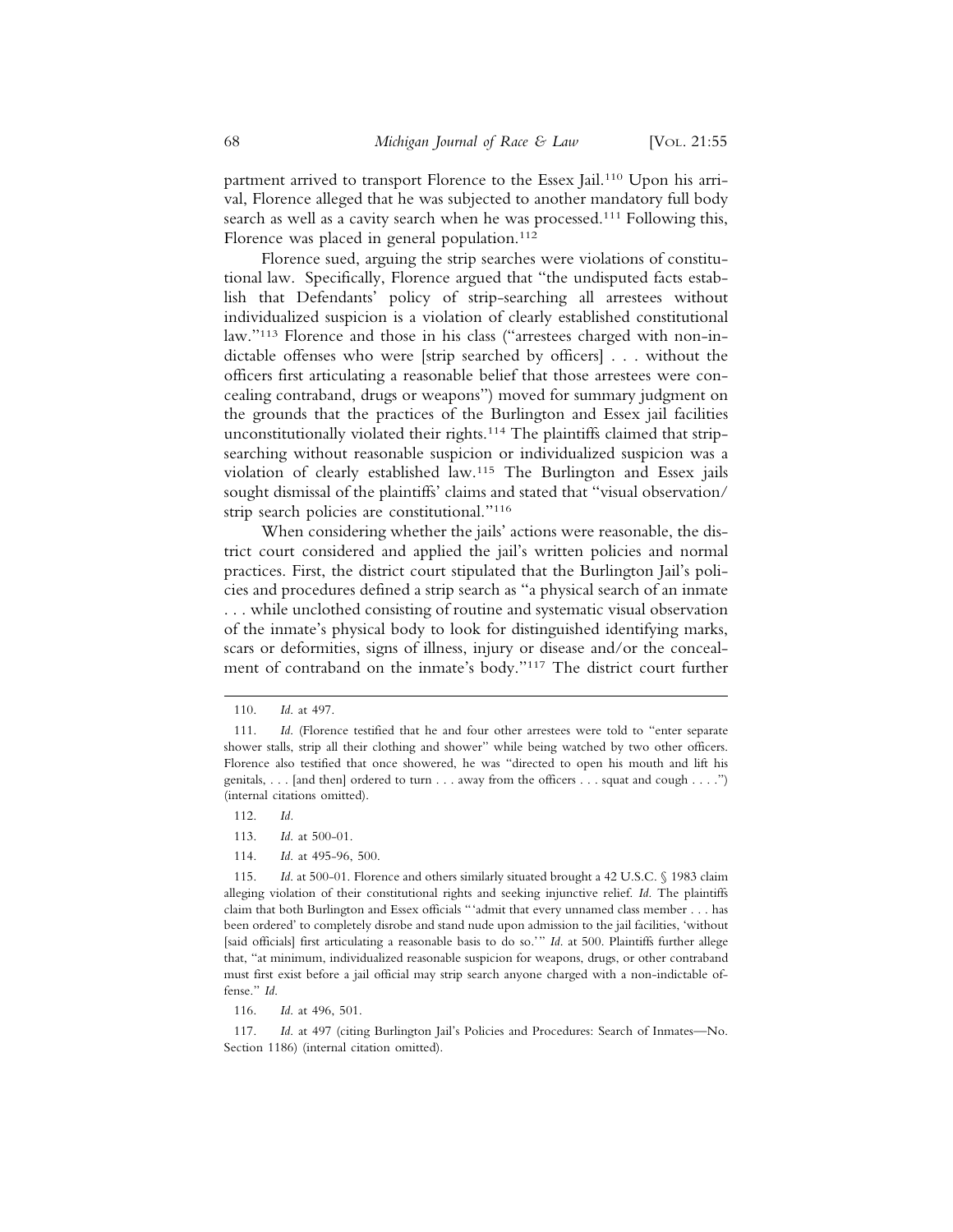stipulated that Burlington Jail's policy indicates that " 'a person who has been detained or arrested for commission of an offense other than a crime . . . shall not be subject to a strip-search unless there is a *reasonable suspicion* that a weapon, controlled dangerous substance or contraband will be found.' "118

The district court also determined that the Burlington Jail policy indicated that "arrestees for non-indictable offenses, such as civil contempt (Florence's warrant charge), should not be strip searched."119 However, the district court also noted the jail allowed for "a visual observation [of all inmates] irrespective of whether they are [detained on] indictable or non-indictable [charges]."120

The district court explained that the Essex County Correctional Facility's policies and procedures in effect at the time in question required that "upon arrival at the Essex Jail, all arrestees shall be strip searched and then required to shower."<sup>121</sup> The court noted that the facility required "an arrestee [to] undress completely . . . while officers carefully observe."122 Under the facility's procedures in place at the time, officers were to "examine the interior of the arrestee's mouth; his or her ears, nose, hair and scalp; his or her fingers, hands, arms and armpits; and all body openings and the inner thighs."123 The court noted that April 2005, not long after Florence was transported and held at the facility, the jail reformed its policy and "facially prohibit[ed] strip searching non-indictable arrestees in

- 121. *Id*. at 499.
- 122. *Id.*

123. *Id*. at 499-500 (citing Dep't of Public Safety: General Order No. 89-17). Warden Larry Glover testified about intake procedures at the facility, stating that "for intake processing purposes, all arrestees are treated the same, without any distinction based on whether the arrestee is accused of an indictable or a non-indictable offense." *Id*. at 499. According to Sergeant Thomas Logue, "[O]fficers call up to three arrestees at a time to enter the shower area during processing. Once there, corrections officers direct the arrestees to remove their clothing and place them into gray bins. The arrestees then simultaneously undress while the officers view their nude bodies." *Id*. at 500 (internal citations omitted).

<sup>118.</sup> *Id*. (emphasis added).

<sup>119.</sup> *Id.*

<sup>120.</sup> *Id*. at 498-99. According to the testimony of Officer Haywood Reeder, an employee of the Burlington facility since 1990, a strip search is defined as "searching various parts of a nude inmates body for contraband, scars, marks, or tattoos," whereas "a visual observation includes: (1) checking a nude arrestee for scars, marks, and tattoos while he strips for a mandatory shower; (2) instructing the nude arrestee on the application of a delousing agent; and (3) instructing the nude arrestee to change into jail clothing following his shower." *Id*. at 498. Warden Juel Cole, an employee of the Burlington facility since 1976, "confirmed that an arrestee admitted for a nonindictable offense is subjected to a visual observation, which involves an officer 'mak[ing] a quick check' on a nude inmate while he changes clothing or during his shower for bruises, tattoos, or 'any item like that of any importance.'" *Id*. at 499. The District Court found that "according to Warden Cole, a visual observation of an arrestee's nude body does not constitute a 'search' under the Burlington Jail's definition of that term." *Id*.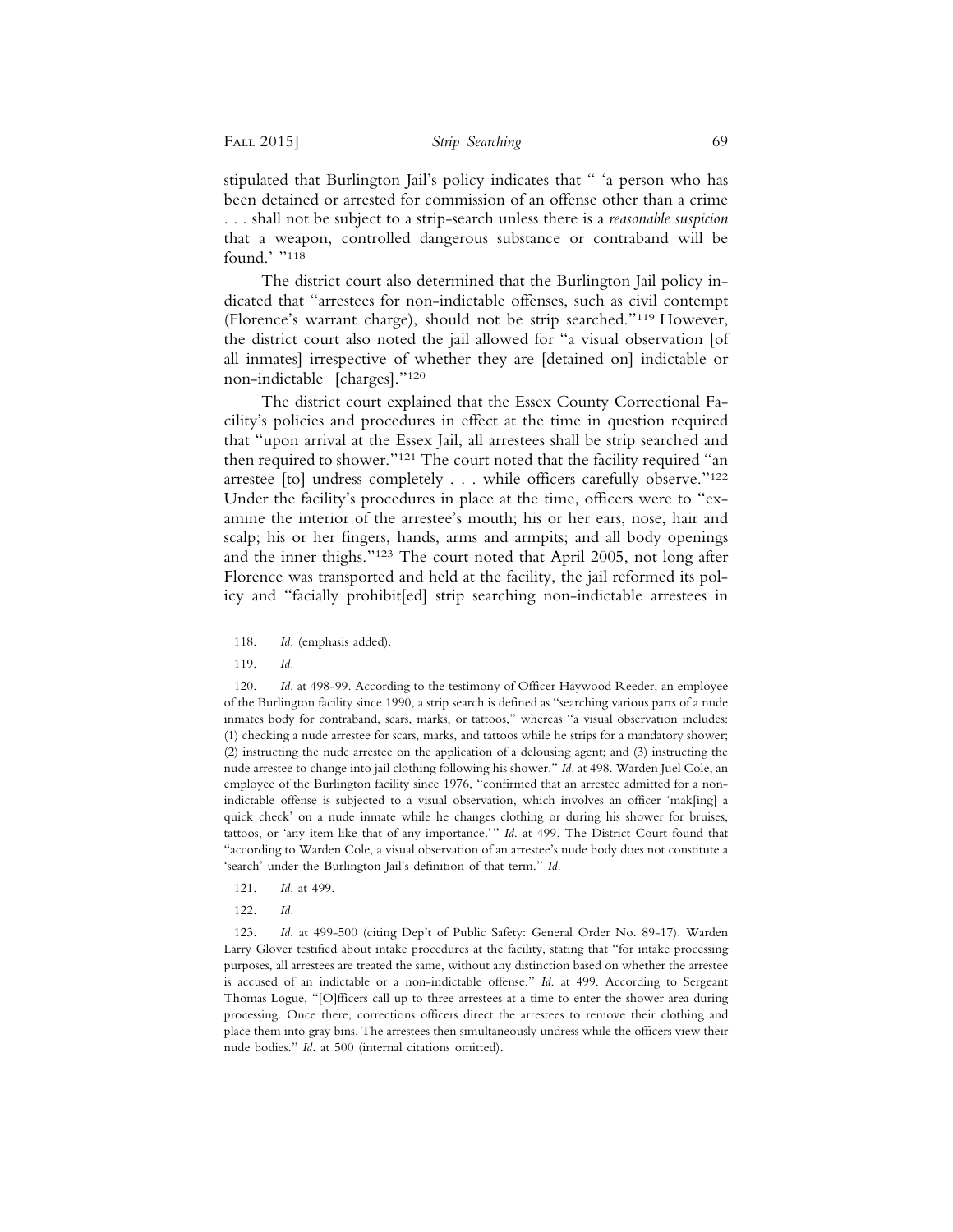the absence of *reasonable suspicion* that the search will produce weapons, drugs, or contraband."124

The district court held that an order to "take off all your clothes" is, at its essence, a strip search and that calling this "a visual observation is a matter of semantics."125 The court reasoned that "if the less intrusive Burlington procedure constitutes a search for purposes of the Fourth Amendment, it follows that the more-intrusive Essex procedure also constitutes a search."126 The court returned to the Supreme Court's analytical framework in *Bell* that purported to balance "the need for the particular search against the invasion of personal rights that the search entails."127 While acknowledging that the Fourth Amendment prohibits only unreasonable searches and seizures, the district court emphasized that *Bell* requires a very careful balancing of the "significant and legitimate interests of the institution against the privacy interests of the inmates."128

Ultimately, the district court determined that the procedures at Burlington and Essex are not constitutionally reasonable within the parameters established by *Bell*. 129 It distinguished the *Bell* searches, which the Supreme Court had deemed reasonable from the blanket strip searches.130 The district court stressed that the searches in *Bell* "were conducted after contact visits with outside visitors, during which time exposure to contraband is heightened. [These] visits, by their very nature, may then provide the requisite reasonable suspicion for jail officers to justify the blanket search policy."131

The district court found that a blanket policy of strip searching under particular circumstances *may* be constitutional provided it is supported by the balancing test set forward in *Bell*. 132 It found that both jail's procedures were impermissibly humiliating, involving a "complete disrobing, examination of the nude inmates body, followed by a supervised shower . . . in the presence of other inmates (further contributing to the humiliating and degrading nature of the experience)."133

- 128. *Id*. (citing *Bell*, 441 U.S. at 559).
- 129. *Id*. at 511-12.
- 130. *Id*.
- 131. *Id*. at 509.
- 132. *Id*. at 509-10.
- 133. *Id*. at 512.

<sup>124.</sup> *Id*. at 499 (citing Dep't of Public Safety: General Order No. 04-06) (emphasis added).

<sup>125.</sup> *Id*. at 503.

<sup>126.</sup> *Id.*

<sup>127.</sup> *Id*. at 504 (citing Bell v. Wolfish, 441 U.S. 558, 559 (1979)). To determine reasonableness, the Court's analysis considered four factors: (1) the scope of the particular intrusion, (2) the manner in which the intrusion is conducted, (3) the justification for initiating the intrusion, and (4) the place of the intrusion. *Id*.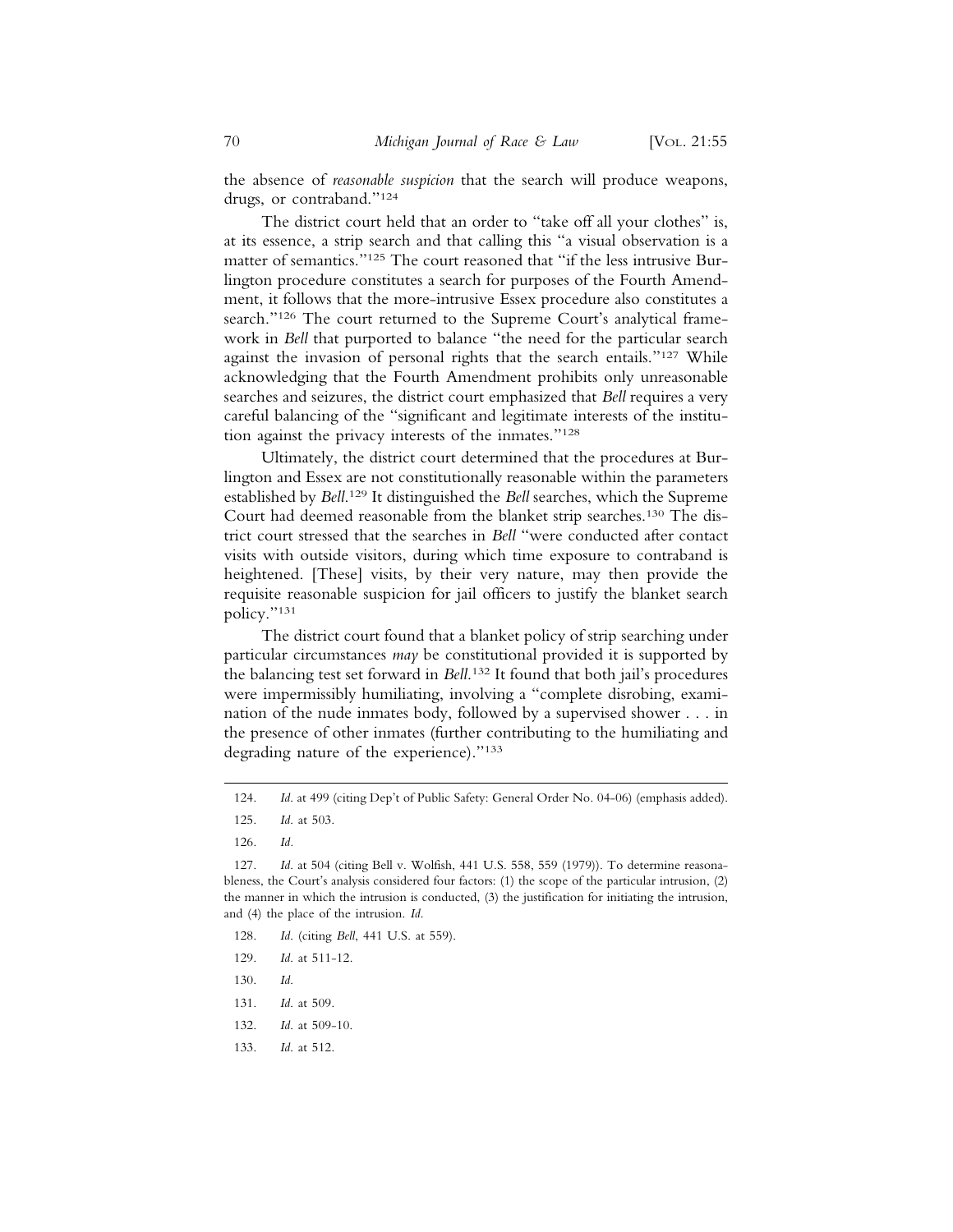Most importantly, the district court found that the existence of the blanket, general strip search policy in question leads to unjust results.134 Given that both facilities perform strip searches "without distinction between indictable and non-indictable offenders,"135 the district court reasoned that "a priest or minister arrested for allegedly skimming the Sunday collection would be subjected to the same degrading procedure as a gangmember arrested on an allegation of drug charges."136 Further, the district court found the intrusive nature of the searches to which Florence and his class were subjected were unreasonable, despite agreeing with officials from both facilities that if "reasonable suspicion exists" nothing prohibits such searches.137

From the district court's perspective, conducting general or blanket strip searches without articulable reasonable suspicion— that is, without distinction between severity of offense, attention to the dignity of the inmates and the sensitivity of such an invasive exercise, or exploration of procedures less intrusive to accomplish the stated security goals—violates the Fourth Amendment.138 In short, "the search policies at issue fail the *Bell* balancing test."139

## B. *The Third Circuit Rules in Favor of Burlington and Essex*

The Third Circuit reversed based on its interpretation that the Supreme Court precedent required deference to the correctional facilities' judgment.140 The Third Circuit held that (1) security interests of the facilities trumped the rights of the individual inmates, (2) the searches were not so intrusive as to violate *Bell*, and (3) promoting equal treatment of inmates trumped the district court's determination that indicted and non-indicted inmates must be treated differently.<sup>141</sup>

141. *Id*. at 296 (See Judge Hardiman's opinion for the Third Circuit in which he states that the strip search policies of the jails were reasonable and in compliance with the Court's holding in *Bell* and not in violation of the Fourth Amendment. Further, Judge Hardiman enumerates the rationales for reversing the district court's finding that blanket strip searches without articulable suspicion do not comply with *Bell*. The above summarized holdings reflect the Third Circuit's reasoning.).

<sup>134.</sup> *Id*.

<sup>135.</sup> *Id.*

<sup>136.</sup> *Id.*

<sup>137.</sup> *Id*. at 512-14.

<sup>138.</sup> *Id*. at 512.

<sup>139.</sup> *Id*. at 513.

<sup>140.</sup> Florence v. Bd. of Chosen Freeholders of the Cnty. of Burlington, 621 F.3d 296, 298-99, 302 (3d Cir. 2010) ("In *Bell*, the Supreme Court rejected a Fourth Amendment challenge to a policy of visual body cavity searches for all detainees—regardless of the reason for their incarceration—after contact visits with outsiders. The Court applied a balancing test and concluded that the visual body cavity searches were reasonable because the prison's security interest justified the intrusion into the detainees' privacy.") (internal citations omitted).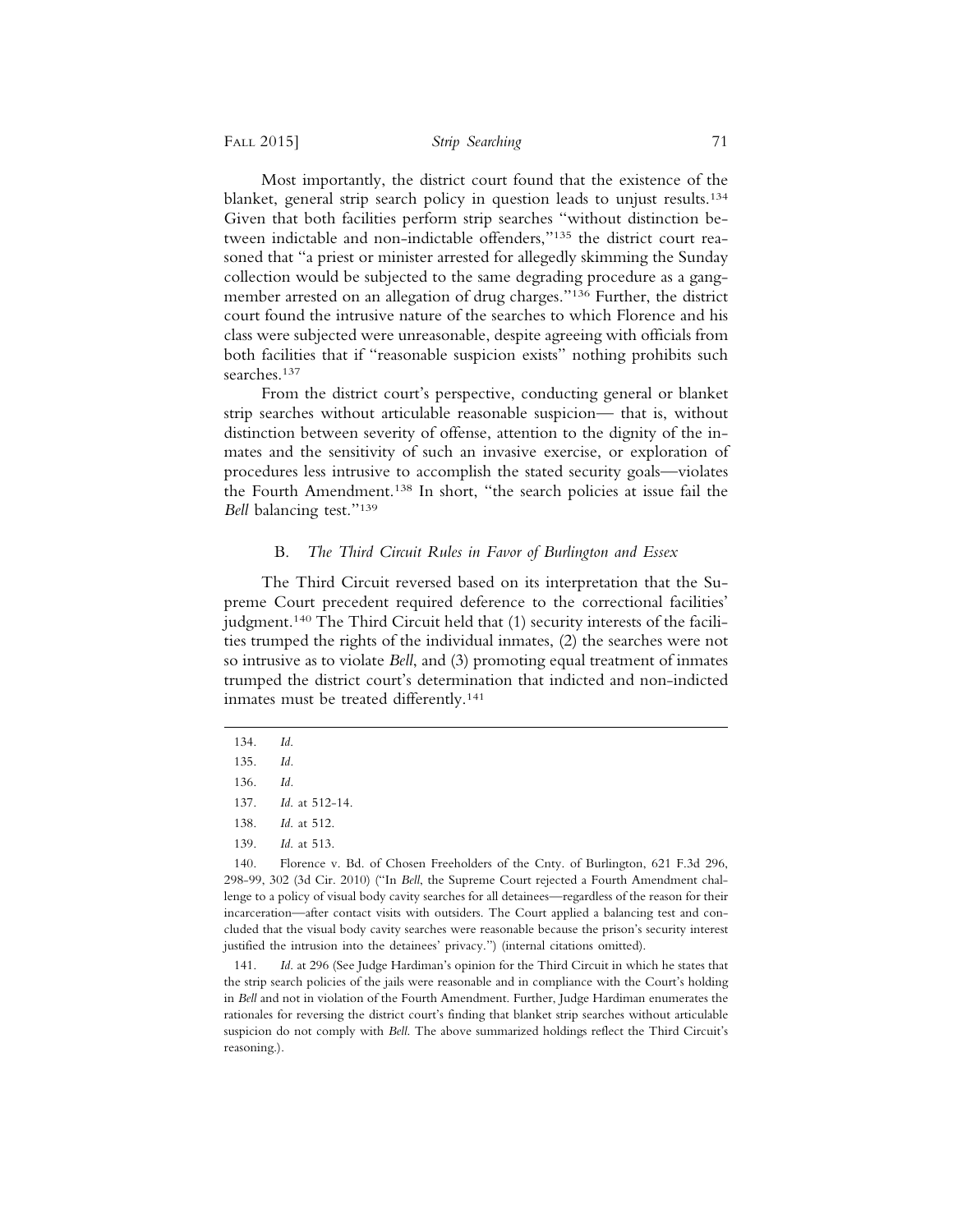The Third Circuit reached this result even while reciting the Supreme Court's maxim that "prisons are not beyond the reach of the Constitution."142 It did so by echoing the Court in *Hudson*, noting that detention "'carries with it the circumscription or loss of many significant rights'"143 and that "[t]he curtailment of certain rights is necessary, as a practical matter, to accommodate a myriad of institutional needs and objectives of prison facilities, chief among which is internal security."144 In holding that security outweighs arguments of individual constitutional due process and privacy, the Third Circuit reinforced the increasing belief that prisons are beyond judicial inquiry: "[T]he Supreme Court . . . has also emphasized that the judiciary has a 'very limited role' in the administration of detention facilities."145

Though Florence and his co-plaintiffs never argued that the purpose of detention facilities was detainment and not correctional, the Court of Appeals repeatedly reiterated the correctional nature of prisons. It stated that "[l]oss of freedom of choice and privacy are inherent incidents of confinement in such a facility."146 Moreover, it noted that "[a] prison is not a summer camp and prison officials have the unenviable task of preserving order in difficult circumstances."147 This reasoning continues to further diminish the individual rights of inmates and detainees and further immunizes correctional facilities from judicial oversight.

In ruling in favor of the County of Burlington, the Third Circuit reinforced the notion that the Fourth Amendment's requirement of individualized reasonable suspicion does not apply in the context of invasive visual and strip searches, even for non-indictable, low-risk offenders. The court ultimately declared: "In sum, balancing the Jail's security interests at the time of intake before arrestees enter the general population against the privacy interests of the inmates, we hold that the strip search procedures described by the District Court at BCJ (*"Burlington County Jail"*) and (*"Essex County Correctional Facility"*) are reasonable."148

#### C. *U.S. Supreme Court Affirms the Third Circuit*

In Justice Kennedy's opinion, the Supreme Court affirmed the Third Circuit's decision, finding that blanket strip search policies, including invasive visual and/or body cavity searches, strike the proper balance between

<sup>142.</sup> *Id*. at 302 (quoting Hudson v. Palmer, 468 U.S. 517, 523-24 (1984)).

<sup>143.</sup> *Id*. at 301 (internal citations omitted).

<sup>144.</sup> *Id.*

<sup>145.</sup> *Id*. at 302 (quoting Block v. Rutherford, 468 U.S. 576, 584 (1984)).

<sup>146.</sup> *Id*. (citing Bell v. Wolfish, 441 U.S. 520, 537 (1979)).

<sup>147.</sup> *Id*. at 307-08 (quoting E.E.O.C. v. The GEO Group, Inc., 616 F.3d 265, 275 (3d Cir. 2010)).

<sup>148.</sup> *Id*. at 311.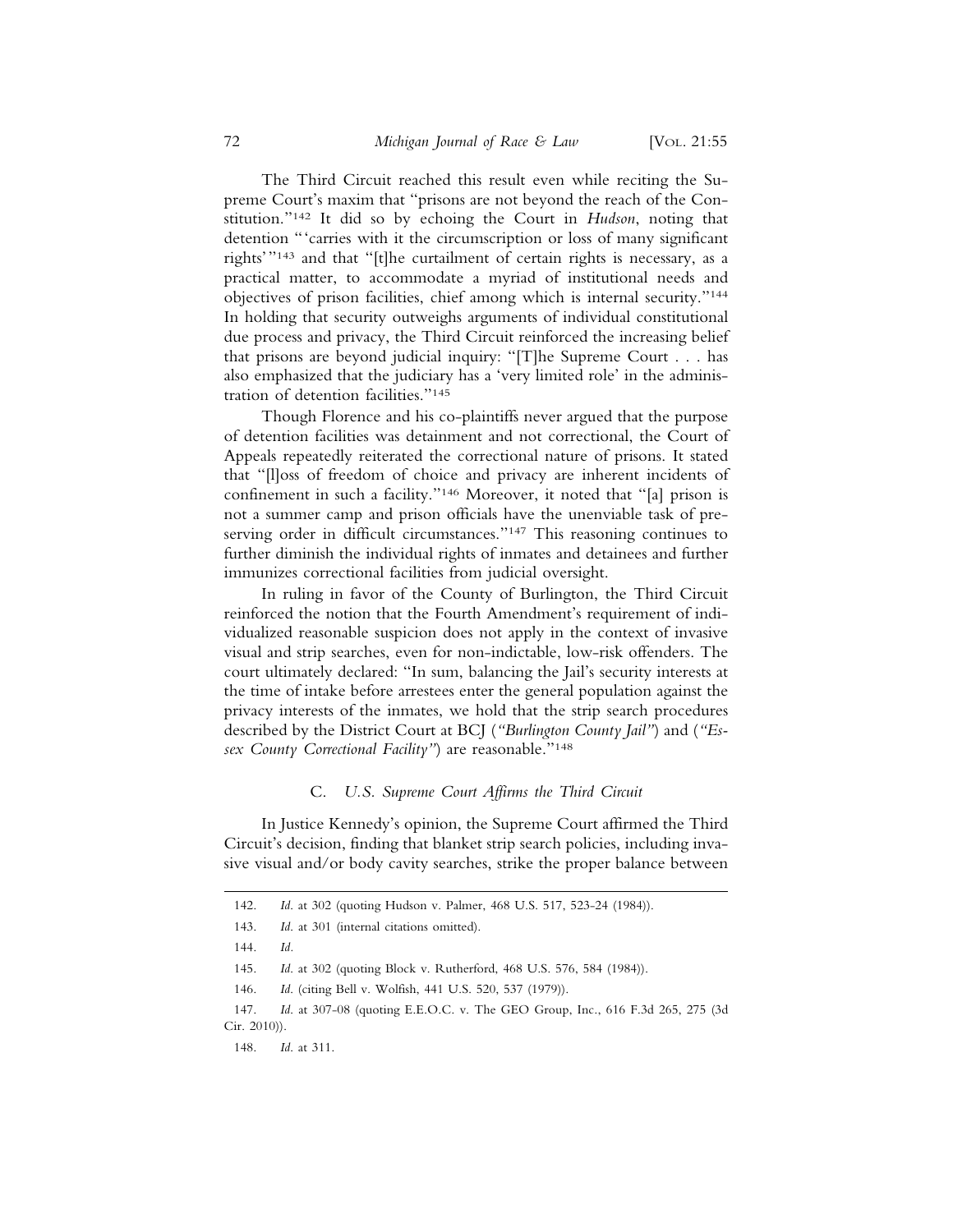inmate privacy and the needs of correctional facilities.<sup>149</sup> The Court found that Florence failed to provide "substantial evidence" that the strip search policies enforced by the Burlington and Essex jails "[were] an unnecessary or unjustified response to problems of jail security."150 Further, the Court determined that such procedures do not offend the Fourth and Fourteenth Amendments of the U.S. Constitution, and that there is no constitutional requirement to distinguish between serious and minor offenses.151

The Court maintained its pattern of deference to the correctional facilities, explaining that "[t]he task of determining whether a policy is reasonably related to legitimate security interests is peculiarly within the province and professional expertise of corrections officials."152 The Court established the procedural and substantive lodestar for correctional facilities in determining that when correctional officials intrude on the rights of inmates, these rights must give way to regulations "reasonably related to legitimate penological interests."153

Turning to *Bell*, the Court stated that "there is no mechanical way to determine whether intrusions on an inmate's privacy are reasonable"154 and that "[t]he need for a particular search must be balanced against the resulting invasion of personal rights."155 The Court explained that attempting to determine minor as opposed to serious offenses would be "a difficult if not impossible task."156 Having abandoned concern for individual rights, the Court turned its attention to the interests of correction officials, stating, "Correctional officials have a significant interest in conducting a thorough search as a standard part of the intake process. The admission of inmates creates numerous risks for facility staff . . . ."157 The Court pointed to the "introduc[tion] of lice or contagious infections" and/or "wounds or other injuries" to argue that "[i]t may be difficult to identify and treat these problems until detainees remove their clothes for a visual inspection."158 The Court claimed that intake is the place where

152. *Id*. at 1510, 1517 (quoting Bell v. Wolfish, 441 U.S. 520, 548 (1979)).

153. *Id*. at 1515-16 (quoting Turner v. Safley, 482 U.S. 78, 89 (1987)).

154. *Id*. at 1516 (citing Bell v. Wolfish, 441 U.S. 520, 559 (1979)). *Bell* established reasonableness as hinging on "the scope of the particular intrusion, the manner in which it is conducted, the justification for initiating it, and the place in which it is conducted." *Bell*, 441 U.S. at 529.

155. Florence v. Bd. of Chosen Freeholders of the Cnty. of Burlington, 132 S. Ct. 1510, 1516 (2012).

156. *Id.*

157. *Id*. at 1518 (quoting Block v. Rutherford, 468 U.S. 576, 587 (1984)).

158. *Id*. at 1518 (citing PRISON AND JAIL ADMINISTRATION: PRACTICE AND THEORY (Carlson & Garrett eds., 2d ed. 2008)).

<sup>149.</sup> Florence v. Bd. of Chosen Freeholders of the Cnty. of Burlington, 132 S. Ct. 1510, 1523 (2012).

<sup>150.</sup> *Id*. at 1513-14.

<sup>151.</sup> *Id.*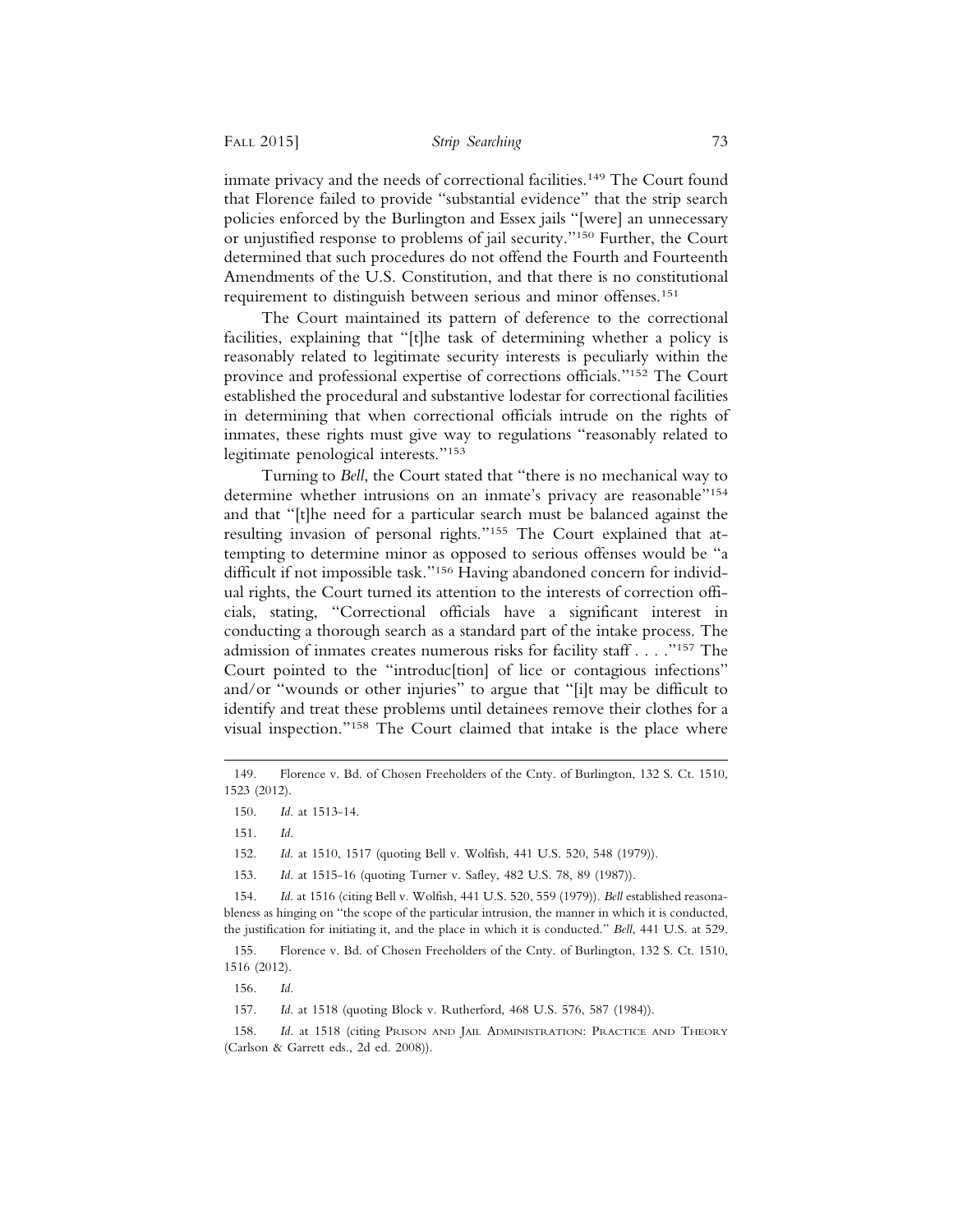"jails and prisons face grave threats posed by the increasing number of gang members who go through the intake process."159

Florence acknowledged precedent and only objected to the application of invasive strip searches to detainees who have "not been arrested for a serious crime or for any offense involving a weapon or drugs" as constitutionally unreasonable.160 The Court rejected his argument in stating that "[p]eople detained for minor offenses can turn out to be the most devious and dangerous criminals."161 Indeed, this statement tended to criminalize people who come into contact with law enforcement.

In determining that Florence and those similarly situated should not be segregated from the more dangerous arrestees at intake, the Court painted a dangerous and unsubstantiated picture of the population that comes into contact with law enforcement. It stated that "people arrested for minor offenses have tried to smuggle prohibited items into jail, sometimes by using their rectal cavities or genitals for the concealment."162 The Court further noted that "[e]ven if people arrested for minor offenses do not themselves wish to introduce contraband into a jail, they may be coerced into doing so by others."163 The Court imagined this population as weak and vulnerable, stating "a hardened criminal or gang member can, in just a few minutes, approach the person and coerce him into hiding the fruits of a crime, a weapon, or some other contraband."164 Additionally, the Court held that officers' jobs would become more difficult if they were required "to classify inmates by their current and prior offenses before the intake search."165 Further, "under [Florence's] proposed regime, officers would be required, in a few minutes to determine whether any of the underlying offenses were serious enough to authorize the more invasive search protocol."166

- 160. *Id*. at 1520.
- 161. *Id*.
- 162. *Id.*

164. *Id.*

165. *Id.*

166. *Id*. at 1522.

<sup>159.</sup> *Id*. at 1518-19 (citing the Policeman's Benevolent Association and the New Jersey Commission of Investigation in concluding that "[g]ang rivalries spawn a climate of tension, violence, and coercion"). The Court explains that "[gangs] recruit [new] members by force, engage in assaults against staff, and give other inmates a reason to arm themselves." *Id*. at 1518. As the Court asserts, "Fights among feuding gangs can be deadly, and the officers who must maintain order are put in harm's way." *Id*. at 1518-19. For these reasons, the Court determined that "the identification and isolation of gang members before they are admitted protects everyone in the facility." *Id*. at 1519.

<sup>163.</sup> *Id*. at 1521 (citing Brief of Amicus Curiae New Jersey County Jail Wardens Assoc. in Support of Respondents at 16, Florence v. Bd. of Chosen Freeholders of the Cnty. of Burlington, 132 S. Ct. 1510 (2012) (No.10-945)); *cf.* Block v. Rutherford, 468 U.S. 576, 587 (1984) ("It is not unreasonable to assume, for instance, that low security risk detainees would be enlisted to help obtain contraband or weapons by their fellow inmates who are denied contact visits.").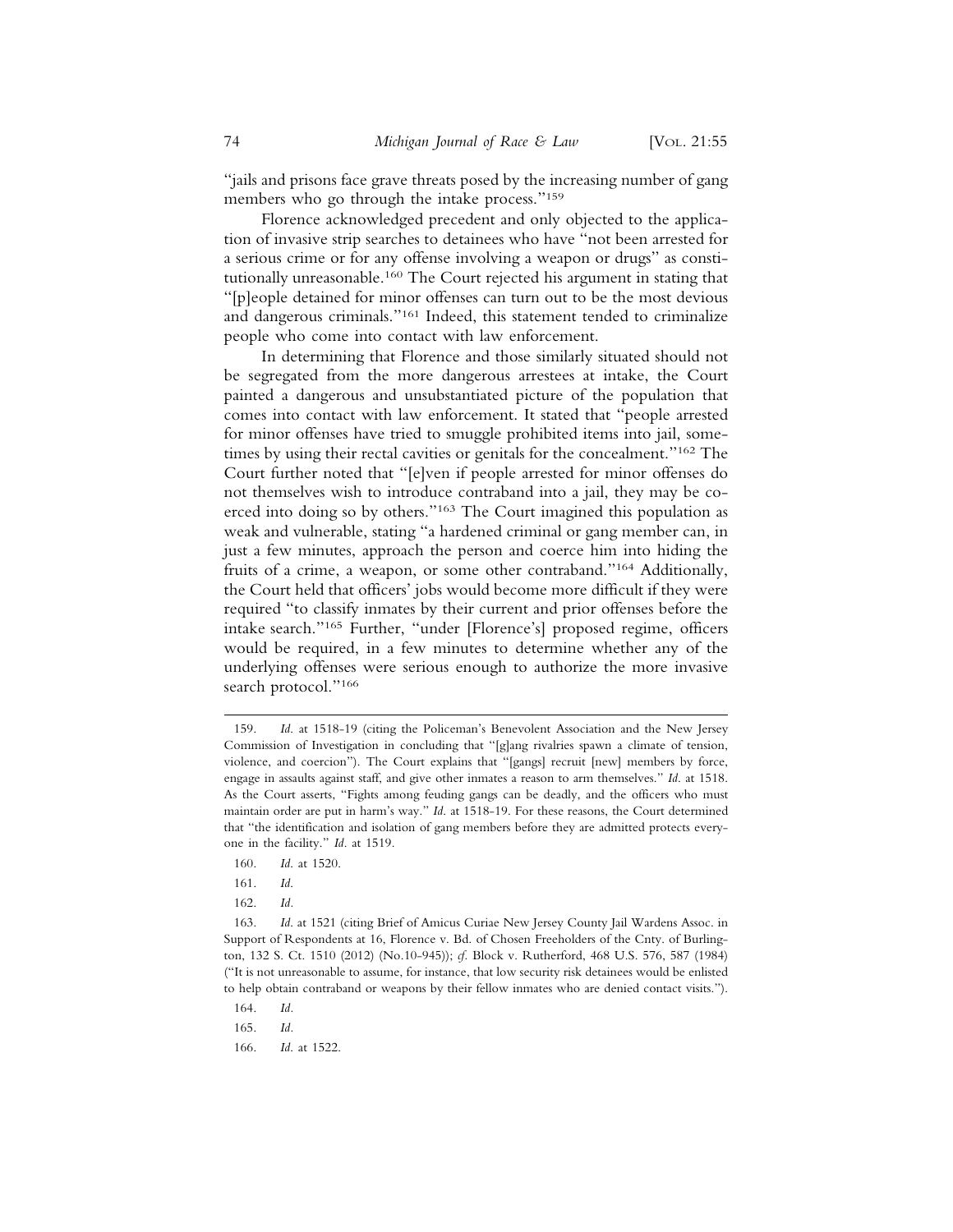Justice Kennedy was less concerned with the individual rights of petitioners than he was with the morale of jail and prison officials. He wrote, "The officials in charge of the jails in this case urge the Court to reject any complicated constitutional scheme requiring them to conduct less thorough inspections of some detainees . . . ."167 The Court argued that though the scheme proposed by Florence "would limit the intrusion on the privacy of some detainees,"168 this increased privacy "would be at the risk of increased danger to everyone in the facility, including the less serious offenders themselves."169

Chief Justice Roberts and Justice Alito wrote in concurrence with the majority,170 but stressed that the Court was not foreclosing the possibility of a situation arising in which a strip search of an arrestee would be considered *unreasonable*. 171 The disparity between the majority and the concurrence is significant.

Chief Justice Roberts acknowledged the need to "not embarrass the future,"172 while proceeding to do just that by endorsing the strip searching of a man arrested on an invalidly sustained bench warrant.173 Further, Justice Alito hesitated to vilify detained citizens, stating that "[m]ost of those arrested for minor offenses are not dangerous . . . . For these persons, admission to the general jail population, with the concomitant humiliation of a strip search, may not be reasonable, particularly if an alternative procedure is feasible."174 However, while saying that the Court "does not hold that it is always reasonable to conduct a full strip search of an arrestee whose detention has not been reviewed by a judicial officer and who could be held in available facilities apart from the general population,"175 the concurring justices proceeded to endorse a majority opinion which did just that.176 Nonetheless, the concurrence suggests some possibility of a factual scenario wherein the Court would decide in favor of individual privacy over institutional security concerns. But, given that no factual scenario has been adequate so far, the forecast is bleak.

- 174. *Florence*, 132 S. Ct. at 1524 (Alito, J., concurring).
- 175. *Id*. (emphasis omitted).
- 176. *Id*. at 1523 (Roberts, C.J., concurring).

<sup>167.</sup> *Id*. (Florence proposed that the Court adopt a scheme rooted in reasonable suspicion or require corrections officials to consider factors such as the detainee's behavior, suspected offense, or criminal history before permitting a strip search.).

<sup>168.</sup> *Id.*

<sup>169.</sup> *Id*. at 1513.

<sup>170.</sup> *Id*. at 1523 (Roberts, C.J., concurring); *id*. at 1524-25 (Alito, J., concurring).

<sup>171.</sup> *Id*. at 1523 (Roberts, C.J., concurring); *id*. at 1524-25 (Alito, J., concurring).

<sup>172.</sup> *Id*. at 1523 (Roberts, C.J., concurring) (quoting Northwest Airlines, Inc. v. Minnesota, 322 U.S. 292, 300 (1944)).

<sup>173.</sup> Florence v. Bd. of Chosen Freeholders of the Cnty. of Burlington, 595 F. Supp. 2d 492, 495-96 (D.N.J. 2009).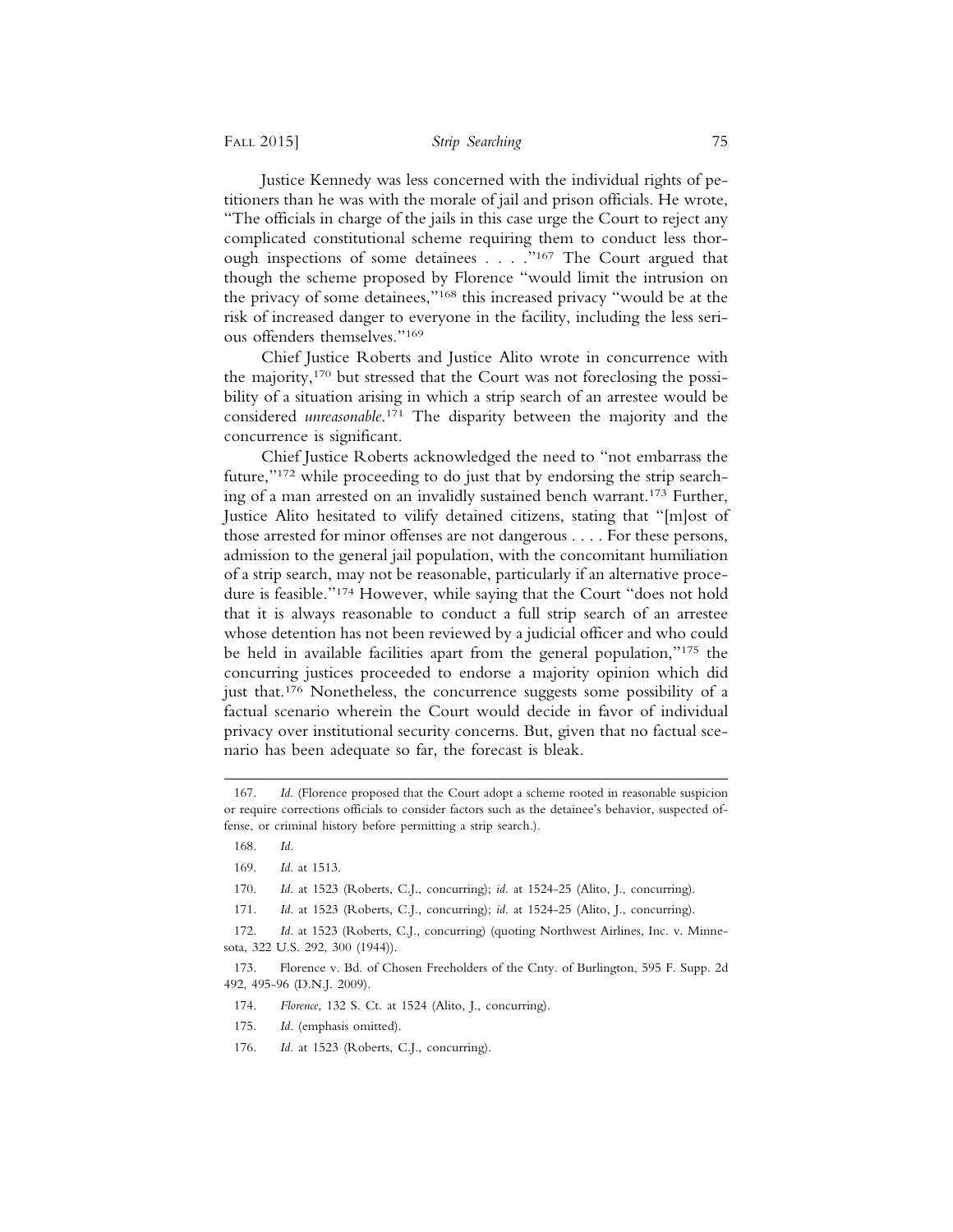Small consolation for Albert Florence is found in a dissenting opinion by Justice Breyer, joined by Justices Ginsburg, Sotomayor, and Kagan.177 Reviewing the facts, Justice Breyer observed the unusual invasiveness of the strip search conducted by Burlington County jails."178 Justice Breyer indicated that "the searches here involve close observation of the private areas of a person's body and for that reason constitute a far more serious invasion of that person's privacy."179 Ultimately, Justice Breyer would hold that "a search of an individual arrested for a minor offense that does not involve drugs or violence . . . is an 'unreasonable search' forbidden by the Fourth Amendment unless prison authorities have *reasonable suspicion* to believe that the individual possesses drugs or other contraband."180

Justice Breyer placed the question at issue in a larger context, stating, "The constitutional right at issue here is the Fourth Amendment right to be free of 'unreasonable searches and seizures.'"181 He agreed with the majority that the balancing inquiry enunciated by the Court in *Bell* is the standard of reasonableness to be applied.182 He stated that "the place, scope and manner" of the "particular intrusion" was a serious "invasion of personal rights" as it involves "a stranger peering without consent at a naked individual, and in particular at the most private portions of that person's  $body \dots$ ."183

Justice Breyer determined that the procedures at issue in *Florence* were an unjustified violation of the Fourth Amendment prohibition of unreasonable searches and seizures.<sup>184</sup> He described the privacy interests in question as "demeaning, dehumanizing, undignified, humiliating, terrifying, unpleasant, embarrassing, and repulsive, signifying degradation and submission."185 At the same time, his dissent recognized the penological interests advanced by the majority—"(1) to detect injuries or diseases, such as lice, which might spread in confinement, (2) to identify gang tattoos, which might reflect a need for special housing to avoid violence, and (3) to detect contraband, including drugs, guns, knives, and even pens or chewing gum"186—and acknowledged that the job of correctional officials "is

- 185. *Id*. (citing Mary Beth G. v. Chicago, 723 F.2d 1263, 1272 (7th Cir. 1984)).
- 186. *Id*. at 1527.

<sup>177.</sup> *Id*. at 1525 (Breyer, J., dissenting).

<sup>178.</sup> *Id.*

<sup>179.</sup> *Id*.

<sup>180.</sup> *Id*. (emphasis added) (In concluding that absent reasonable suspicion there is no support in the Constitution for such searches, Justice Breyer defines minor offenses as those such as "traffic offenses, a regulatory offense[s], an essentially civil matter, or any other such misdemeanor.").

<sup>181.</sup> *Id*. at 1525-26.

<sup>182.</sup> *Id*. at 1526 (internal citations omitted).

<sup>183.</sup> *Id.*

<sup>184.</sup> *Id.*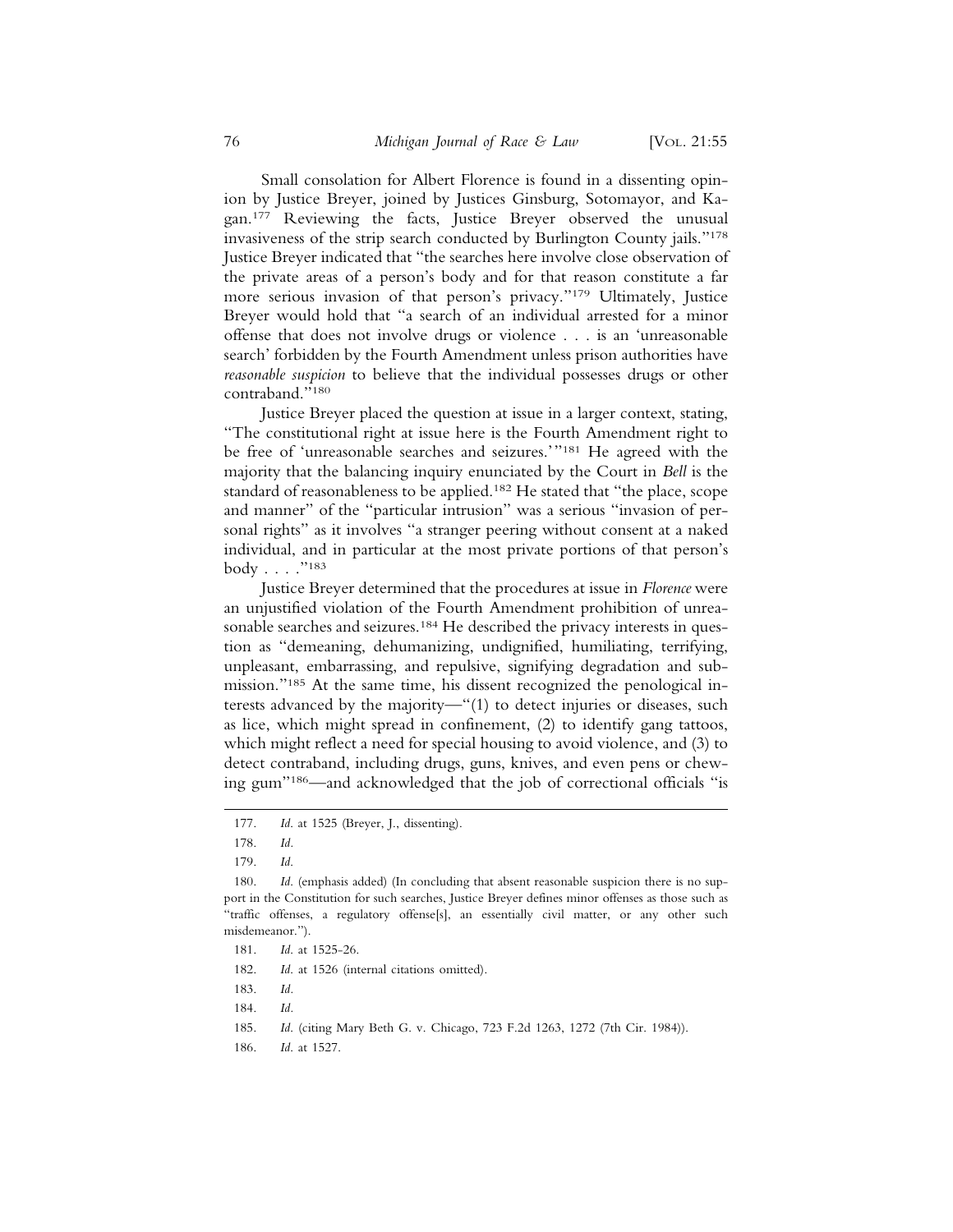an inordinately difficult undertaking."187 The dissent deferred to correctional facilities to some extent, affirming that regulations that "interfere with important constitutional interests are generally valid as long as they are 'reasonably related to legitimate penological interests.' "188

Keeping in mind the interests of all individuals and institutions involved, his dissent found nothing, absent reasonable suspicion of wrongdoing, demonstrating that the penological interests at issue in *Florence* are reasonable.189 Instead, Justice Breyer pointed out the unreasonableness and irrelevance of the County's intake procedures.190 In particular, he stated that "there is no connection between the genital lift and the 'squat and cough' that Florence was allegedly subjected to and health or gang concerns."191 Justice Breyer noted empirical data indicating that despite the "large number of inmates" at the facilities in question, there were very few instances that officers discovered contraband at intake.192 Finally, Justice Breyer highlighted the opinions of professional bodies, practices of correctional facilities and laws in many states<sup>193</sup> to demonstrate that the penological interests advanced by the majority were unnecessary to advance security interests and were thus inconsistent with the application of the reasonable suspicion standard.194

### D. *Beyond* Florence

In finding that the invasive strip searches performed on Albert Florence were constitutionally reasonable and struck the proper balance between individual privacy and institutional security,<sup>195</sup> the Court cemented the practice of performing invasive visual and/or body cavity searches on every arrestee being introduced into general population.196 The Court thus alerted every correctional institution that in the context of strip search procedures, minor crimes warranted no differentiation from serious crimes. Everyone from the soccer mom to the drug dealer was to be considered potentially diseased or concealing contraband.<sup>197</sup>

197. See *id.*

<sup>187.</sup> *Id.*

<sup>188.</sup> *Id*. at 1527-28.

<sup>189.</sup> *Id*. at 1528, 1531.

<sup>190.</sup> *Id*. (Justice Breyer cited searches such as "(a) pat-frisking all inmates; (b) making inmates go through metal detectors (including the Body Orifice Screening System (BOSS) chair used at Essex County Correctional Facility that identifies metal hidden within the body); (c) making inmates shower and use particular delousing agents or bathing supplies; and (d) searching inmates' clothing.").

<sup>191.</sup> *Id.*

<sup>192.</sup> *Id*. at 1528-29.

<sup>193.</sup> *Id*. at 1529-30.

<sup>194.</sup> *Id.* at 1528-31.

<sup>195.</sup> *Id*. at 1523.

<sup>196.</sup> *Id.*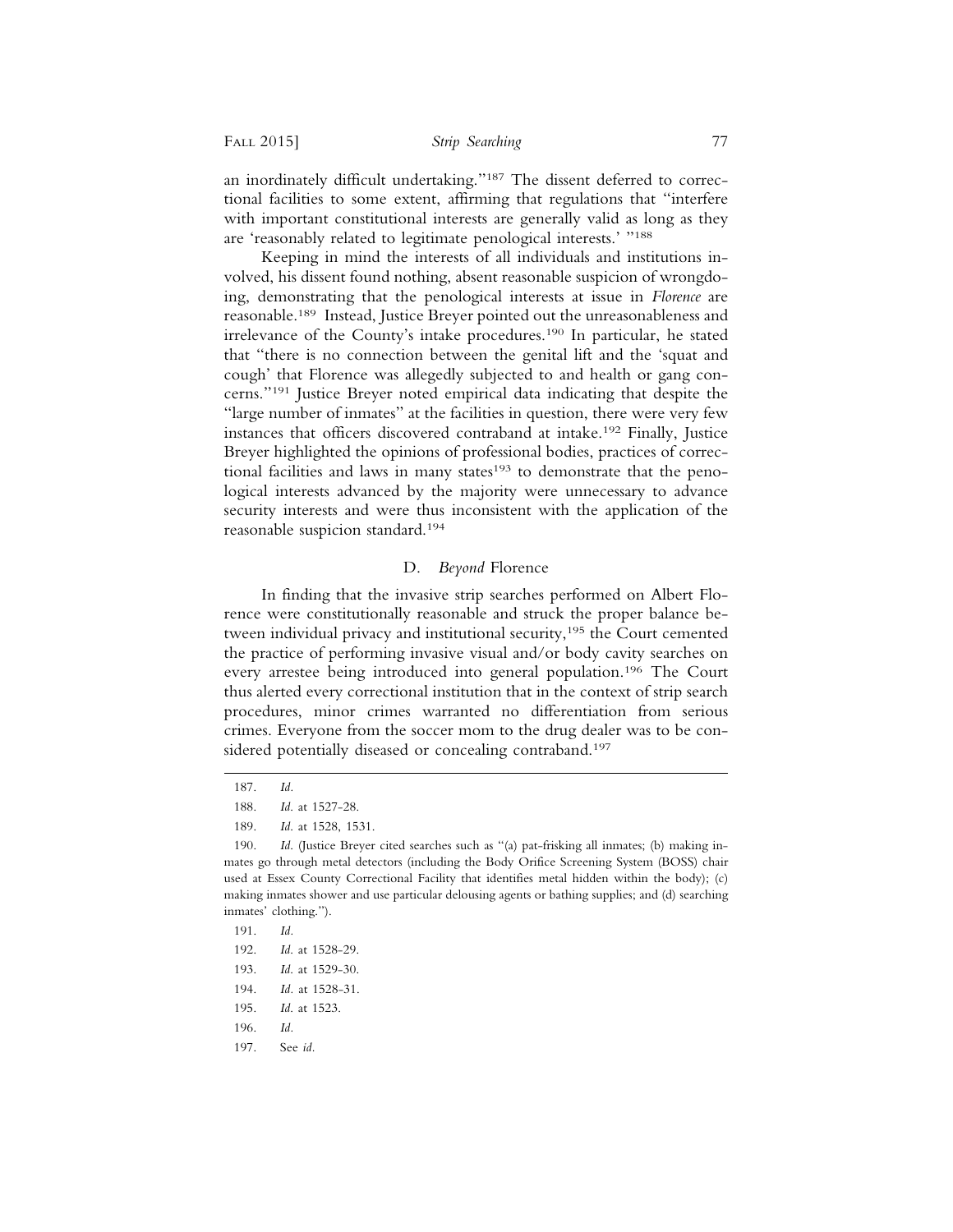The great deference that the Court extended to correctional facilities to strip search anyone as long as the search is "related to legitimate penological interests"<sup>198</sup> serves as the final nail in the coffin of the longstanding constitutional pillar that *reasonable articulable suspicion* is necessary for detentions and searches.199 Clearly, the Court's understanding of the dignity and respect reserved for all citizens, even those arrested and facing general detention, has devolved since that body first declared that a strip search must, like any other search . . . be limited to that which is *necessary*."200 A dangerous tradition of deference has replaced "a constitutional balance between governmental interests and the private interests of individuals."201

The next section will analyze *Florence* in light of the disparate racial outcomes present in the criminal justice system and indicate that the Court's unwillingness to require individualized suspicion of the commission of a serious offense or the concealment of a weapon or drugs impacts those who come into contact with the criminal justice system. This is particularly true for racial minorities who are disproportionately represented at every stage of our criminal justice system. Florence moves us further away from equality and instead contributes to polarizing communities of color.

## III. ANALYSIS OF FLORENCE IN THE CONTEXT OF COLORBLIND RACISM IN THE CRIMINAL JUSTICE SYSTEM

*Florence* should be read in the context of a criminal justice system that continues to have a disproportionately negative effect on Black and Latino communities, in order to recognize its practical impact on these minority communities. For example, despite the fact that all races and ethnicities commit crime,<sup>202</sup> the police stop Blacks and Latinos at rates that are much higher than whites. In major urban areas like New York City, where people of color make up approximately half of the population, the police stopped Blacks and Latinos eighty percent of the time. Moreover, when Whites were stopped, only eight percent were frisked. In contrast, when Blacks and Latinos were stopped, eighty-five percent were frisked.203

<sup>198.</sup> *Id*. at 1511.

<sup>199.</sup> Terry v. Ohio, 392 U.S. 1, 27 (1968).

<sup>200.</sup> *Id*. at 25-26; *see also* Warden v. Hayden, 387 U.S. 294, 310 (1967) (Fortas, J., concurring).

<sup>201.</sup> *Terry*, 392 U.S. at 30-31.

<sup>202.</sup> FEDERAL BUREAU OF INVESTIGATION, UNIFORM CRIME REPORTS: ARRESTS BY RACE (2012), https://www.fbi.gov/about-us/cjis/ucr/crime-in-the-u.s/2012/crime-in-theu.s.-2012/tables/43tabledatadecoverviewpdf.

<sup>203.</sup> Floyd v. City of New York, 959 F. Supp. 2d 540, 573-76 (2013) ("Officers are required to complete a UF-250 form, also known as a 'Stop, Question and Frisk Report Worksheet,' after each Terry stop. Each side of the form contains checkboxes and fields in which officers are required to indicate the nature of the stop and the circumstances that led to and justified the stop (the 'stop factors').").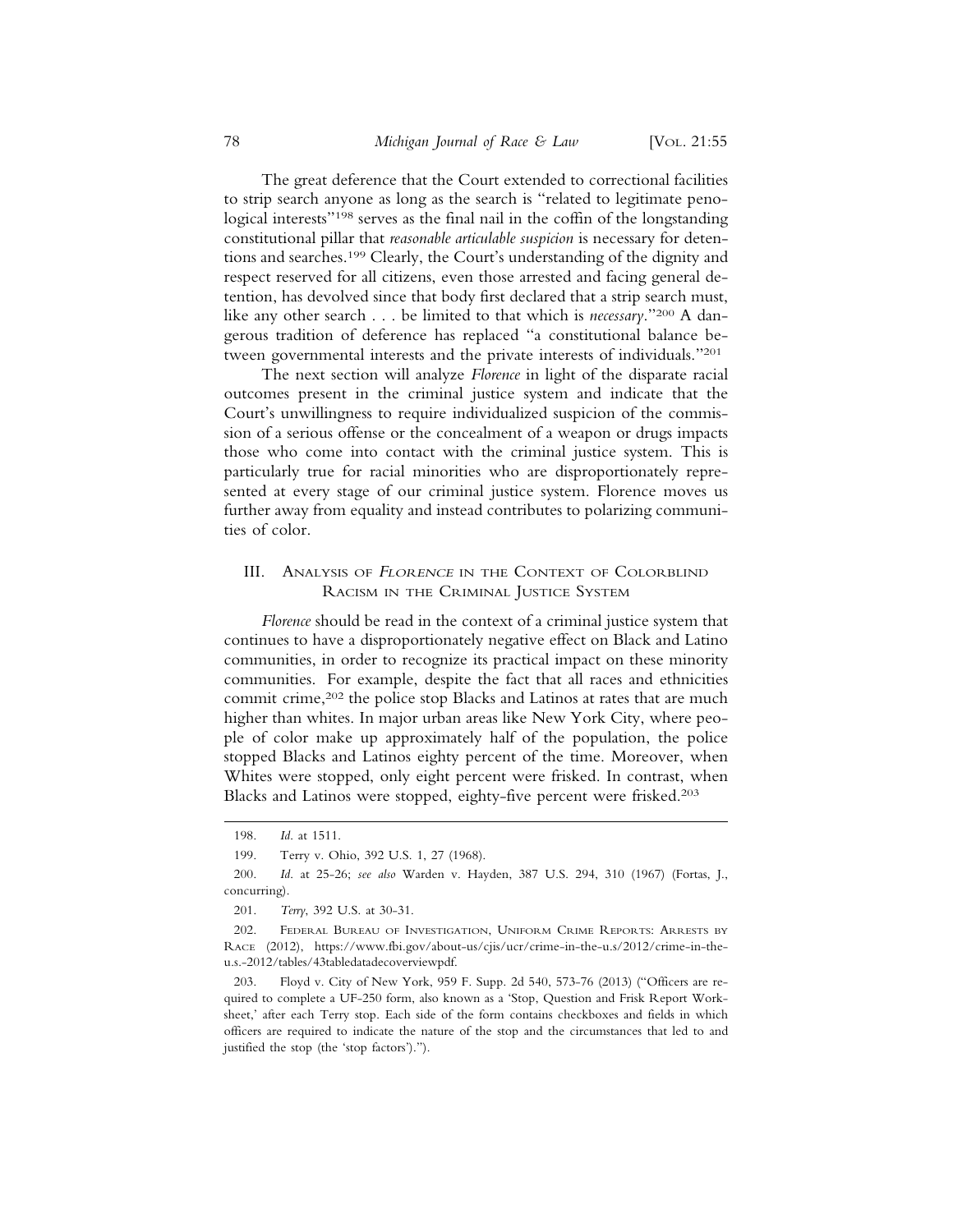Despite the fact that minorities experience policing differently, the language of *Florence* ostensibly extends the 'blanket' strip search powers of police in a nondiscriminatory fashion. However, social science literature is overwhelmingly decisive in showing how, post-*Brown v. Board of Education*, <sup>204</sup> *de jure* race neutrality in regulatory language does not necessarily result in a corresponding equal outcome among various races. In fact, social science and legal analyses overwhelmingly demonstrate that although *de jure* discrimination and state supported discrimination have largely been abandoned, *de facto* discrimination proliferates.<sup>205</sup>

Bonilla-Silva has theorized that the Court's inability to identify discriminatory intent in the context of *de facto* segregation is a product of a new, post-Jim Crow racial reality known as "color blind racism."206 Further, Bonilla-Silva explained that while White actors appear ''reasonable'' and even ''moral,'' they effectively oppose almost all practical jurisprudential approaches to combat *de facto* racial inequality. Unlike *de jure* discrimination, *de facto* discrimination "practices [are] subtle, institutional, and apparently nonracial."207 The focus on intentional discrimination by bad actors, while ignoring substantial racial disparities in outcomes, is an untenable jurisprudential position. This approach results in the legalization and legitimization of statutes and regulations by the courts that continue to oppress and humiliate racial minorities, specifically Blacks and Latinos.

Other legal analyses of *Florence*208 have largely ignored, and hence minimized, the salience of race when thinking about strip searches, potentially precluding lower courts from considering this literature. Nonetheless, law enforcement agencies with the discretion to write their policies and monitor their own practices should take this literature into consideration.

Analyses of discriminatory use of strip search policy are limited, given that there are few reliable sources and no uniform policy mandates the collecting and reporting of such data. As John Gibeaut noted, "Only a handful of states keep records on the number of minority searches."209 In the United Kingdom, however, which has been adopting U.S.-style policing tactics including discriminatory stop and search practices, Closed Circuit Television ("CCTV") installed in police stations has allowed more

<sup>204.</sup> Brown v. Bd. of Educ., 347 U.S. 483, 495 (1954).

<sup>205.</sup> Kimberly Grace, Note, *De Facto Segregation*: *How it is Affecting America*'*s Inner City Schools*. 1 LINCOLN L. REV. 183 (1994) (examining the history of slavery, de jure and de facto discrimination in our educational system, and the social, economic, and political effects on children and schools.)

<sup>206.</sup> *See* BONILLA-SILVA, RACISM WITHOUT RACISTS, *supra* note 5, at 2.

<sup>207.</sup> *See id*. at 28.

<sup>208.</sup> *See* generally Daphne Ha, Note, *Blanket Policies for Strip Searching Pretrial Detainees: An Interdisciplinary Argument for Reasonableness*, 79 FORDHAM L. REV. 2721, 2721-60 (2011).

<sup>209.</sup> John Gibeaut, *Marked for Humiliation*, 85 A.B.A. J. 46, 47 (1999).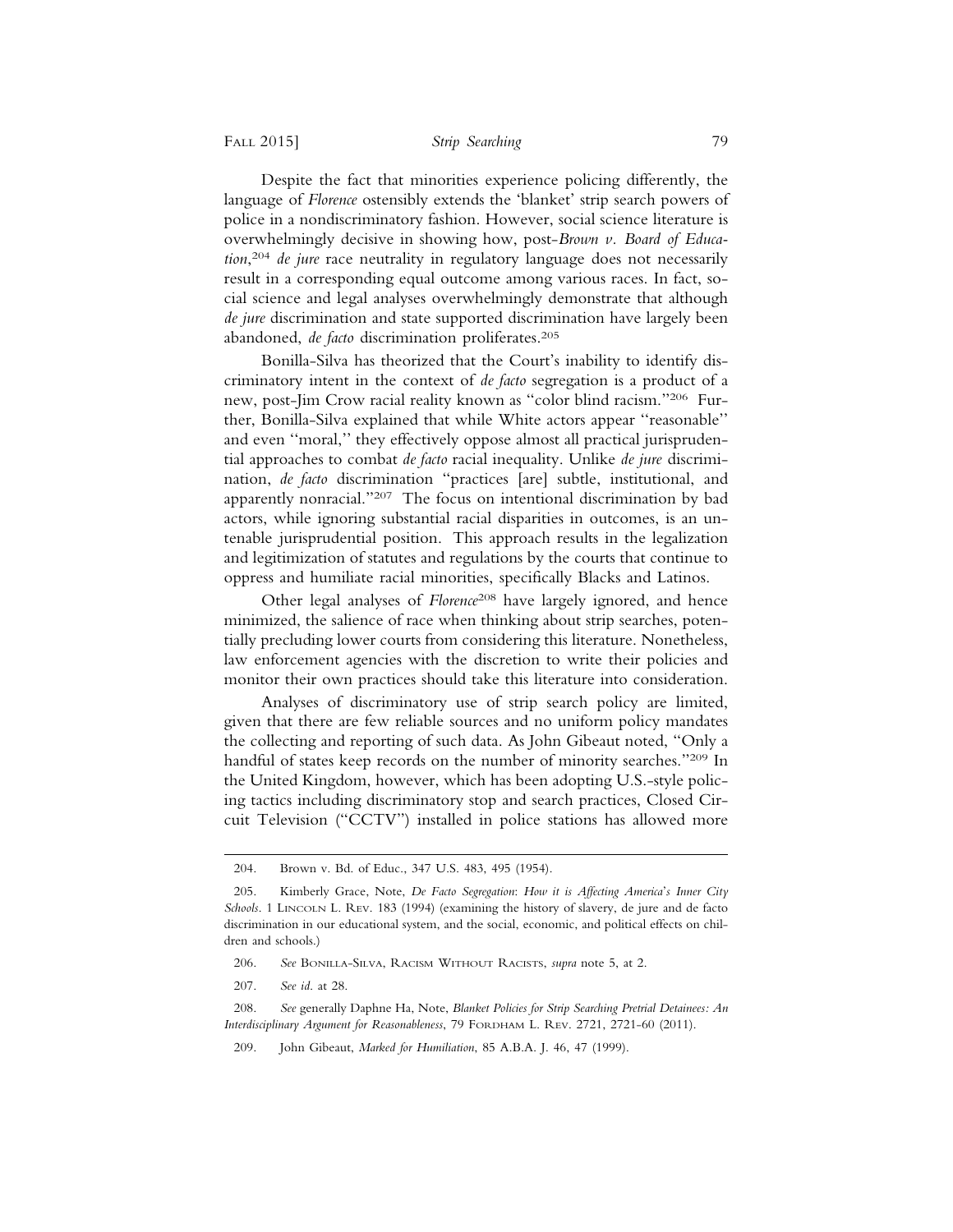detailed records of strip searches to be kept.210 Researchers showed that in police stations, strip-search powers were used disproportionately against Afro-Caribbean arrestees, holding factors like sex, age, reason for arrest, and charge constant.211 Although we do not have the advantage of CCTV and reliable statistics in the United States, we can glean from some sources the way in which strip-search policies have been imposed discriminatorily.

Teresa Miller reasoned that Florence's arrest and subsequent strip search were partially due to the police's over-reliance on technological advances.<sup>212</sup> According to Miller, the statewide computer database incorrectly reflected an outstanding warrant for Florence.213 Mistakes like this are not uncommon, as police officers use disparate sources such as the National Crime Information Center (NCIC). The NCIC reports civil immigration violations in addition to criminal offenses, and state police budgets often do not allow for the contemporaneous updating of police databases.214 She points out that research has shown that forty-two percent of all NCIC immigration 'hits' were false positives, a situation often repeated at airports.215

Miller's piece is compelling, but it fails to properly recognize the insidious role of race. Technology is not race/ethnicity neutral. To elaborate, Latinos are more likely to be stopped and subjected to strip searches if officers do not take extra steps to confirm the validity of systems reporting the names of illegal immigrants as false positives are more likely to be triggered by Hispanic last names.<sup>216</sup>

Miller noted that the unfounded 'fearmongering' about the dangerousness of those who have been accused of violating even minor criminal laws resulting from *Florence* is similar to the fearmongering propagated during the War on Drugs. She wrote, "Fear-mongering during the War on Drugs was a conscious strategy by politicians on both sides of the aisle, corporations, and the media to exploit the anxieties of the middle-class in

212. Teresa A. Miller, *Bright Lines, Black Bodies: The Florence Strip Search Case and Its Dire Repercussions*, 46 AKRON L. REV. 433, 456 (2013).

- 213. *Id*.
- 214. *Id*. at 459-60.
- 215. *Id*. at 461.

216. *See id.* ("[W]e are all too familiar with the scenario in which unsuspecting travelers are routinely flagged at airports because their names match or resemble one on the federal terrorist watch list.").

<sup>210.</sup> Tim Newburn, Michael Shiner & Stephanie Hayman, *Race*, *Crime and Injustice*? *Strip Search and the Treatment of Suspects in Custody*, 44 BRIT. J. CRIMINOL 677, 679-80 (2004).

<sup>211.</sup> *Id*. at 677 ("In recent years, police use of 'stop and search' has emerged as a key area of concern. The disproportionate application of this power against young black men has been described as 'the most glaring example of an abuse of police powers' and . . . 'nothing has been more damaging to the relationship between the police and the black community than the illjudged use of stop and search powers.'") (internal citations omitted).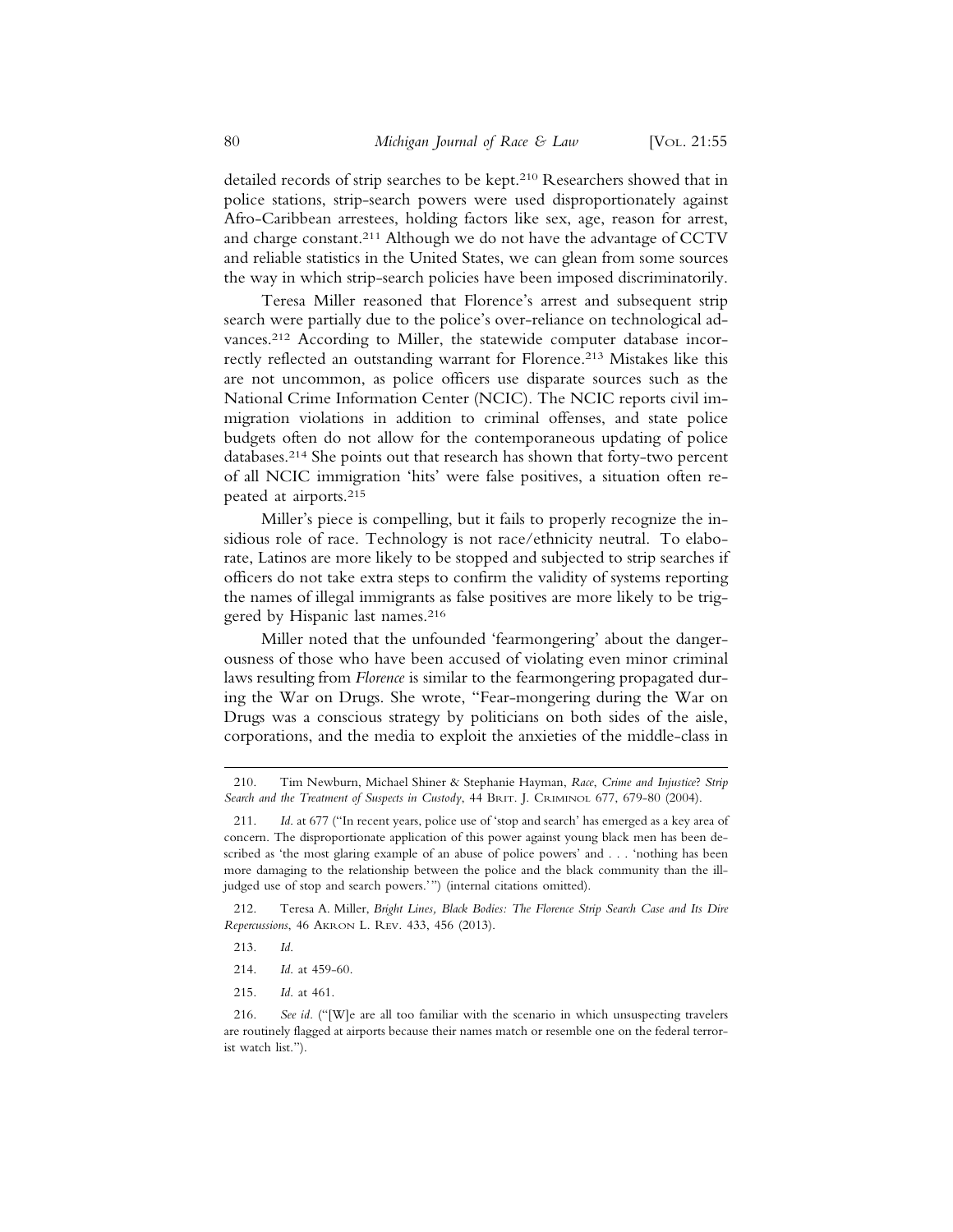order to achieve numerous objectives including winning elections, selling real estate in gated communities, etc. . . ."217

Again, absent from this discussion is the way in which policing during the War on Drugs resulted in the mass incarceration of men of color in spite of seemingly race-neutral legislation. The result of racialized fearmongering during the War on Drugs foreshadowed how colorblind legislation in the context of strip searches may similarly impact minority communities. While it is certainly the case that socioeconomic status is a strong predictor of likelihood to be arrested for drug offenses, proof that race in addition to class has been salient abounds. Kenneth Nunn's "Race, Crime and the Pool of Surplus Criminality: Or Why the 'War on Drugs' was a 'War on Blacks'" argues, "The War on Drugs has had a devastating effect on African American communities nationwide. Throughout the drug war, African Americans have been disproportionately investigated, detained, searched, arrested and charged with the use, possession and sale of illegal drugs" in spite of drug use less than or equal to that of Whites.218 This reality has been copiously noted elsewhere.

Miller's treatment of race is more explicitly discussed primarily in terms of symbolism.219 She makes a compelling argument that "current strip searches are remarkably similar to the way slaves were treated on the auction block."220 Her metaphor—the degradation of Blacks on the auction block and under the eyes of law enforcement—is apt.221 Yet this symbolism does not describe how institutionalized racism impacts strip searches. Although the argument about the metaphorical significance of strip searches is compelling, it does not provide a clear sense of the way in which strip-searching fits seamlessly with other discriminatory criminal justice practices. It is not merely a glaring, incongruent barbarity, but a result of institutionalized racism in the criminal justice system.

Similarly, Daphne Ha's assertion that "research shows that giving police officers discretion to conduct strip searches *may* increase the chance of racial, gender, ethnic, or other forms of discrimination,"222 while correct, seems naïve and understated.

In his article for the *ABA Journal*, John Gibeaut described cases in which Blacks have been targeted without reasonable suspicion at airports,

<sup>217.</sup> *Id*. at 469.

<sup>218.</sup> Kenneth B. Nunn, *Race, Crime and the Pool of Surplus Criminality: Or Why the "War on Drugs" Was a "War on Blacks*,*"* 6 J. GENDER RACE & JUST. 381, 381 (2002).

<sup>219.</sup> *See* Miller, *supra* note 212, at 464.

<sup>220.</sup> *Id.*

<sup>221.</sup> *See id*. at 464-65 ("Kennedy's defense of the practice of strip-searching detainees is premised on the interest of jailers in reducing the risk that detainees present to the facility and its occupants due to uncertainties about their health, injuries, gang affiliations, and propensity for violence. This mirrors exactly the premises of the slave merchants in the slave pens.").

<sup>222.</sup> Ha, *supra* note 208, at 2758 (emphasis added).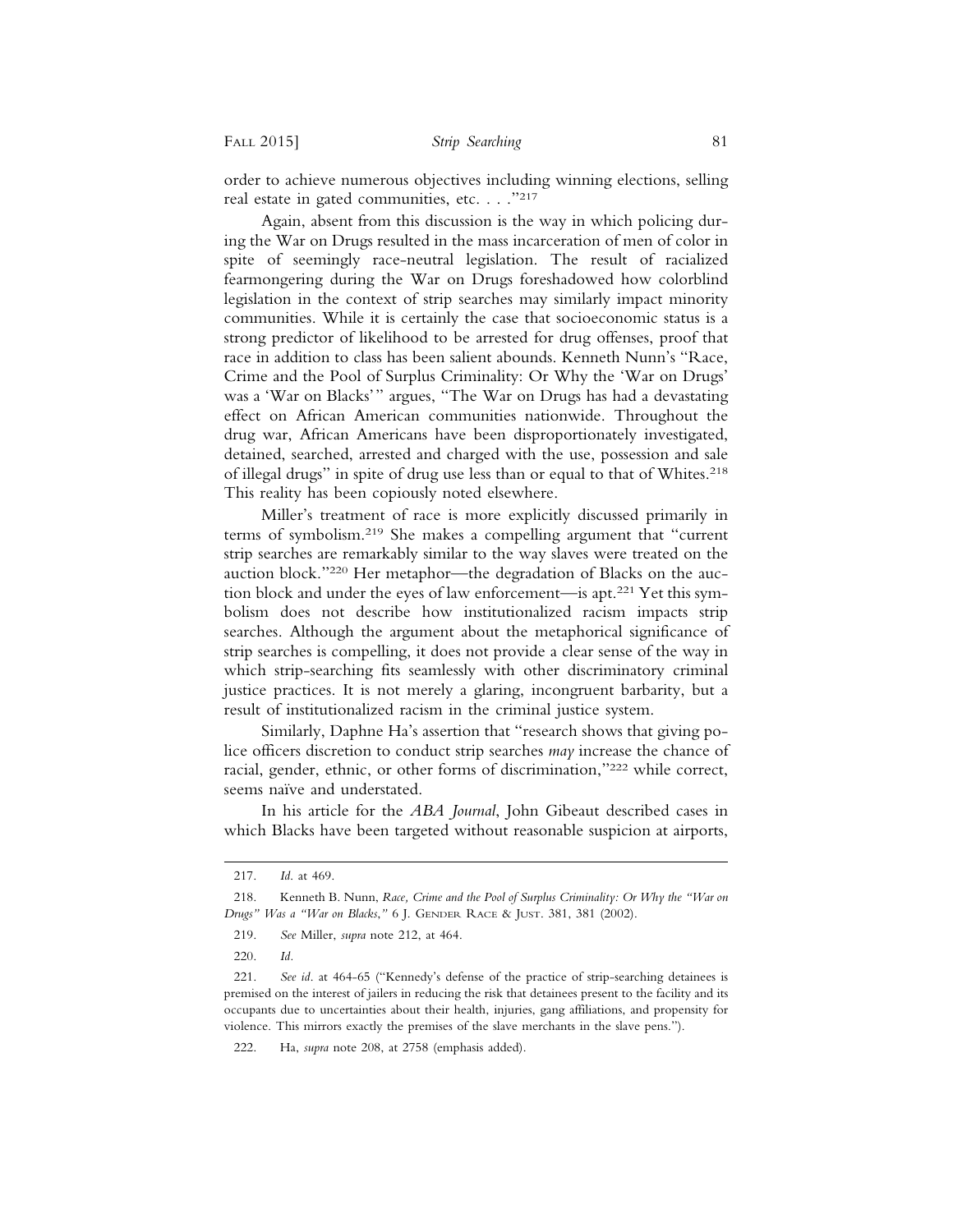such as Chicago's O'Hare, for invasive strip searches.<sup>223</sup> Black women in particular have fallen victim to the discriminatory searches, as evidenced by the eighty-five lawsuits brought in federal court.224 Also, because Customs does report strip searches, data from the late nineties showed that sixty percent of those who were strip searched at airports were Black or Latino—a gross overrepresentation when, as Gibeaut points out, some estimates say that these two groups make up as little as five percent of those traveling.225 In one example Gibeaut described, Patricia Appleton likened the experience of being strip searched to being raped.226 Indeed, this sense of violation produced accords well with Miller's slavery analogy.

Not only are adults subjected to discriminatory strip searches, but Black and Latino schoolchildren are often subjected to arbitrary discipline as well.227 For example, investigative reporting by the *Chicago Tribune* in 2012 revealed that these minority groups were more likely to be referred to the police for infractions, arrested, and suspended than their White counterparts.228 These practices fuel the school-to-prison pipeline, wherein minority youth are channeled out of school and into the criminal justice system.229 It is not surprising, then, that Dennis Parker described in his study of strip searches at school that "[f]or many students, frequently students of color and often students with troubled disciplinary records, intrusive searches can be more the rule than the exception."230 Moreover, he found that "[a]lthough these searches may be motivated by the desire to create a safe environment in the schools, the manner in which they are carried out can be ineffective or even counterproductive and may result in the creation of a school environment that more closely resembles a prison than an institution of learning."231 Dennis Parker documented studies of "policies and practices which did not appear to either serve the overall goals of student safety or protect the privacy and dignity of individual students."232

230. Dennis D. Parker, *Discipline in Schools After* Safford Unified School District #1 v. Redding, 54 N.Y.L. SCH. L. REV. 1023, 1028 (2009-2010).

232. *Id*. at 1028-29 (referring to a joint report by the New York Civil Liberties Union and the Racial Justice Project of the National ACLU). The report "examined a host of security practices involving police and school resource officers and the use of metal detectors in New York City schools. The report is filled with examples of security practices that adversely affect the educational environment and alienate teachers and, on many occasions, the educational staff at the schools. Examples included the search of a New York City high school in which dozens of

<sup>223.</sup> Gibeaut, *supra* note 209, at 46-48.

<sup>224.</sup> *Id*. at 46 (citing data from when the article was published in 1999, as more recent data has not been disseminated).

<sup>225.</sup> *Id*. at 47.

<sup>226.</sup> *Id*. at 46.

<sup>227.</sup> Diane Rado, *Punishment unequal in area schools*, CHI. TRIB., Sept. 26, 2012, at 1, 9. 228. *Id*.

<sup>229.</sup> *See id*.

<sup>231.</sup> *Id*.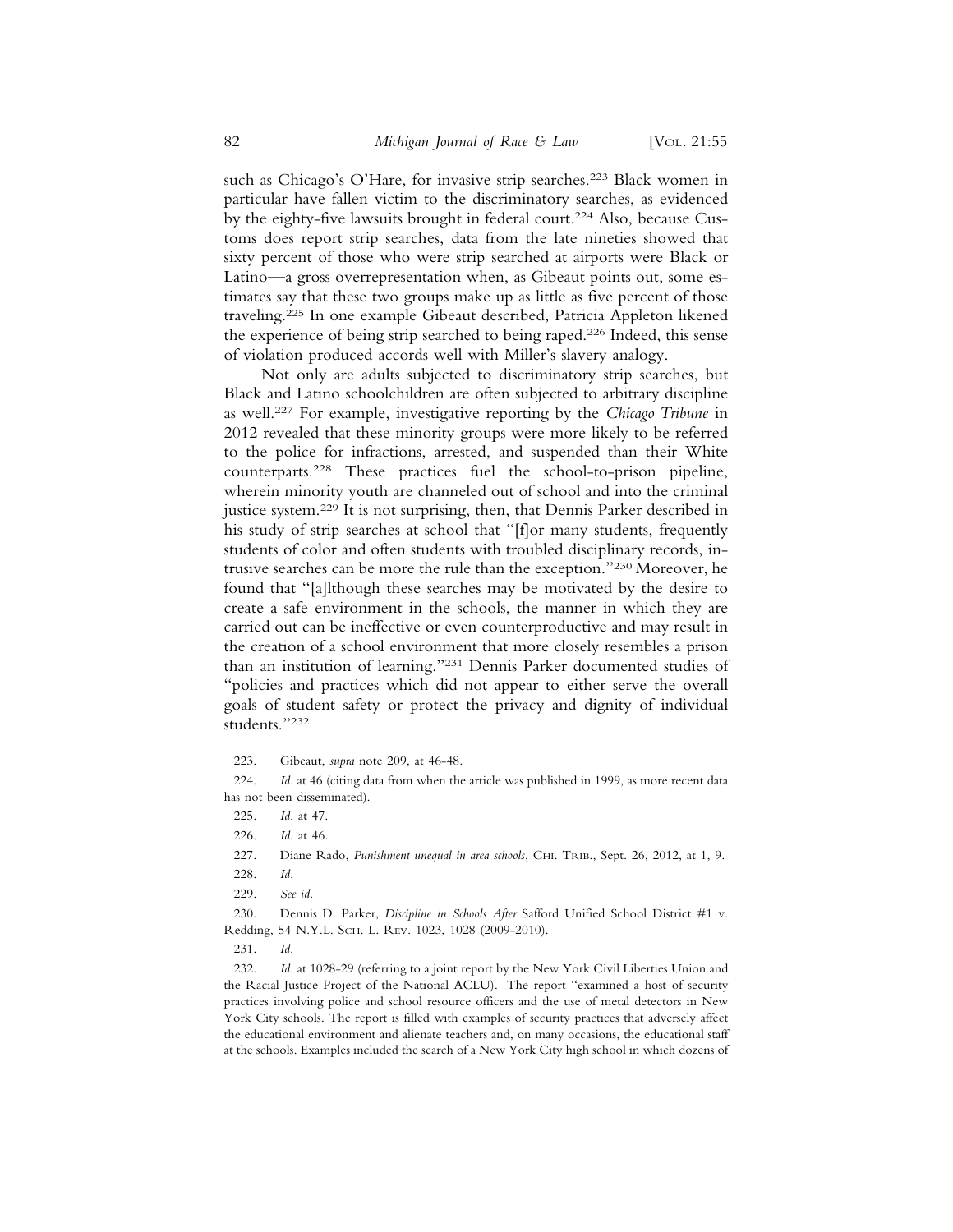Fortunately, the 2009 decision in *Safford Unified School District #1 v. Redding* extends some measure of protection to minors against unreasonable searches.233 The Court, ruling in favor of the thirteen-year-old female plaintiff, who was strip-searched under suspicion of possessing prescription drugs, emphasized that the age of the child should motivate restraint when using such methods.234 However, given that implicit biases affect law enforcement officers' perception of criminal behavior, it is unlikely that even with reasonable suspicion being a necessary prerequisite to a strip search of a child, law enforcement will cease to perform searches in a discriminatory manner.

As noted, there is little available evidence about the demographics of strip-searching. Nevertheless, even if there were extensive documentation of bias, "Generally, courts have refused to disallow the use of race as an indicia of criminality. Most courts have accepted this practice, so long as (1) race alone is not the rationale for the interdiction, and (2) it is not done for the purposes of racial harassment."235

Racial profiling in policing has not been explicitly declared unconstitutional. In the context of sentencing, it has not been accepted as a rationale for mitigating punishment. In *McCleskey v. Kemp* (1987), a Black defendant convicted of robbery and murder of a White police officer filed a petition for a writ of habeas corpus.236 He alleged that his constitutional right to equal protection had been violated during his sentencing process.237 He claimed that he would not have been sentenced to death if not for his race.238 He cited statistical evidence produced by David Baldus ("The Baldus Study")239 that showed Blacks who killed White victims are much more likely to receive death sentence than in any other victim-offender demographic pairing.240

police officers and school security agents brought portable metal detectors and handheld wands, searched the school bags of every student, and subjected students to 'a steady barrage of yelling and cursing by the officers.' After the search, the school's principal described the effort as having done more harm than good. He complained that the 'tone of the building' was disrupted and that children were subjected to repeated instances of disrespect. Although the study was completed before the Redding decision was decided, anecdotal evidence suggests that the decision has not resulted in any large-scale shifts in the treatment of students by disciplinary schools." *Id*.

- 233. Safford Unified Sch. Dist, #1 v. Redding, 557 U.S. 364, 374-79 (2009).
- 234. *Id*. at 377-78.

235. Jeffrey Fagan & Garth Davies, *Street Stops and Broken Windows: Terry, Race, and Disorder in New York City*, 28 FORDHAM URB. L.J. 457, 460 (2000).

- 236. McCleskey v. Kemp, 481 U.S. 279, 279 (1987).
- 237. *Id*. at 286.
- 238. *Id*. at 292.
- 239. *Id*. at 286-92.

240. *Id*. at 287 n.5 (explaining the methodology of a statistical analysis conducted by Professors David Baldus, Charles Pulaski, and George Woodworth, which is known as the Baldus Study).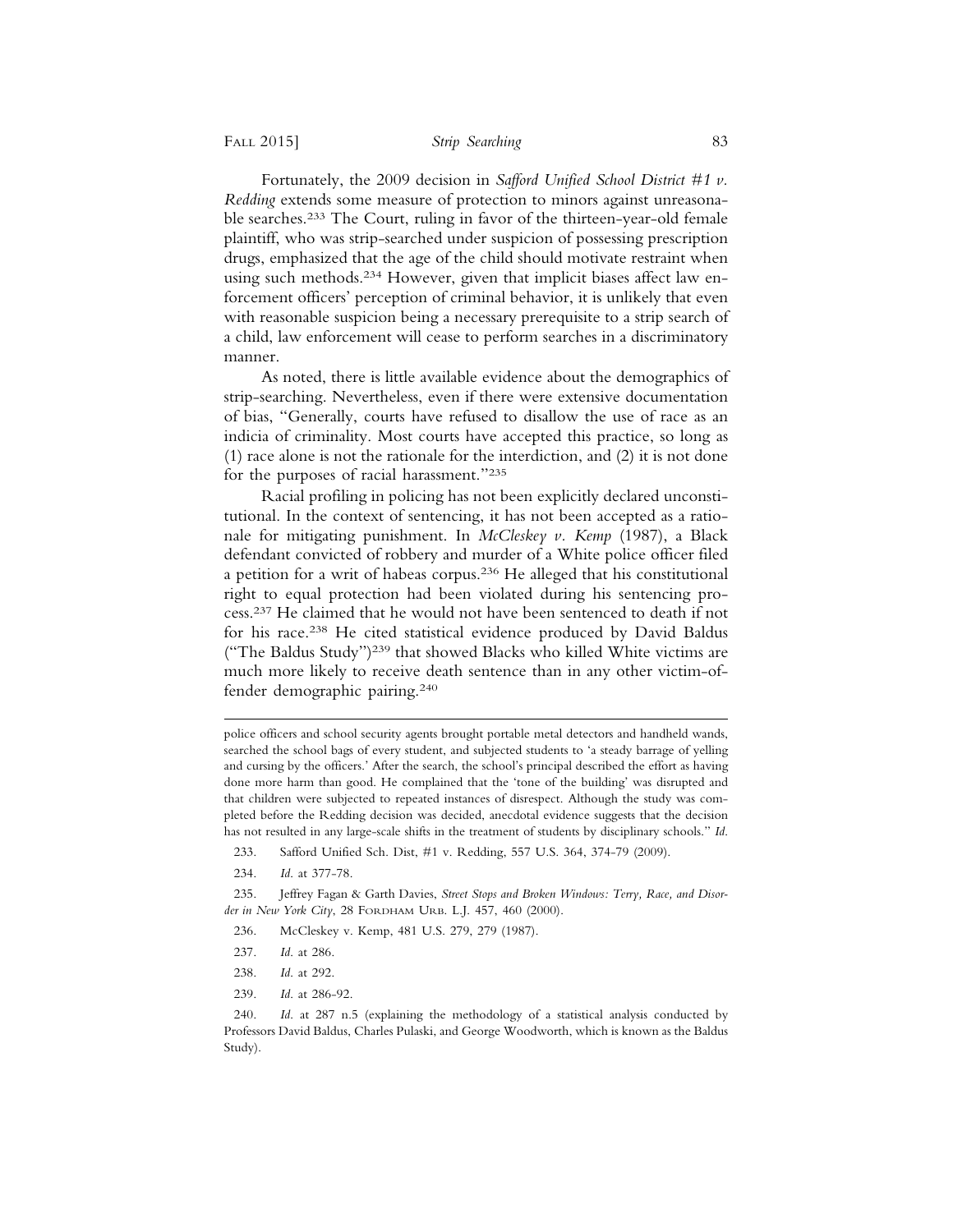The Court ruled against McCleskey, holding that even if discrimination influenced sentencing generally, McCleskey failed to show discrimination was a factor in his particular case.241 Writing for the majority, Justice Powell wrote, "Because of the risk that the factor of race may enter the criminal justice process, we have engaged in 'unceasing efforts' to eradicate racial prejudice from our criminal justice system. Our efforts have been guided by our recognition that 'the inestimable privilege of trial by jury . . . is a vital principle, underlying the whole administration of criminal justice.'"242 Justice Powell's refusal to consider definitive evidence that race influences jury decisions is a prime example of how ignoring such evidence in jurisprudence — ruling colorblind — can be lethal.

## IV. RECOMMENDATIONS

In *Florence*, the Court held that unless Albert Florence could demonstrate that conducting invasive strip searches of every detainee admitted to general population was an unnecessary and unjustified response to the problems of jail security, there was no constitutional violation.243 The Court further held that irrespective of level of suspicion and offense, the invasive strip search procedures conducted in *Florence* "struck a reasonable balance between inmate privacy and the needs of the [correctional] institutions."244 In so holding, the Court once again determined that the "expertise and judgment" necessary to make such decisions should be exercised not by courts, but deference be given to correctional officials.

The *Florence* ruling, even without the existence of institutionalized racism, should be severely rebuked as one of the worst examples of judicial capitulation. But given the current reality in the United States of continued inequality at all stages of the criminal justice system, the circumstances are even more exigent. To be clear, nothing short of the idealistic eradication of institutionalized racism would equalize the disparate impact of strip search policy. Nevertheless, there are ways to minimize the harm done by this ruling. In giving unlimited discretion to correctional institutions and officials to determine the reasonableness of practices, the Court has diluted the reasonableness standard announced in *Terry* to an unrecognizable and unworkable patchwork of practice conducted institution by institution. I recommend that the Court, (1) adhere to the reasonable suspicion standard of particularized wrongdoing where minor offenses are concerned unless there is particularized suspicion of contraband; (2) Law enforcement and corrections voluntarily bring their practices and procedures more in line with the reasonable suspicion requirements of the Fourth Amendment;

<sup>241.</sup> *Id*. at 292-94, 297.

<sup>242.</sup> *Id*. at 309.

<sup>243.</sup> Florence v. Bd. of Chosen Freeholders of the Cnty. of Burlington, 132 S. Ct. 1510, 1523 (2012).

<sup>244.</sup> *Id*.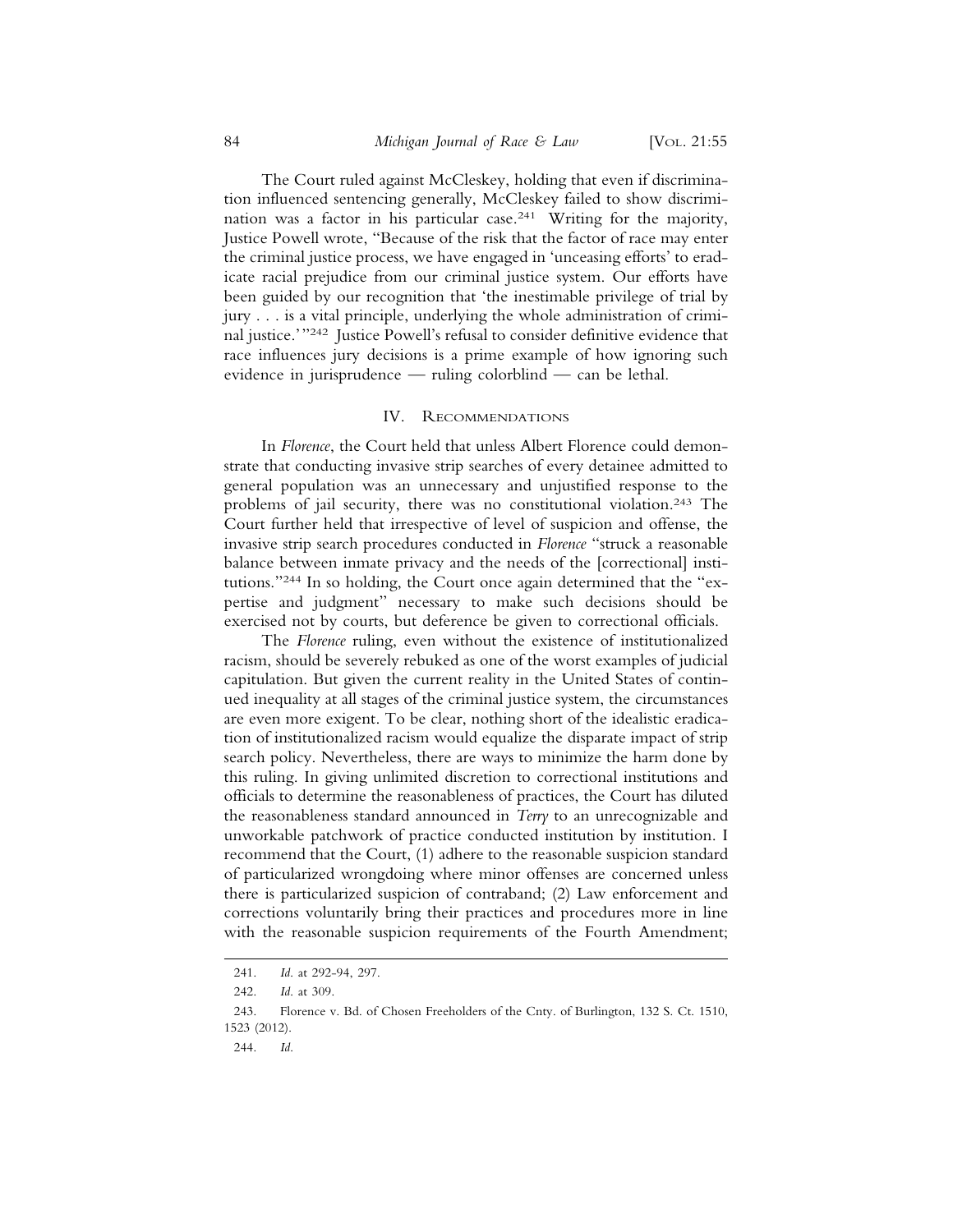and (3) activists and non-governmental organizations aggressively advocate for change in the political arena.

## A. *Reasonable Suspicion*

*Terry* permits a police officer to intervene when he or she "observes unusual conduct which leads him reasonably to conclude in light of his experience that criminal activity may be afoot and that the persons with whom he is dealing may be armed and presently dangerous."<sup>245</sup> In application, this should certainly require particularized and articulable suspicion of wrongdoing, especially when a practice as invasive and humiliating as a strip search is involved.

Throughout the majority opinion in *Florence*, Justice Kennedy repeatedly reiterates the Court's precedent<sup>246</sup> that has afforded great deference to correctional institutions and officials in carrying out their duties, including the conducting of searches for contraband.247 The majority opinion relies almost exclusively on this belief of the deference due to correctional institutions in determining whether the regulations and practices of correctional institutions are "reasonably related to legitimate penological interests,"248 rather than assessing whether the regulations and practices themselves impinge on a protected constitutional right. For example, Justice Kennedy argued that "[t]he difficulties of operating a detention center must not be underestimated by the courts";249 "[m]aintaining safety and order at these institutions requires the expertise of correctional officials, who must have substantial discretion to devise reasonable solutions to the problems they face";<sup>250</sup> "there is no mechanical way to determine whether intrusions on an inmate's privacy are reasonable";251 and "[p]eople detained for minor offenses can turn out to be the most devious and dangerous criminals."252 This deference obscures the constitutional violation at play here.

- 248. *Florence*, 132 S. Ct. at 1515-16.
- 249. *Id.*
- 250. *Id.*
- 251. *Id*. at 1516.

252. *Id.* at 1520 (Alito, J., concurring) ("[T]he Court does not hold that it is always reasonable to conduct a full strip search of an arrestee whose detention has not been reviewed by a judicial officer and who could be held in available facilities apart from the general population. *Most of those arrested for minor offenses are not dangerous*, and most are released from custody prior to or at the time of their initial appearance before a magistrate.") (emphasis added).

<sup>245.</sup> Terry v. Ohio, 392 U.S. 1, 30-31 (1968).

<sup>246.</sup> *See supra* Part II.

<sup>247.</sup> Florence v. Bd. of Chosen Freeholders of Cnty. of Burlington, 132 S. Ct. 1510, 1515-16 (2012); *see also supra* Part II.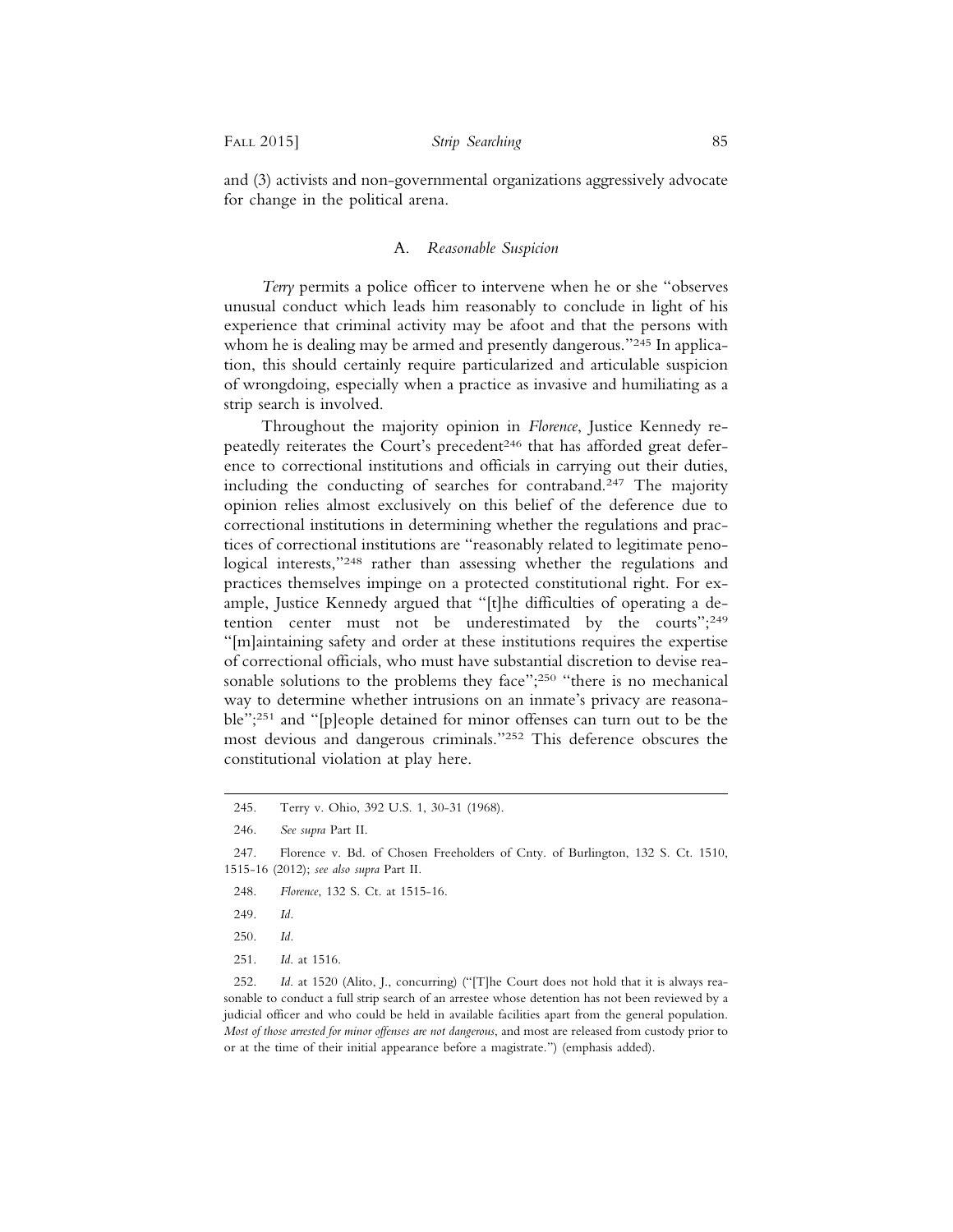As Justice Breyer points out in his dissent, the Court has in the past recognized the degradation of such a practice.253 Other members of the Court, while refusing to intervene, also acknowledged that such a practice has significant implications for those exposed.254 Justice Alito and Chief Justice Roberts, while acknowledging that the majority opinion is limited and that some individuals should not be subjected to strip searches, nevertheless sign on to it.255 In its zeal to defer to correctional institutions, the Court declared that holding correctional officials to a reasonable suspicion standard would be "unworkable."256

Albert Florence was erroneously arrested, strip searched, and placed in general population based on a general strip search policy that failed to distinguish between those who are likely to possess drugs or engage in violence and those arrested erroneously or arrested for minor infractions such as traffic offenses. Despite no indication that Florence was violent, the Court found no violation due to its blind deference to correctional facility policies. It reasoned that as long as the practice is "reasonably related to legitimate penological interests,"257 there is no requirement of a finding of an "unworkable" reasonable suspicion of articulable wrongdoing.258 However, it is this lack of connection between the regulation and the conduct of the arrestee that makes the search per se unreasonable pursuant to the Fourth Amendment.

## B. *Law Enforcement*

It is necessary at the correctional level that strip searches be carried out in a way that minimizes humiliation and degradation, reduces differential impact of these negative consequences on Blacks and Hispanics, and ensures equality in the practice. As law enforcement officers are required to have a close and practical relationship with the communities they serve, law enforcement *must* act in ways to reduce the perception of inequality and bias. This is particularly true in light of heightened excessive use of force allegations and shootings of unarmed Black men and the resulting

<sup>253.</sup> *Id*. at 1526-27 (Breyer, J., dissenting) ("We have recently said, in respect to a schoolchild (and a less intrusive search), that the 'meaning of such a search, and the degradation its subject may reasonably feel, place a search that intrusive in a category of its own demanding its own specific suspicions.'" (quoting Safford Unified Sch. Dist. No. 1 v. Redding, 557 U.S. 364, 377 (2009)); Bell v. Wolfish, 441 U.S. 520, 560 (1979) ("We do not underestimate the degree to which these searches may invade the personal privacy of inmates.").

<sup>254.</sup> *Id*. at 1524 (Alito, J., concurring) ("Undergoing such an inspection is undoubtedly humiliating and deeply offensive to many, but there are reasonable grounds for strip searching arrestees before they are admitted to the general population of a jail. As the Court explains, there is a serious danger that some detainees will attempt to smuggle weapons, drugs, or other contraband into the jail.").

<sup>255.</sup> *Id*. at 1523 (Roberts, C.J., concurring); *id*. at 1524-25 (Alito, J., concurring).

<sup>256.</sup> *Id*. at 1520.

<sup>257.</sup> *Id*. at 1515-16.

<sup>258.</sup> *Id*. at 1520, 1523.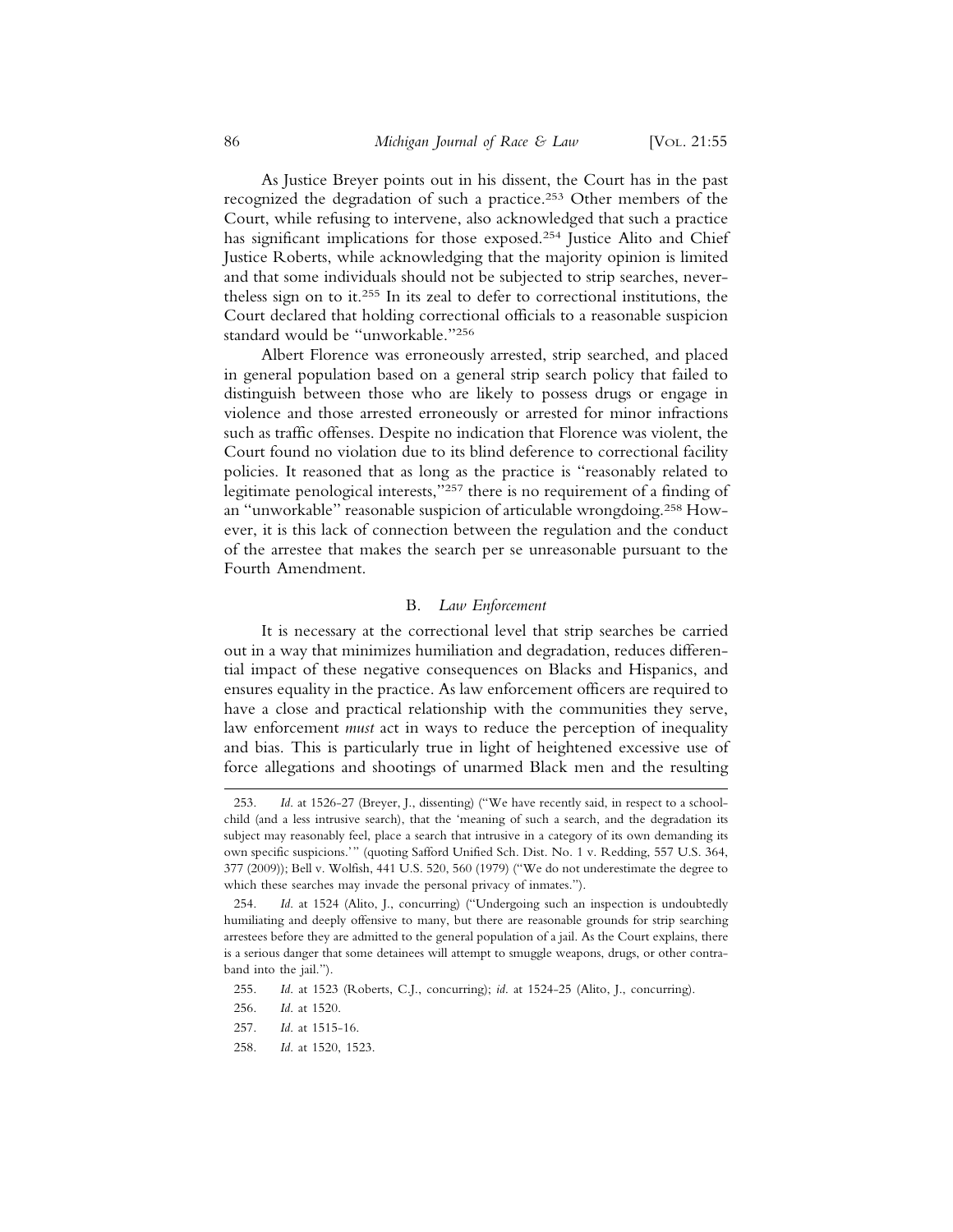protests and riots.259 The discretion exercised by law enforcement is substantial, and the ability of law enforcement to use that discretion to disadvantageously arrest and victimize people of color requires that law enforcement do a better job of policing itself. We as a society must more closely scrutinize and hold law enforcement accountable when their conduct does not meet the rigorous standards of legal and social transparency.

In the context of corrections, the Court has explicitly deferred to the expertise of corrections officials. Therefore, we must rely on institutional restraint in the application of strip searches and institutionalize policies that encompass a reasonable suspicion standard. Without enforcing a clear policy of reasonable suspicion, a blanket provision to strip search *all* detainees will result in gross violations of civil rights and liberties. Although the Court has ruled strip-searching for even minor infractions is constitutionally permissible, corrections officials should use heightened protocols to ensure that "strip searches" are only done when absolutely necessary. In other words, law enforcement agencies need not strip search simply because they can.

Encouragingly, there are extant examples of law enforcement officers who are actively resisting the implications of *Florence*. As Sheriff Garry Lucas announced, "Clark County and all jails within the State of Washington must conduct strip searches consistent with State Law RCW 10.79."260 State Law RCW 10.79 explicitly states that without a warrant, strip searches are not permissible except in cases where reasonable suspicion exists that the person is carrying contraband and the correctional facility is at risk or the person has engaged in crimes that would suggest he or she is likely to be carrying contraband.<sup>261</sup> In Albany, New York, the police are going beyond the minimum requirements required by the law.262 Following a damaging report about strip searches in the *Albany Times Union*, 263 the police in 2013 decided to draft more stringent rules requiring reasonable suspicion, the searching of the person in a discreet location at the police station unless there is a "serious risk to safety," and that the person be under arrest.264

Regardless of whether the lowered standards of *Florence* are followed, police departments should implement changes to their strip-search proto-

264. *Id*.

<sup>259.</sup> *See Excessive or reasonable force by police*? *Research on law enforcement and racial conflict*, JOURNALIST'S RES. CTR. (Oct. 29, 2015), http://journalistsresource.org/studies/government/ criminal-justice/police-reasonable-force-brutality-race-research-review-statistics.

<sup>260.</sup> John Branton, *Supreme Court ruling on strip searches won*'*t change protocol at county jail*, THE COLUMBIAN (Apr. 11, 2012), http://www.columbian.com/news/2012/apr/11/stripsearches-ok-in-jails-anytime-says-us-supreme/.

<sup>261.</sup> *Id*.; *see also* Wash. Rev. Code Ann. § 10.79.130 (West).

<sup>262.</sup> Alysia Santo, *Tighter rules on personal searches*, TIMES UNION (Dec. 3, 2013), http:// www.timesunion.com/local/article/Tighter-rules-on-personal-searches5029352.php.

<sup>263.</sup> *Id*.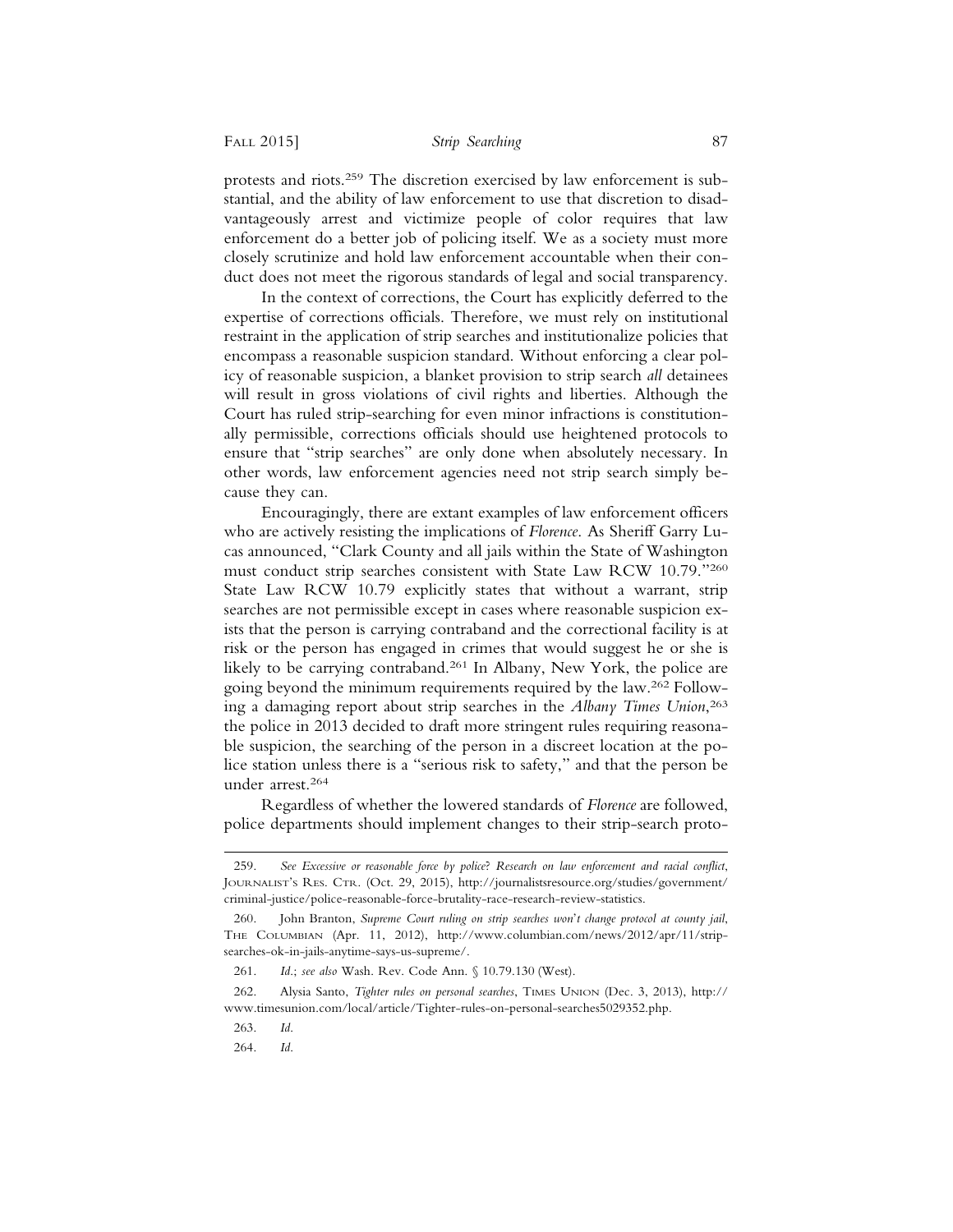cols. In many instances, police departments do not keep records of the number of strip searches conducted, the reasons why they were conducted, the results of the searches, or any type of demographic data about the people searched. Like police departments in the United Kingdom, police departments in the United States should begin keeping records and evaluating them. In the case of the Albany police department, an exposé would have been impossible without the existence of records. These records should be made publicly available, and a task force should be assigned by the state legislature to review the results and recommend policy changes. Public hearings about the impact of strip searches on individuals and the community may be necessary to effectuate important reforms. As a report to the European Committee for the Prevention of Torture and Inhuman or Degrading Treatment or Punishment stated, "Allegations of racial bias, with media disclosure and Senate hearings, led US Customs to revise rules and issue a Personal Search Handbook, with details on approval of searches, selection criteria, registration, outside contact by those delayed, removal to a medical facility etc. 'Diversity training' is offered to customs officials to prevent racial discrimination."265

Personal search handbooks and diversity training will not ensure the prevention of racial discrimination in strip searches. However, combined with an emphasis on the importance of reasonable suspicion, such guides would be a promising start in ensuring that increasingly large numbers of people, particularly Black and Hispanic people, are not subjected to the traumatic effects of strip searches. The types of protocol initiated by the Albany and Clark County police should be emulated widely in the United States. Unfortunately, the patchwork nature of criminal justice policy and state politics in no way guarantees their widespread adoption.

## C. *Social Movements, NGOs, and Concerned Citizens*

The Obama administration supported the *Florence* decision, once again highlighting the importance of recognizing the fallacy of a post-racial reality premised on the election of a Black president. Non-governmental organizations, civil rights groups, and criminal justice non-profits with social justice mission statements have a unique role to play in a post-*Florence* milieu. Although the Supreme Court has declared that reasonable suspicion is no longer necessary to initiate a search, the outcome does not have to be a race to the bottom. Elected representatives in state legislatures do not need to modify existing law, nor do law enforcement agencies need to change their protocols, which have previously enshrouded reasonable suspicion. In fact, they can demonstrate resistance to *Florence* by adopting (as the Albany police did) stricter parameters, they can attempt to better train

<sup>265.</sup> Petur Hauksson, *Body Searches*: *The Problems and Guidelines*, EUROPEAN COMM. FOR THE PREVENTION OF TORTURE AND INHUMAN OR DEGRADING TREATMENT OR PUNISH-MENT (2001), http://www.cpt.coe.int/en/working-documents/cpt-2001-66-eng.pdf.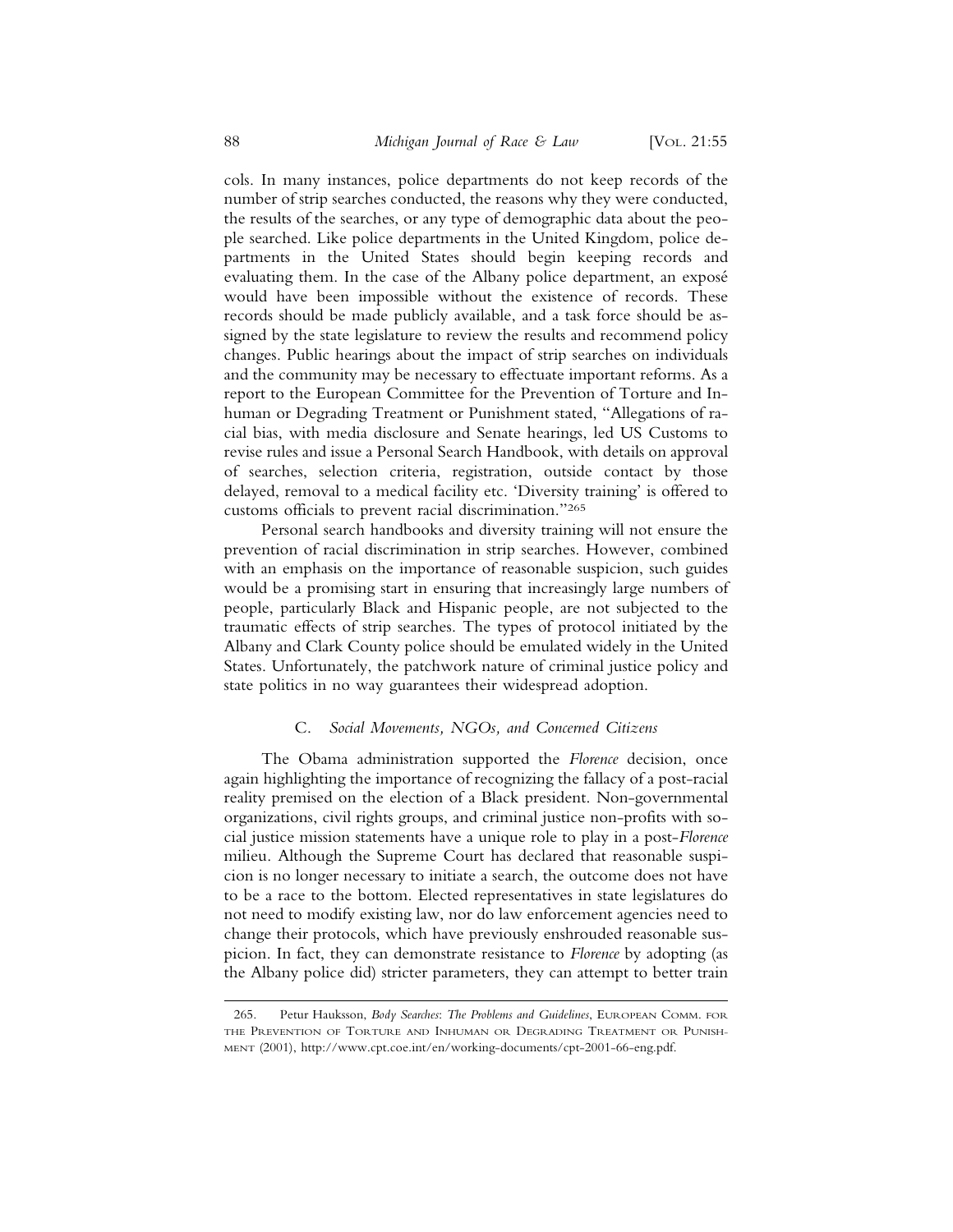their police to be aware of racial profiling, and they can create databases through which to monitor patterns of searching and conduct reviews of policy. However, there will be little impetus for the police and legislature to pursue these courses of action without pressure from their constituents, members of social justice and civil rights nonprofits, and guidance from these agencies.

There has been a small degree of discernible movement for advocates and NGOs to take interest generally on strip searches conducted by the police, including, prominently, through the American Civil Liberties Union (ACLU) and National Association for the Advancement of Colored People (NAACP). In 2006, for example, the NAACP and ACLU jointly filed a class action lawsuit alleging that the Baltimore police department was conducting strip searches of arrestees without probable cause or reasonable suspicion that they were carrying contraband, which is a "violation of the . . . Maryland Declaration of Rights."266 The ACLU-NJ, prior to the Florence ruling, filed an amicus brief on behalf of five former New Jersey Attorneys General, opposing the blanket strip search policies of the Burlington County Jail and Essex County Correctional Facility."267 Furthermore, the New York Civil Liberties Union worked with the Albany police to draft new, stricter rules for their strip-searches in 2013.268

These examples, however, were not carried out directly in response to the *Florence* ruling. There has been no apparent response by the ACLU, NAACP, or other civil rights/social justice organizations that directly opposes the decreased search standard and organizes constituents to lobby their legislators or demand that local law enforcement evince transparency in their use of searches and abide by a reasonable suspicion standard. This is a mistake. In the same way that New York's Stop and Frisk policy became a rallying point as evidence of its racial bias surfaced, the much more invasive and traumatizing policy of strip searching without reasonable suspicion, which disproportionately impacts people of color in spite of its seeming race-neutrality. The emergence of grassroots watchdog groups such as People's Justice for Community Control is encouraging, but these groups must not only focus their attention on acts of police brutality that are able to be recorded in the streets; they should also track those that take place behind closed doors.

<sup>266.</sup> Justin Fenton, *Agree with state on suit alleging improper strip searches arrests*, THE BALTI-MORE SUN (Feb. 26, 2010), http://articles.baltimoresun.com/2010-02-26/news/bal-md.ci.set tlement26feb26\_1\_strip-searches-mass-arrests-city-jail.

<sup>267.</sup> David Shapiro, *Florence v*. *Burlington*: *Arrestees Challenge Burlington County Jail Strip Search Policy*, AMERICAN CIVIL LIBERTIES UNION OF NEW JERSEY, https://aclu-nj.org/legal docket/florencevburlington/ (last visited Dec. 12, 2014).

<sup>268.</sup> Santo, *supra* note 262.